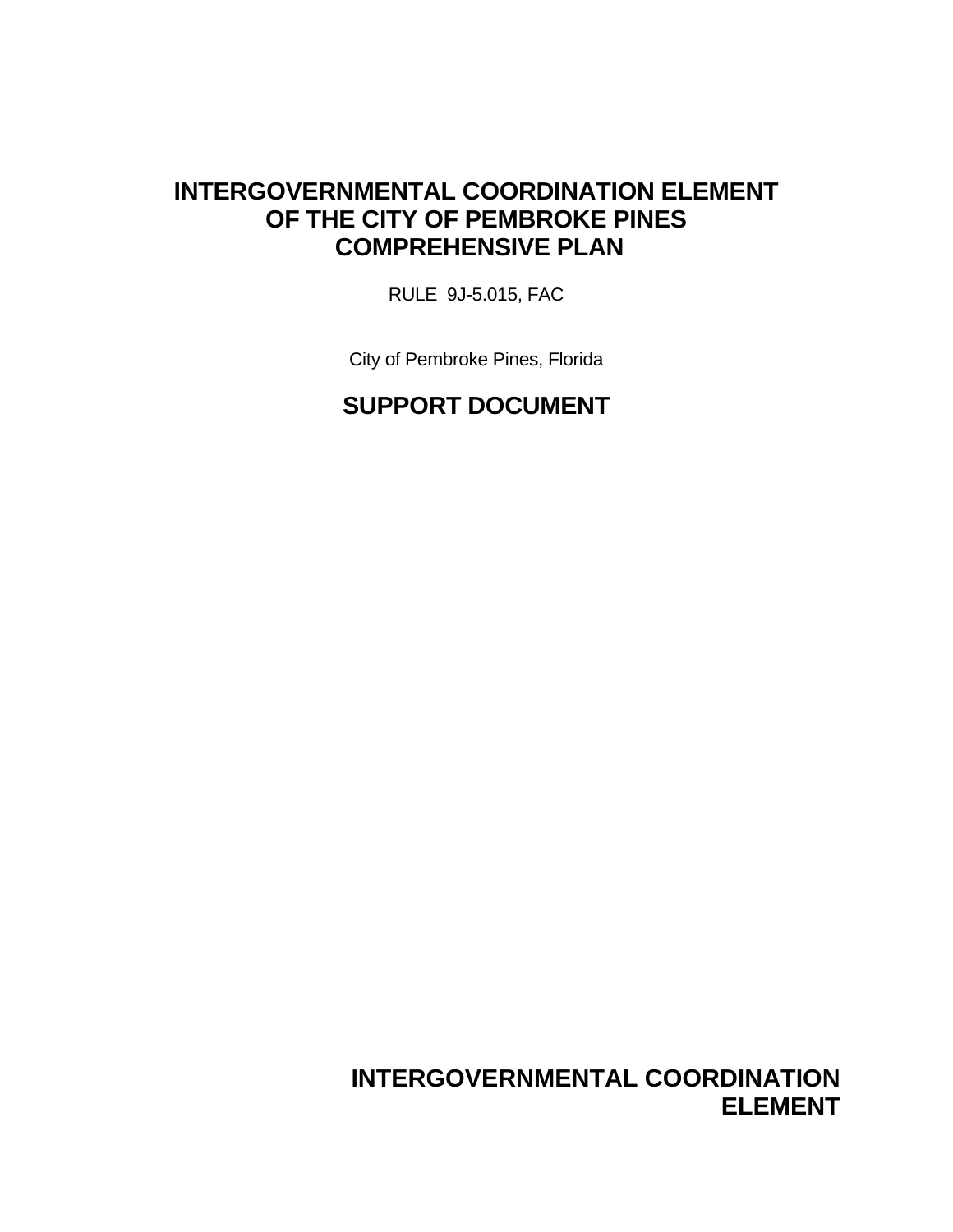#### **Intergovernmental Coordination Element - Table of Contents**

|                         |                                                                                                                                                                     | Section* | Page      |
|-------------------------|---------------------------------------------------------------------------------------------------------------------------------------------------------------------|----------|-----------|
| <b>Support Document</b> |                                                                                                                                                                     |          |           |
|                         | Part 1: Data Requirements                                                                                                                                           |          |           |
| Α.                      |                                                                                                                                                                     |          | $1 - 8$   |
| B.                      |                                                                                                                                                                     |          | $8 - 10$  |
| C.                      |                                                                                                                                                                     |          | $10 - 25$ |
| D.                      | Inventory of Agreements and Special Legislative and                                                                                                                 |          | 25-28     |
|                         | Part 2: Analysis Requirements                                                                                                                                       |          |           |
| I.                      |                                                                                                                                                                     |          | 28-38     |
| ΙΙ.                     |                                                                                                                                                                     |          | 38-39     |
| III.                    |                                                                                                                                                                     |          | 39-40     |
| IV.                     |                                                                                                                                                                     |          | 40        |
|                         |                                                                                                                                                                     |          |           |
|                         | Table ICE-2 Summary of Interlocal Agreements by                                                                                                                     |          |           |
|                         |                                                                                                                                                                     |          |           |
|                         |                                                                                                                                                                     |          |           |
|                         | Table ICE-4 Goals, Objectives, and Policies of<br>Comprehensive Plan Elements Incorporated by Reference AT  6<br>Table ICE-5 Major Development Projects in Pembroke |          |           |
|                         |                                                                                                                                                                     |          |           |

#### **Adoption Document**

|--|--|

\*Section Legend

S - Support Document A - Adoption Document

## **INTERGOVERNMENTAL COORDINATION ELEMENT**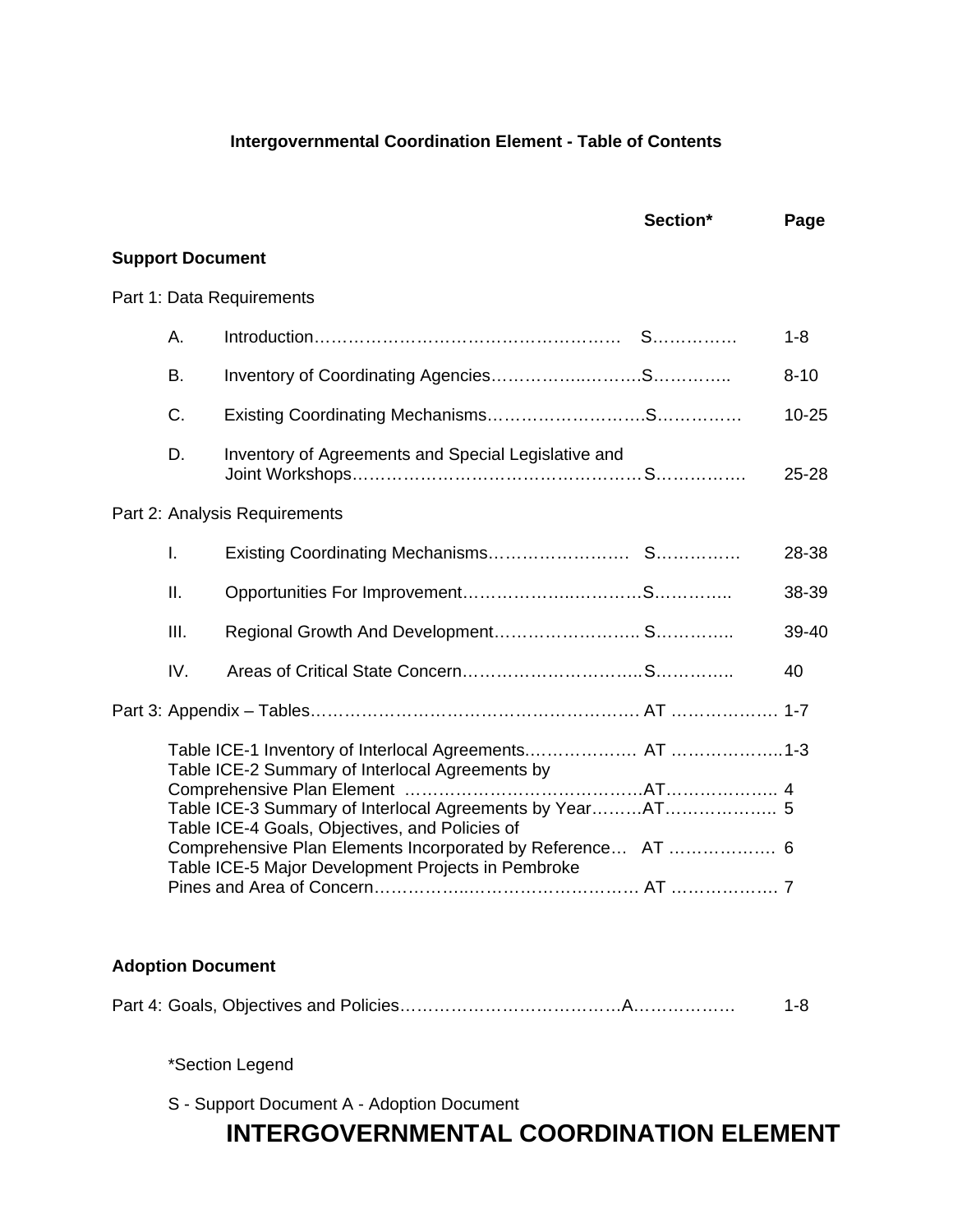#### AT - Appendix-Tables

**INTERGOVERNMENTAL COORDINATION ELEMENT**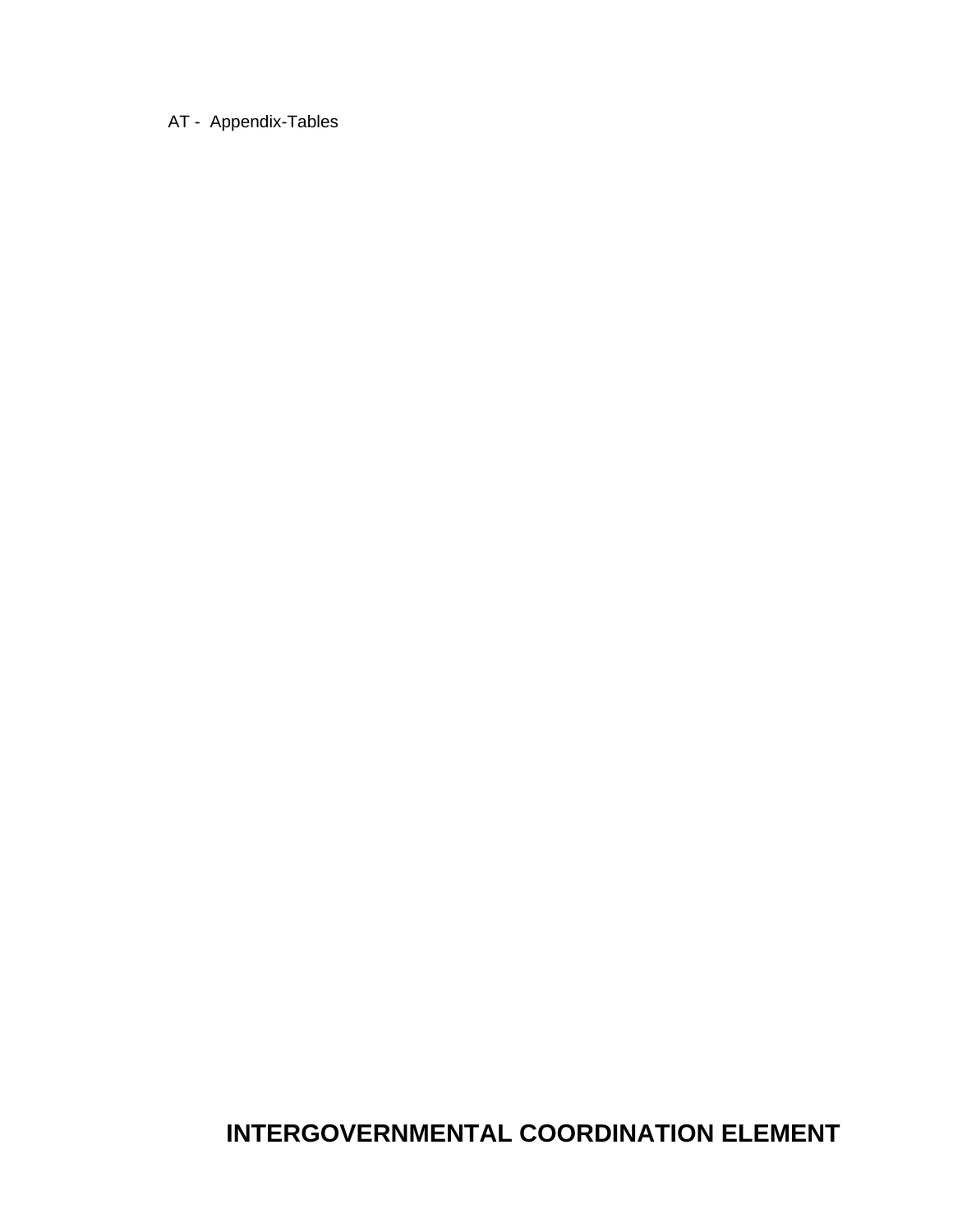## **INTERGOVERNMENTAL COORDINATION ELEMENT SUPPORT DOCUMENT**

## PART 1: DATA REQUIREMENTS

## **A. INTRODUCTION**

The purposes of the Intergovernmental Coordination Element (ICE) of the Comprehensive Plan are: to identify and resolve incompatible goals, objectives and policies; to identify and resolve incompatible development between and among local government comprehensive plans; and to determine and respond to the needs for coordination processes and procedures with adjacent local governments, and regional and state agencies.

The element consists of three sections: The first two sections are included within the Support Document and the third section is included in the Adoption Document(1) the Data Requirements section which includes a general introduction to the element including service area; planning horizons; definitions; acronyms; an inventory of adjacent local governments, school boards and other units of local government providing services but not having regulatory authority over the use of land, independent special districts, water management districts, regional planning agencies, state agencies, utility companies providing services within the City, and regional and state agencies with land use or environmental regulatory authority, all of which play a role in coordination processes and procedures with the City; and existing coordination mechanisms; (2) the Analysis Requirements section which describes the effectiveness of existing coordination mechanisms; identifies specific problems and needs that would benefit from improved or additional intergovernmental coordination processes and procedures; and analyzes growth and development affecting the City's area of concern including a comparison with the appropriate comprehensive regional policy plan in order to evaluate the needs for additional planning coordination; and (3) the Goals, Objectives and Policies section related to intergovernmental coordination mechanisms and needs.

The Analysis Requirements section does not include an analysis of comprehensive planning coordination with the rules and principles for guiding development and development regulations in designated areas of critical state concern since there are no such areas within the City of Pembroke Pines or in Broward County.

The majority of the adopted changes to the Intergovernmental Coordination Element during the EAR amendment process consisted of updates to both the data and analysis, and the goals, objectives, and policies sections pursuant to school concurrency requirements of Chapter 163, Florida Statutes (FS), Rule 9J-5.014, Florida Administrative Code (FAC) (Objective V), and the recommendations included in the City's Evaluation and Appraisal Report (EAR) adopted February 2006. All element objectives are followed by an evaluation measure.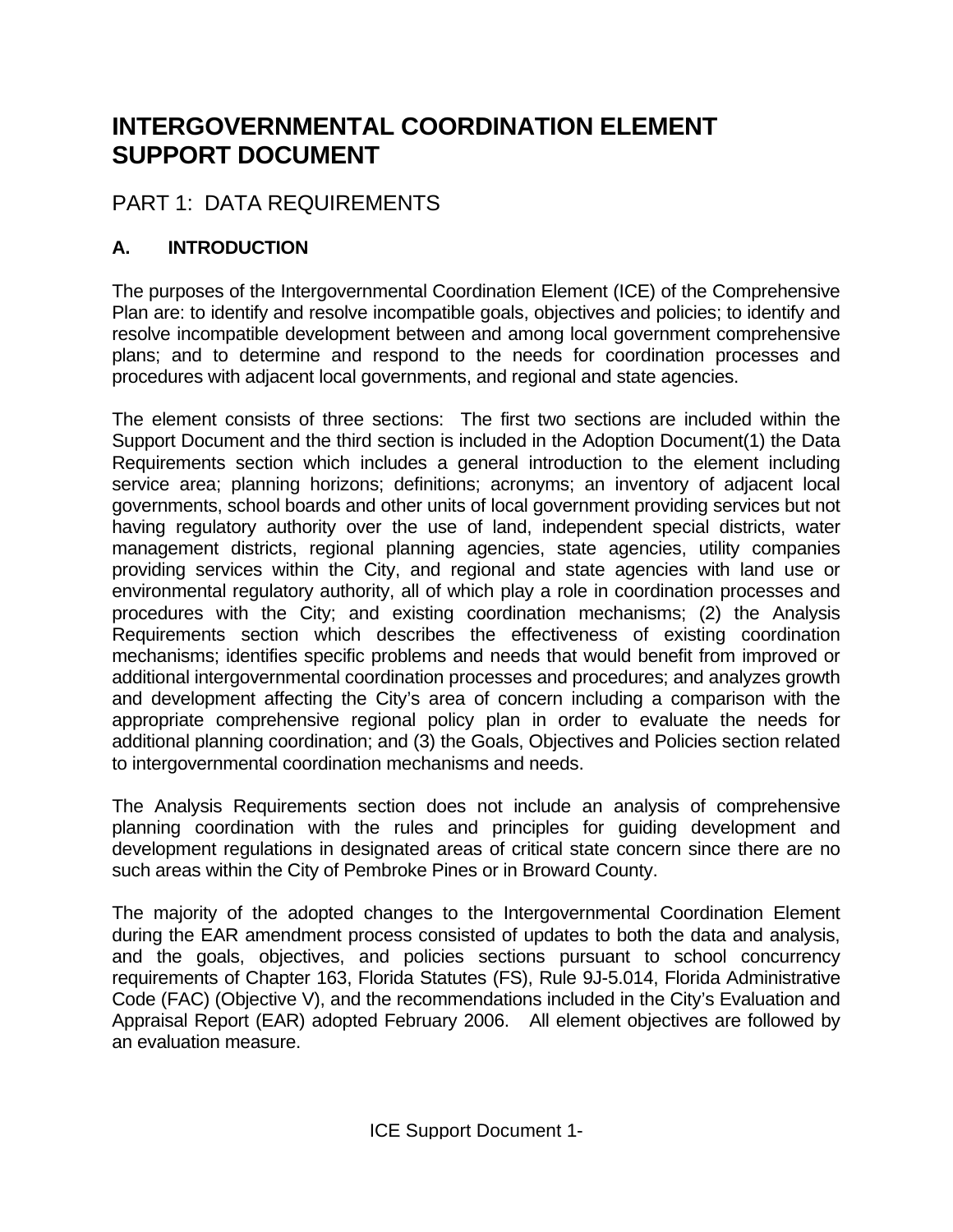The 2002, 2004, and 2005 legislatures established a process for water supply planning, amending Chapters 163 and 373, F.S., to improve the coordination of water supply and land use planning. Senate Bills 360 and 444 strengthened the statutory linkage between the regional water supply plans prepared by the water management districts and local government comprehensive plans. The City of Pembroke Pines falls within the Lower East Coast Regional Water Supply Plan area and is required to ensure that adequate water supplies will be available to meet future demand, by developing a 10-year water supply facilities work plan (WSFWP). The WSFWP includes alternative water supplies, water reuse and conservation programs as required by State Statute, and are incorporated into the City's Comprehensive Plan through the Potable Water Supply and Water Resource Management Coordination sub-element of the Infrastructure Element. Amendments have been made to the goals, objectives, and policies and data and analysis sections of this element, along with Future Land Use, Infrastructure, Conservation, and Capital Improvements Elements addressing water supply planning requirements. Crossreference notations have been added for all applicable amendments to the elements' goals, objectives and policies sections.

Intergovernmental Coordination Element changes include Proposed ICE Policies 1.9 (cross reference FLU Policy 10.6, IE Policy 9.3, and CE Policy 2.18), 2.11 (cross reference existing IE Policy 8.7), and 4.14. Existing ICE Objective II and ICE Policy 3.1(d) were updated pursuant to the above requirements. In response to DCA's Objection, Recommendation and Comment report dated August 6th, 2008, ICE Policy 2.12 has been added.

Service Area. The planning service area is the entire City of Pembroke Pines, and its adjacent local governments (area of concern). The regulatory service area is the City of Pembroke Pines.

Planning Horizons. The ICE planning horizons are 2010 and 2015.

Definitions. For the ICE and its supporting data and analysis, the terms herein shall be defined below unless the context dictates otherwise. Sources for the definitions, where available, are indicated in brackets ( ).

**Adjacent** – Lying near or close to; sometimes contiguous; neighboring (Henry Campbell Black, M.A., "Blacks Law Dictionary" Fifth Edition, West Publishing Co., St. Paul, MN, 1979).

**Agreement** – A concord of understanding and intention between two or more parties with respect to the effect upon their relative rights and duties of certain past or future facts or performances. Although often used as a synonym with "contract," agreement is a broader term; e.g., an agreement might lack an essential element of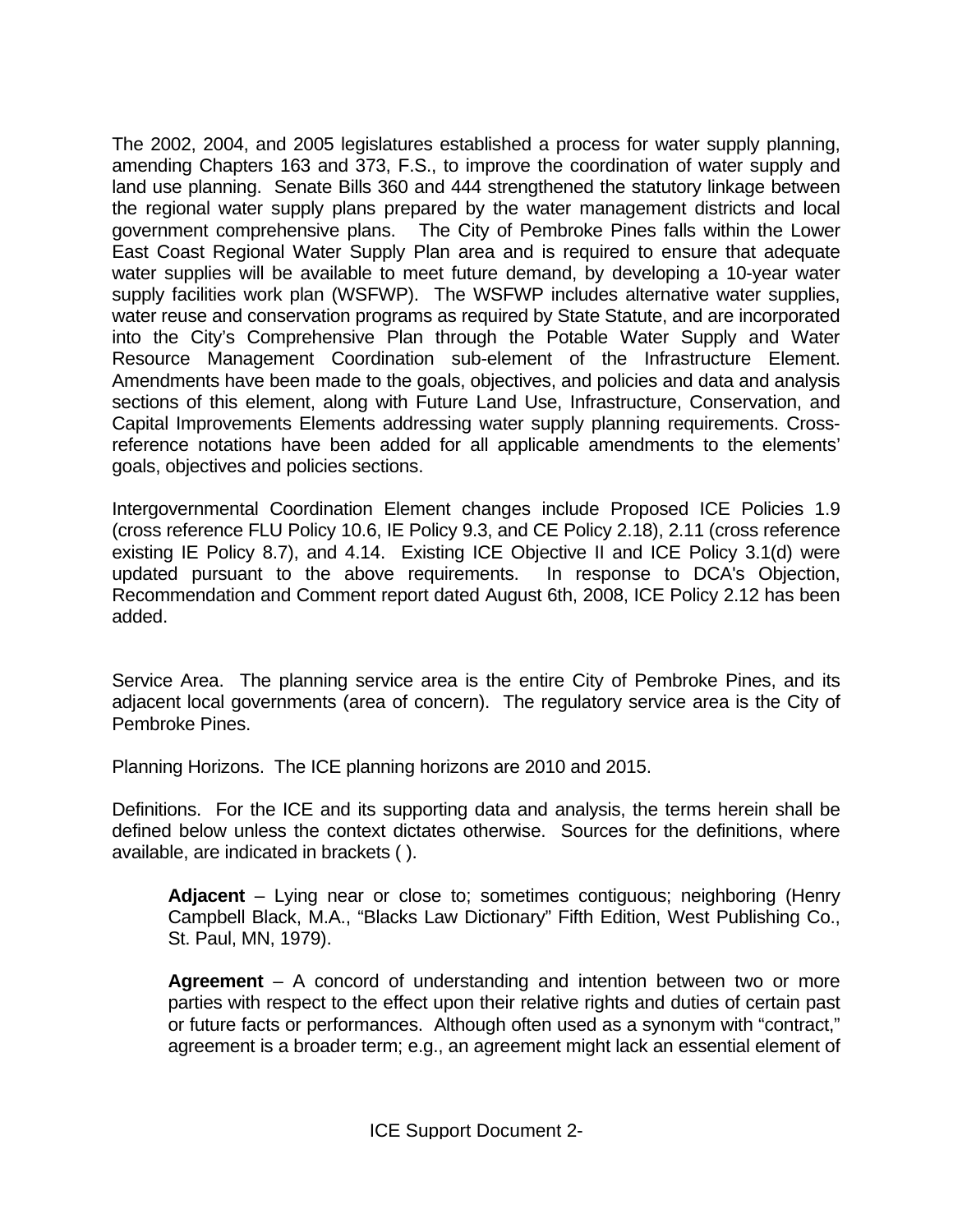a contract (Henry Campbell Black, M.A., "Blacks Law Dictionary" Fifth Edition, West Publishing Co., St. Paul, MN, 1979).

**Annexation** – The adding of real property to the boundaries of an incorporated municipality, such addition making such real property in every way a part of the municipality (Subsection 171.031(1), FS).

**Area** – All of the lands lying within the limits of an incorporated municipality, lands in and adjacent to incorporated municipalities, all unincorporated lands within a county, or areas comprising combinations of the lands in incorporated municipalities and unincorporated areas of counties (Subsection 163.3164(2), FS).

**Area of Concern** – All areas adjacent to the City of Pembroke Pines.

**Area of Critical State Concern** – An area containing, or having a significant impact upon environmental or natural resources of regional or statewide importance, including, but not limited to, state or federal parks, forests, wildlife refuges, wilderness, aquatic preserves, major rivers and estuaries, state environmentally endangered lands, Outstanding Florida Waters, and aquifer recharge areas, the uncontrolled private or public development of which would cause substantial deterioration of such resources (Paragraph 380.05(2)(a), FS).

**Authority** – Right to exercise powers; to implement and enforce laws; control over; jurisdiction. The second meaning of the term authority is Agency such as the Broward County Housing Authority (Henry Campbell Black, M.A., "Blacks Law Dictionary" Fifth Edition, West Publishing Co., St. Paul, MN, 1979).

**Code of Ordinances** – A systematic collection, compendium or revision of laws, rules, or regulations. A private or official compilation of all permanent laws in force consolidated and classified according to subject matter (Henry Campbell Black, M.A., "Blacks Law Dictionary" Fifth Edition, West Publishing Co., St. Paul, MN, 1979).

**Compatible** – A condition in which land uses or conditions can coexist in relative proximity to each other in a stable fashion over time such that no use or condition is unduly negatively impacted directly or indirectly by another use or condition (Rule 9J-5.003(25), FAC).

**Compatible with** – Subparagraph 163.3177(10)(a), FS, provides that the term "compatible with" means that the local plan is not in conflict with the state comprehensive plan or appropriate regional policy plan.

**Consistent** – Having agreement with itself or something else; accordant; harmonious; congruous; compatible; compliable; not contradictory (Henry Campbell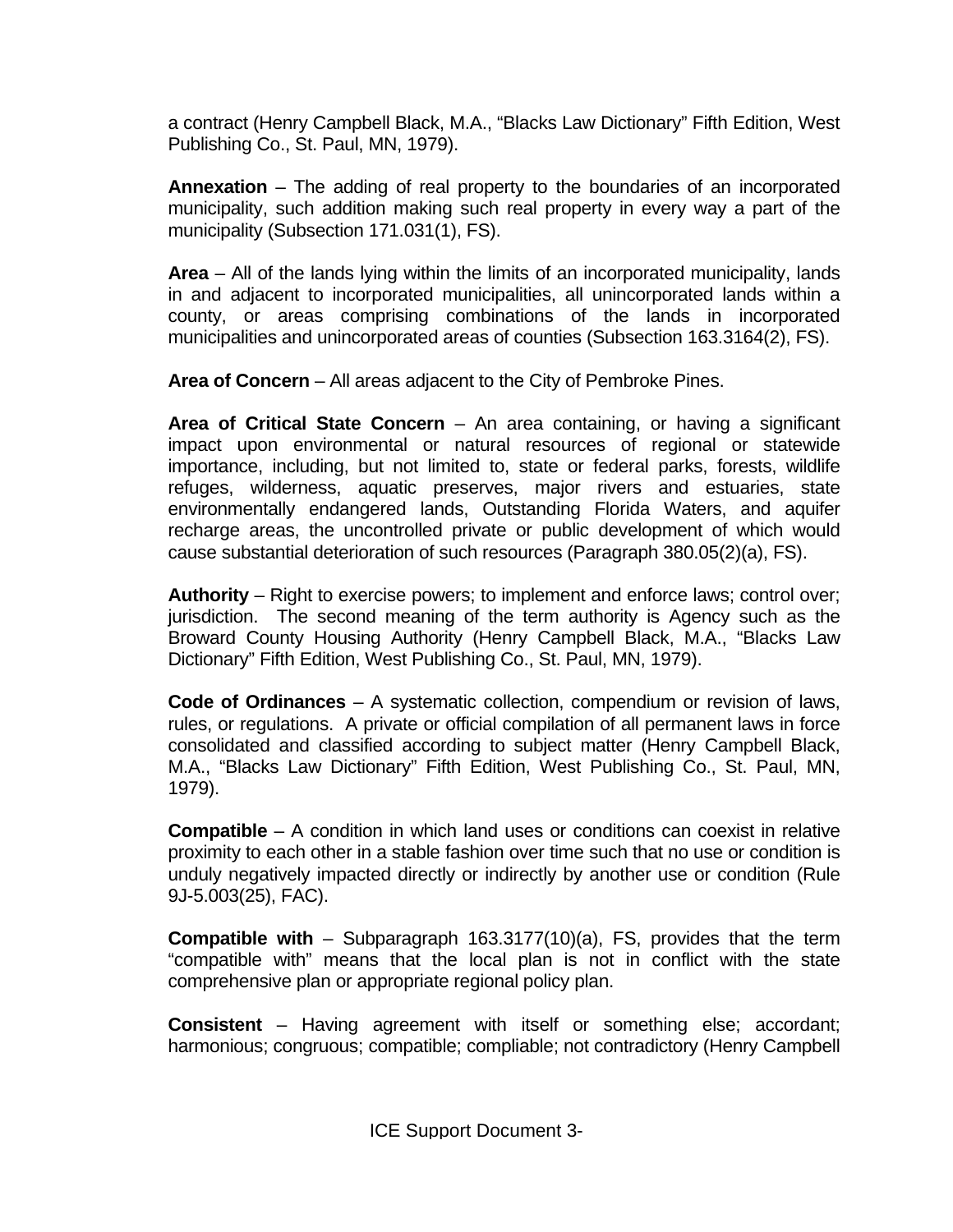Black, M.A., "Blacks Law Dictionary" Fifth Edition, West Publishing Co., St. Paul, MN, 1979). Subparagraph 163.3177(10)(a), FS, provides that for the purpose of determining whether local comprehensive plans are consistent with the state comprehensive plan and the appropriate regional policy plan, a local plan shall be consistent with such plans if the local plan is "compatible with" and "furthers" such plan.

**Contiguous** – Next to, abutting, or touching and having a boundary, or portion thereof, that is co-terminus.

**Coordination** – The harmonious, integrated action of various parts and processes of an organization (Based on the definition by Funk and Wagnall's "New Comprehensive International Dictionary of the English Language" International Press, Newark, NJ, 1982).

**County** – Political subdivision of the state established pursuant to Section 1, Article VIII of the State Constitution (Subsection 218.72(3), FS). For purposes of the ICE, the county is defined as Broward County.

**County Charter** – The Broward County Charter, as amended.

**Development** – The carrying out of any building activity or mining operation, the making of any material change in the use or appearance of any structure or land, or the dividing of land into three or more parcels. The following activities or uses are development when used in the context of the ICE: a reconstruction, alteration of the size, or material change in the external appearance of a structure on land; a change in the intensity of use of land, such as an increase in the number of dwelling units in a structure or on land or a material increase in the number of businesses, manufacturing establishments, offices, or dwelling units in a structure or on land; alteration of a shore or bank of a seacoast, river, stream, lake, pond, or canal, including any coastal construction as defined in s. 161.021, FS; commencement of drilling, except to obtain soil samples, mining, or excavation on a parcel of land; demolition of a structure; clearing of land as an adjunct of construction; deposit of refuse, solid or liquid waste, or fill on a parcel of land (Subsection 380.04, FS).

**Dissolution** – The dissolving of the corporate status of a municipality (Paragraph 165.031(7) (c), FS).

**Effectiveness** – Measures whether the policy or program has its intended effect (Carl V. Patton, David S. Sawicki, "Basic Methods of Policy Analysis" Prentice-Hall, Englewood Cliffs, N.J. 1986).

**Efficiency** - Measures whether the policy or program has its intended effect in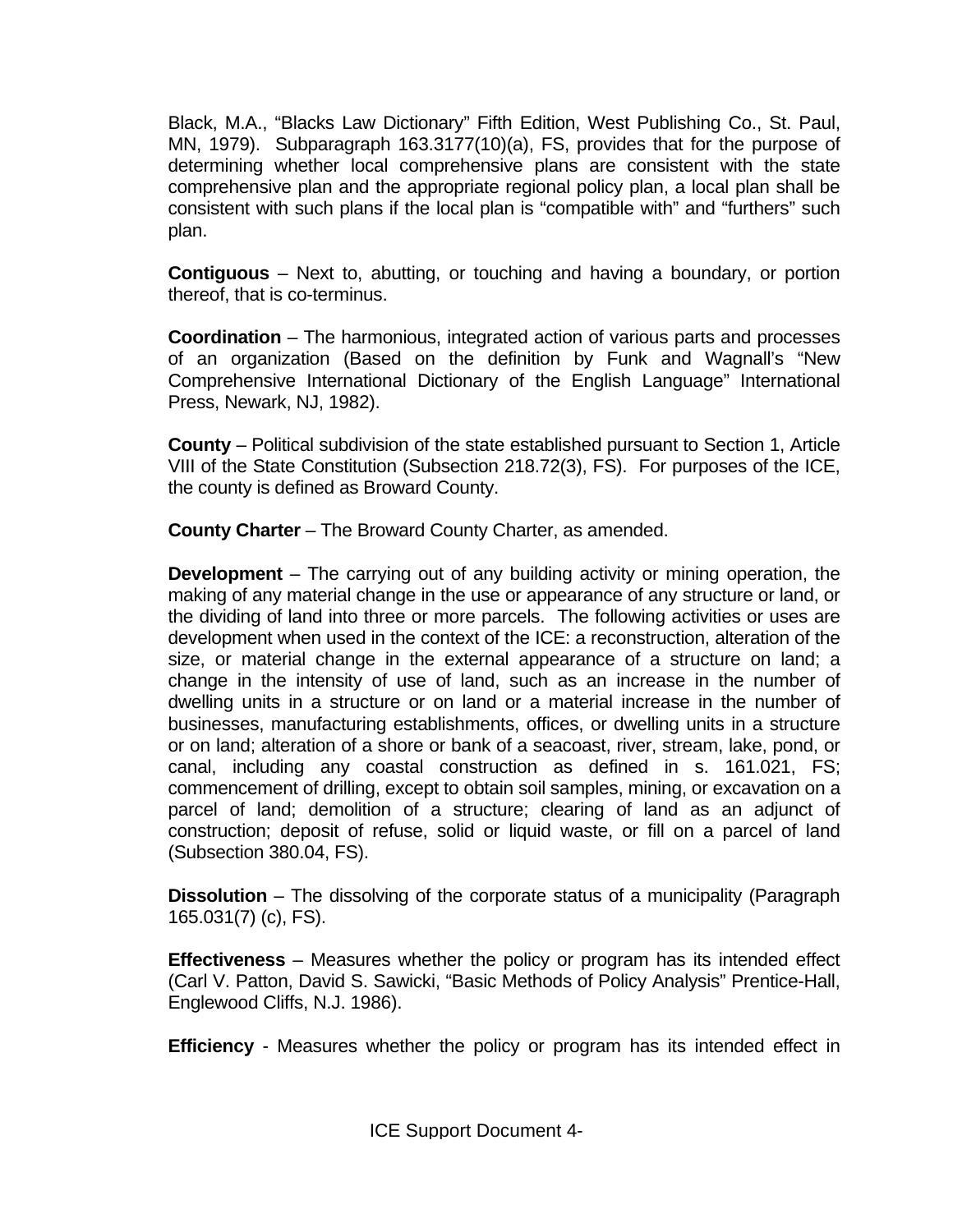dollars (costs) per unit of output (benefit) (Carl V. Patton, David S. Sawicki, "Basic Methods of Policy Analysis" Prentice-Hall, Englewood Cliffs, N.J. 1986).

**Facilitation** – A process where the facilitator helps the parties design and follow a meeting agenda and assists parties to communicate more effectively throughout the process. The facilitator has no authority to make or recommend a decision but is concerned primarily with process during a meeting or negotiation (Regional Planning Council Dispute Resolution Rule Workshops, Florida Growth Management Conflict Resolution Consortium, October 1993).

**Furthers** – Subparagraph 163.3177(10) (a), FS, defines it as to take action in the direction of realizing goals or policies of the state or regional plan.

**Goal** – The long-term end toward which programs or activities are ultimately directed (Subsection 186.003(2), FS).

**Interlocal Agreement** – An agreement entered into between two or more local governments. See definition for agreement.

**Intergovernmental** – Between or among units of government (Based on Rule 9J-5.015, FAC).

**Joint Planning Agreement** – Formal agreement between and among local government in which boundaries of the planning area, procedures for joint action, and procedures for administration of ordinances and regulations applying to the planning area, have been identified or agreed upon or both (Based on Subsection 163.175(1), FS). Joint planning agreements are typically applied to unincorporated areas being considered for annexation into a municipality.

**Joint Workgroup** – An informal cooperative group comprised of representatives of local government established for the purpose of finding a mutually beneficial solution to a problem (Based on Rule 9-J5.015, FAC). Joint work groups may be ad hoc (i.e. addressing a single issue) or have permanent standing.

**Level of Service** – An indicator to the extent or degree of service provided by, or proposed to be provided by, a facility based upon and related to the operational characteristics of the facility. Level of service shall indicate the capacity per unit of demand for each public facility (Rule 9J-5.003 (65), FAC).

**Local Government** – Any county or municipality (Section 163.3164 (13), FS). In some instances, it may include special districts.

**Mediation** – A process where a neutral third party acts to encourage and facilitate the resolution of a dispute without prescribing what it should be. It is an informal and non-adversarial process with the objective of helping the disputing parties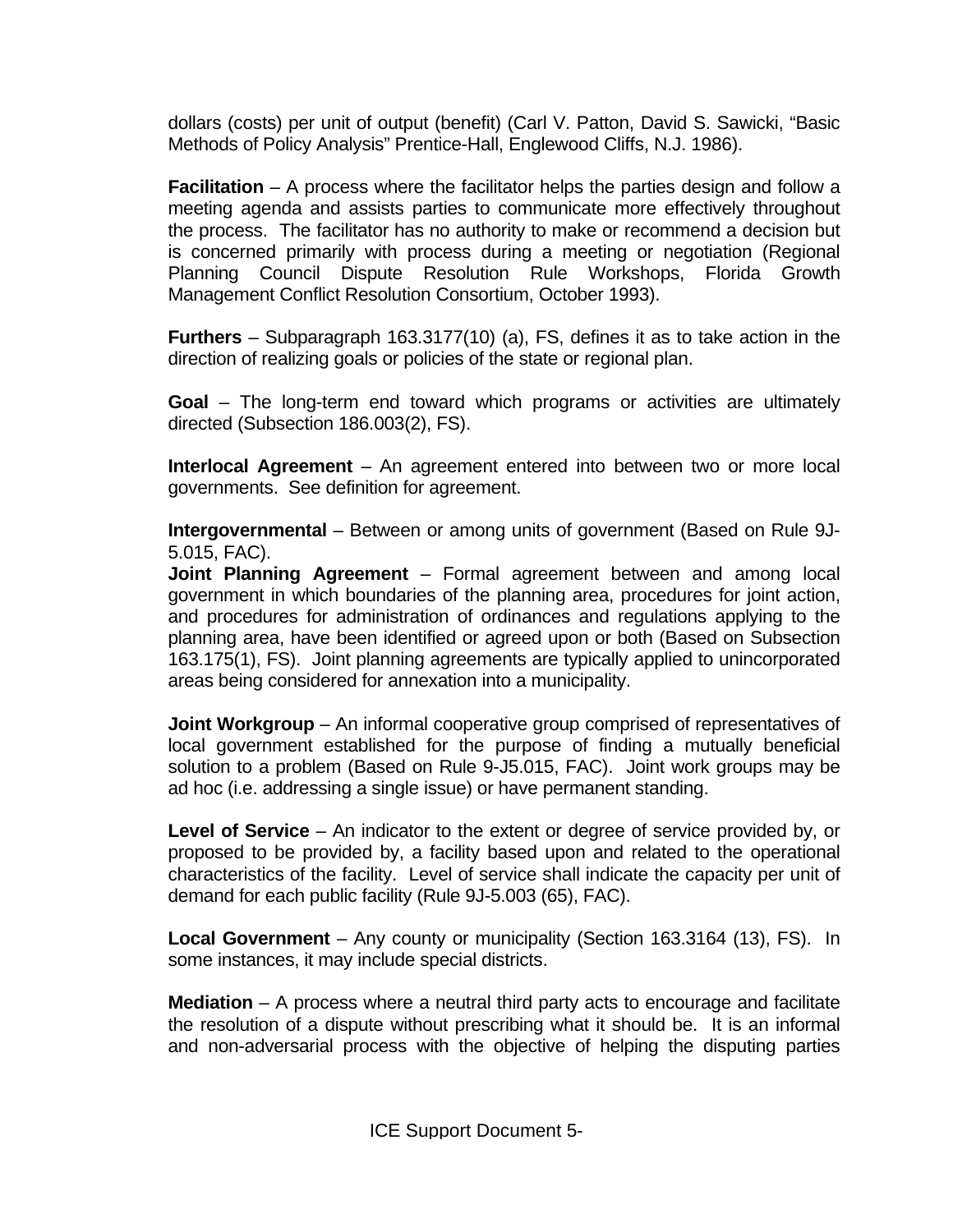reach a mutually acceptable agreement. A mediator typically helps the parties explore their interests and develop and evaluate options for resolving their dispute. A mediator may meet privately with each party. The parties themselves usually select the mediator (Regional Planning Council Dispute Resolution Rule Workshops, Florida Growth Management Conflict Resolution Consortium, October 1993).

**Merger** – The fusion or absorption of one municipality by another, with the latter retaining its own name and identity and acquiring assets, liability, franchises, and powers of former, and with the absorbed municipality ceasing to exist as a separate entity (Based on Henry Campbell Black, M.A., "Blacks Law Dictionary" Fifth Edition, West Publishing Co., St. Paul, MN, 1979). For purposes of the ICE, mergers shall consist of the merging of two or more municipalities with each other and with any unincorporated areas authorized pursuant to this act to form a new municipality; the merging of one or more municipalities or special districts, in any combination thereof, with each other; or the merging of one or more counties with one or more special districts (Section 165.031 (7) (c), FS).

**Municipality** – A legally incorporated or duly authorized association of inhabitants of limited area for local government or other public purposes. A body politic created by the incorporation of the people of a prescribed locality invested with subordinate powers of legislation to assist in the civil government of state and to regulate and administer local and internal affairs of the community (Henry Campbell Black, M.A., "Blacks Law Dictionary" Fifth Edition, West Publishing Co., St. Paul, MN, 1979).

**Objective** – A specific, measurable, intermediate end that is achievable and marks progress toward a goal (Subsection 186.003(3), FS).

**Other units of local government providing services without regulatory authority of use of the land** – A local unit of special-purpose government which has been created for the delivery of urban community development services (Based on Chapter 190, FS).

**Policy** – The way in which programs and activities are conducted to achieve an identified goal (Subsection 186.003(4), FS).

**Public Facilities** – Major capital improvements, including, but not limited to, transportation facilities, sanitary sewer facilities, solid waste facilities, water management and control facilities, potable water facilities, alternative water systems, educational facilities, parks and recreation facilities, health systems and facilities, and except for spoil disposal by Port Everglades, spoil disposal sites for maintenance dredging in waters of the state (Subsection 189.403(7), FS).

**Regional Planning Agency** – An agency designated by the state to exercise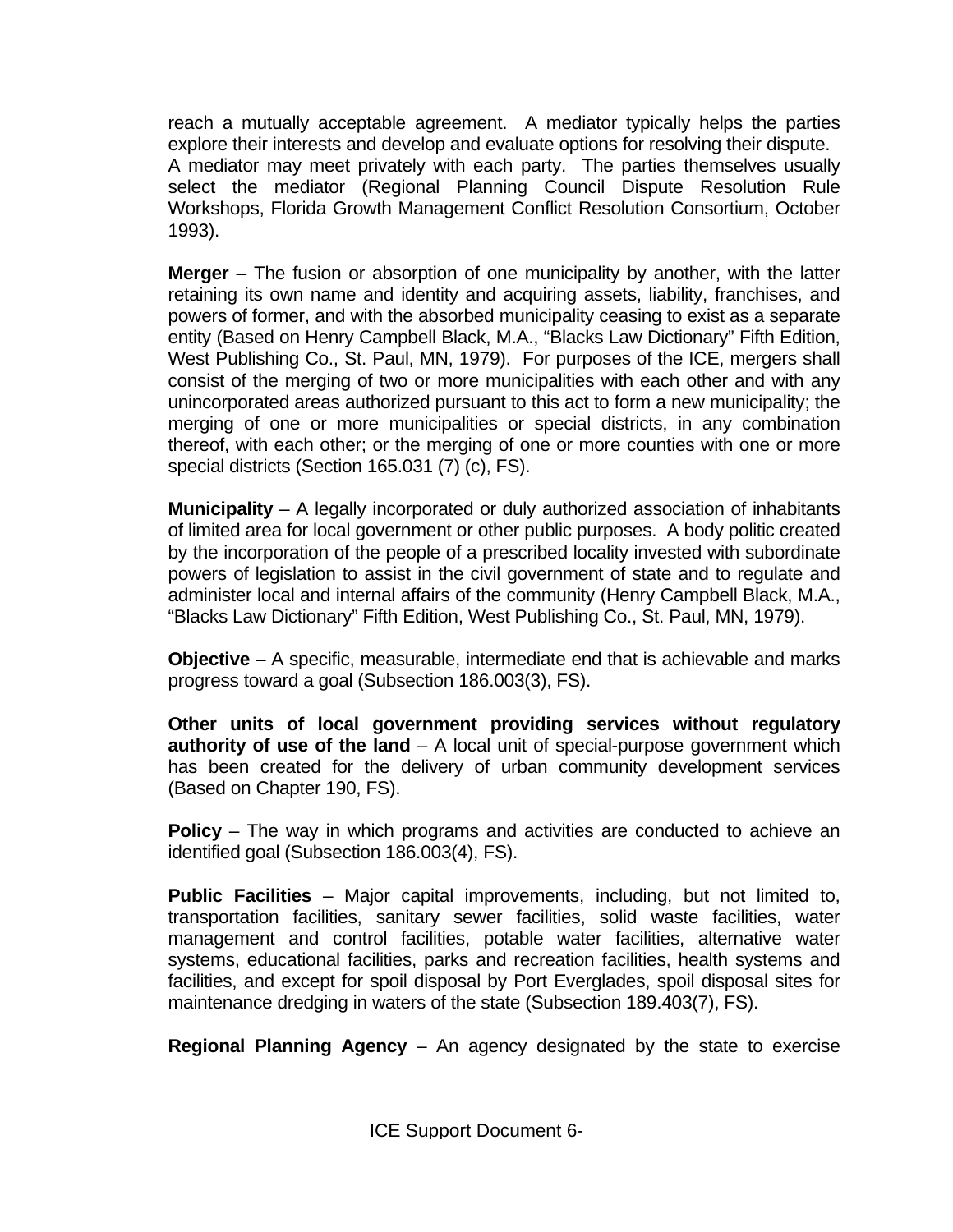responsibilities under law in a particular region of the state (Based on Subsection 163.3146(19), FS).

**Services** – The programs and employees determined necessary by local government to provide adequate operation and maintenance of public facilities and infrastructure as well as those educational, health care, social and other programs necessary to support the programs, public facilities, and infrastructure set out in the local plan or required by local, state, or federal law (Rule 9J-5.003(123), FAC).

**Service Agreement** – An agreement for the provision of service (See definitions for agreement and services).

**Special District** – A local unit of special purpose, as opposed to general-purpose, government within a limited boundary, created by general law, special act, local ordinance, or by rule of the Governor and Cabinet. Special districts do not include school districts, community college districts, special improvement districts created pursuant to Section 285.17, FS, municipal service taxing or benefit units, or boards which provide electrical service and are political subdivisions of a municipality or are part of a municipality. The special purpose or purposes of special districts are implemented by specialized functions and related prescribed powers (Subsection 189.403(1), FS). Special districts may either be dependent or independent.

*Dependent Special District –* A special district that meets at least one of the following criteria: (a) The membership of its governing body is identical to that of the governing body of a single county or a single municipality. (b) All members of its governing body are appointed by the governing body of a single county or a single municipality. (c) During their unexpired terms, members of the special district's governing body are subject to removal at will by the governing body of a single county or a single municipality. (d) The district has a budget that requires approval through an affirmative vote or can be vetoed by the governing body of a single county or a single municipality (Section 189.403(2), FS).

 *Independent Special District* – A special district that is not a dependent special district (Based on Subsection 189.403(3), FS).

**Water Management District** – A special taxing district which is a regional water management district created and operated pursuant to Chapter 373, FS, or Chapter 61-691, Laws of Florida, or a flood control district created and operated pursuant to Chapter 25270, Laws of Florida, 1949, as modified by Section 373.149, FS (Section 189.403 (6), FS).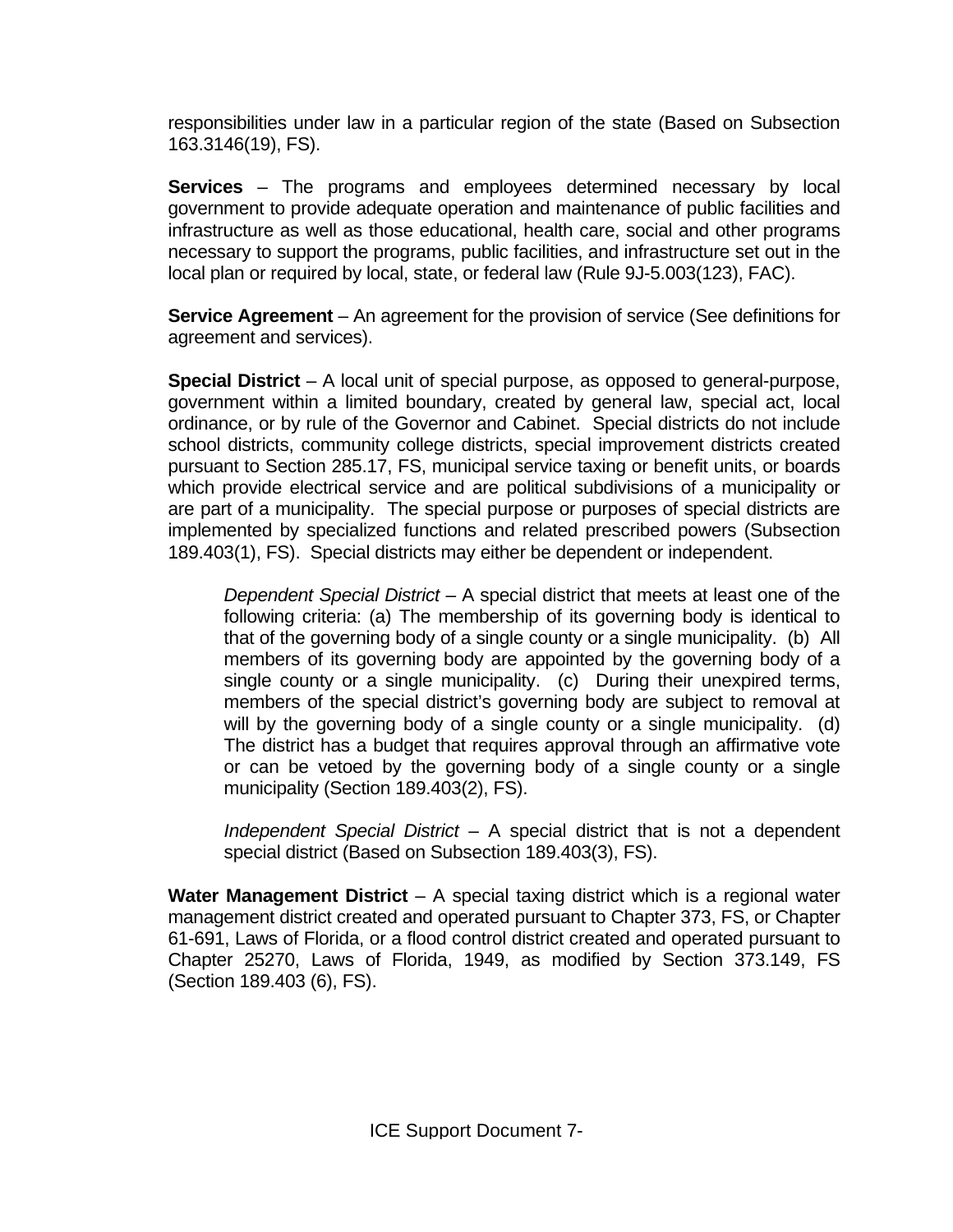**Acronyms. This section provides a list of the most frequently used acronyms.** 

**ACSC** – Area of Critical State Concern  **BCLD** – Broward County Legislative Delegation  **BCEPD** – Broward County Environmental Protection Department  **CDD** – Community Development District  **CIE** – City of Pembroke Pines Capital Improvement Element  **CIP** – Capital Improvement Program  **DACS** – Florida Department of Agriculture and Consumer Services  **DCA** – Florida Department of Community Affairs  **DEP** – Florida Department of Environmental Protection  **DOH** – Florida Department of Health  **DRI** – Development of Regional Impact  **FAC** – Florida Administrative Code  **FDOT** – Florida Department of Transportation  **FS** – Florida Statutes **ICE** – City of Pembroke Pines Intergovernmental Coordination Element  **JPA** – Joint Planning Agreement  **LOS** – Level of Service  **RPC** – Regional Planning Council  **SFRPC** – South Florida Regional Planning Council  **SFWMD** – South Florida Water Management District  **WMD** – Water Management District

### **B. INVENTORY OF COORDINATING AGENCIES**

The Intergovernmental Coordination Element Data Requirements section includes the area of concern for the City of Pembroke Pines, which represents the Cities of Miramar, Cooper City, Hollywood and Weston, Town of Davie, and Unincorporated Broward. The incorporated Town of Southwest Ranches encompasses the majority of the previously unincorporated area adjacent to the City. Data on the Town of Southwest Ranches has been added to the ICE Data and Analysis Requirements sections. The City of Pembroke Pines is not adjacent to a county line so this report is only relative to Broward County. The following governmental entities are examined:

- 1. State Agencies
	- A. Florida Department of Environmental Protection (DEP)
	- B. Florida Department of Community Affairs (DCA)
	- C. Florida Department of Agriculture and Consumer Services (DACS)
	- D. Florida Department of Children and Families
	- E. Florida Department of Transportation (FDOT)
	- F. Florida Department of Health (DOH)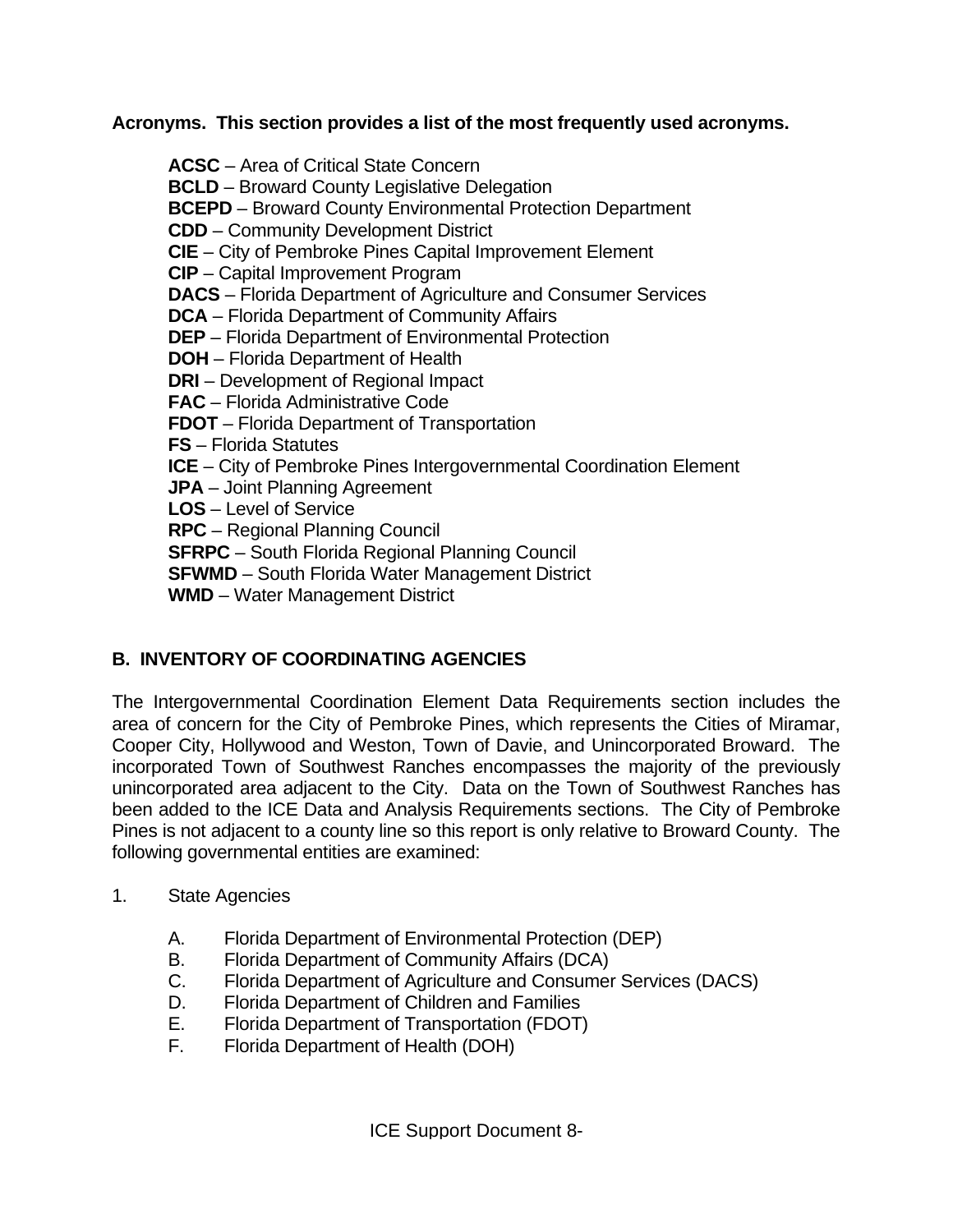- G. Florida Fish and Wildlife Conservation Commission (FWCC)
- H. Department of State (DOS)
- 2. Regional Agencies
	- A South Florida Water Management District (SFWMD)
	- B. South Florida Regional Planning Council (SFRPC)
- 3. County Agencies
	- A. Broward County Board of County Commissioners (BCC)
	- B. Broward County Planning Council (BCPC)
	- C. Broward County Environmental Protection Department(BCEPD)
	- D. Broward County Parks and Recreation Division
	- E. Broward County Traffic Engineering Division
	- F. Broward County Transportation Planning Division
	- G. Broward County Mass Transit Division (BCt)
	- H. Broward County Emergency Management Division
	- I. Broward County Water Management Division
	- J. Broward County Division of Human Resources
	- K. Broward County Aviation Department
- 4. Cities
	- A. City of Miramar
	- B. City of Cooper City
	- C. City of Hollywood
	- D. Town of Davie
	- E. Unincorporated Broward County
	- F. City of Weston
	- G. Town of Southwest Ranches
- 5. Special Districts
	- A. South Broward Drainage District (SBDD)
	- B. Central Broward Water Control District (CBWCD)
	- C. South Broward Hospital District
	- D. Meadow Pines Community Development District
	- E. Walnut Creek Community Development District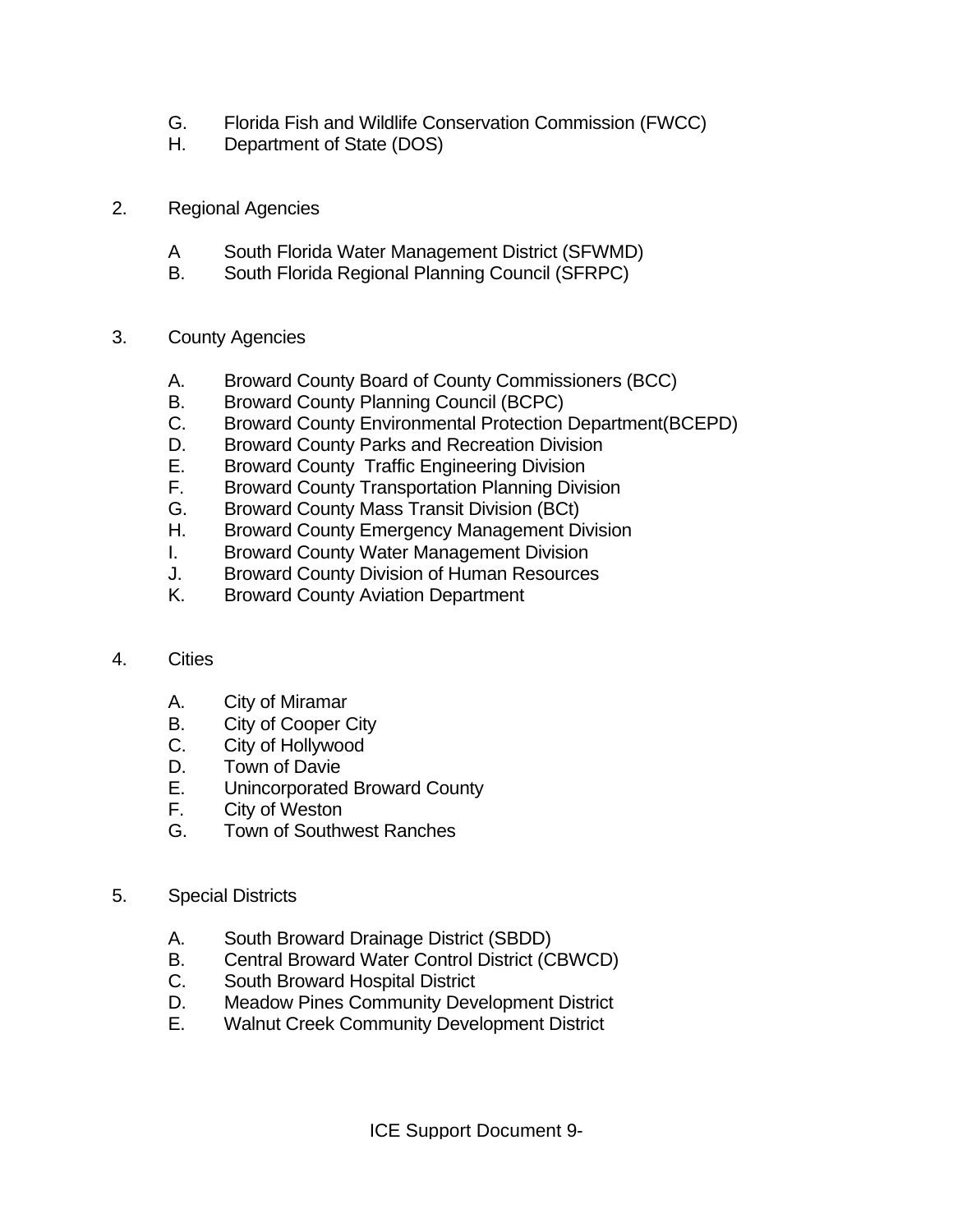- 6. Utility Companies/Agencies
	- A. Florida Power and Light (FP&L)
	- B. Teco Energy, Inc (natural gas service provider)
	- C. BellSouth Corporation (telephone service provider)
	- D. AT & T Cable (Cable television service provider)
	- E. Comcast (Cable television service provider)
	- F. BellSouth Entertainment (Cable television service provider)
	- G. City of Pembroke Pines (Sanitary Sewer Service provider)
	- H. Broward County Utilities (Sanitary Sewer Service provider)
	- I. City of Hollywood Regional Facility (Sanitary Sewer Service provider)
	- J. City of Pembroke Pines (Potable Water Service provider)
- 7. Other Government Agencies

Public School District (School Board of Broward County)

- 8. Federal Government
	- A. United States Army Corps of Engineers
	- B. Federal Aviation Administration (FAA)
	- C Federal Emergency Management Agency

#### **C. EXISTING COORDINATING MECHANISMS**

The following provides a synopsis of the existing coordination mechanisms, the nature of the relationship and the City office primarily responsible for coordination with the agency:

- 1. State Agencies
	- A. Florida Department of Environmental Protection (DEP)

The Florida Department of Environmental Protection is an agency with land use or environmental regulatory authority. DER is primarily responsible for the protection of the State of Florida as it relates to the pollution of air and water, water quality permits, wastewater facilities, resource recovery and management, dredge and fill activities, public drinking water systems, stormwater discharge, mangrove protection, groundwater and underground injection control, hazardous waste, polychlorinated biphenyls (PCB's), stationary tanks, and state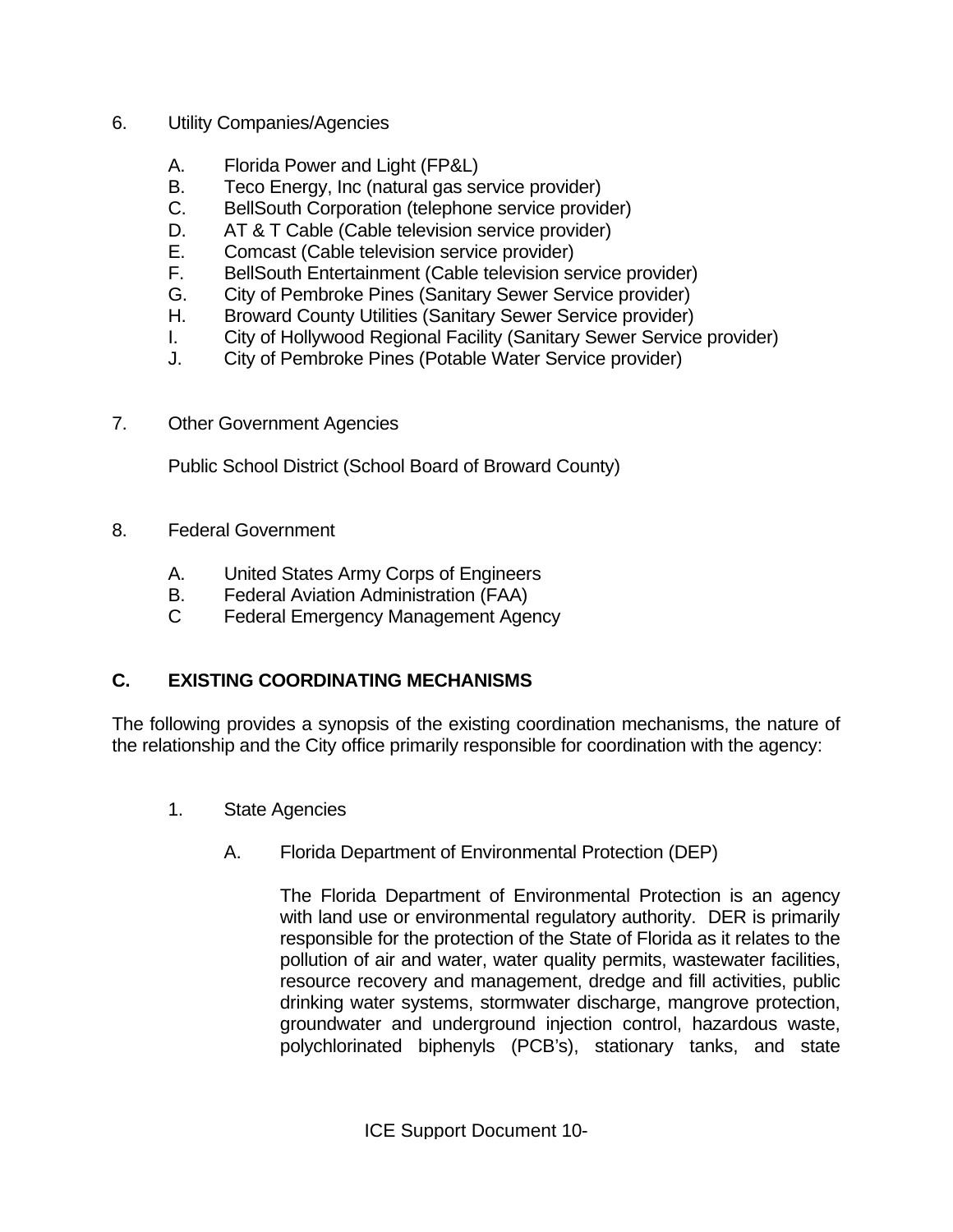underground petroleum environmental response.

 The agency is responsible for the permitting of the various systems related to the above. Coordinating activities with DER are primarily handled by the Utilities and Environmental Services Divisions with respect to permitting, and the Planning Division with respect to the comprehensive plan amendment process under Chapter 163, Florida Statutes.

 In addition, DER serves as the coordinating agency for state grants in the development and acquisition of park lands. The City's Parks and Recreation Department coordinates with DER with respect to development and acquisition of park lands.

B. Florida Department of Community Affairs (DCA)

 DCA is an agency with land use or environmental regulatory authority. DCA protects regional and statewide resources that are threatened by development through its ACSC program. DCA reviews local development projects within an ACSC to ensure development orders address development impacts in these areas. ACSCs have been established for the Florida Keys, Big Cypress Area, Green Swamp Area, and Apalachicola Bay. There are no ACSCs located within the City of Pembroke Pines. DCA, through the DRI program, can regulate large developments by appealing the issuance of a DRI development order issued by a local government.

DCA, under Chapter 163, Part II, FS, has land use approval authority over local government comprehensive plans and plan amendments. Land use approval is a precursor to development. The primary City office interfacing with the DCA is the Planning Division.

C. Florida Department of Agriculture and Consumer Services (DACS)

 The mission of the Florida Department of Agriculture and Consumer Services is to safeguard the public and support Florida's agricultural economy by: ensuring the safety and wholesomeness of food and other consumer products through inspection and testing programs; protecting consumers from unfair and deceptive business practices and providing consumer information; assisting Florida's farmers and agricultural industries with the production and promotion of agricultural products; and conserving and protecting the state's agricultural and natural resources by reducing wildfires, promoting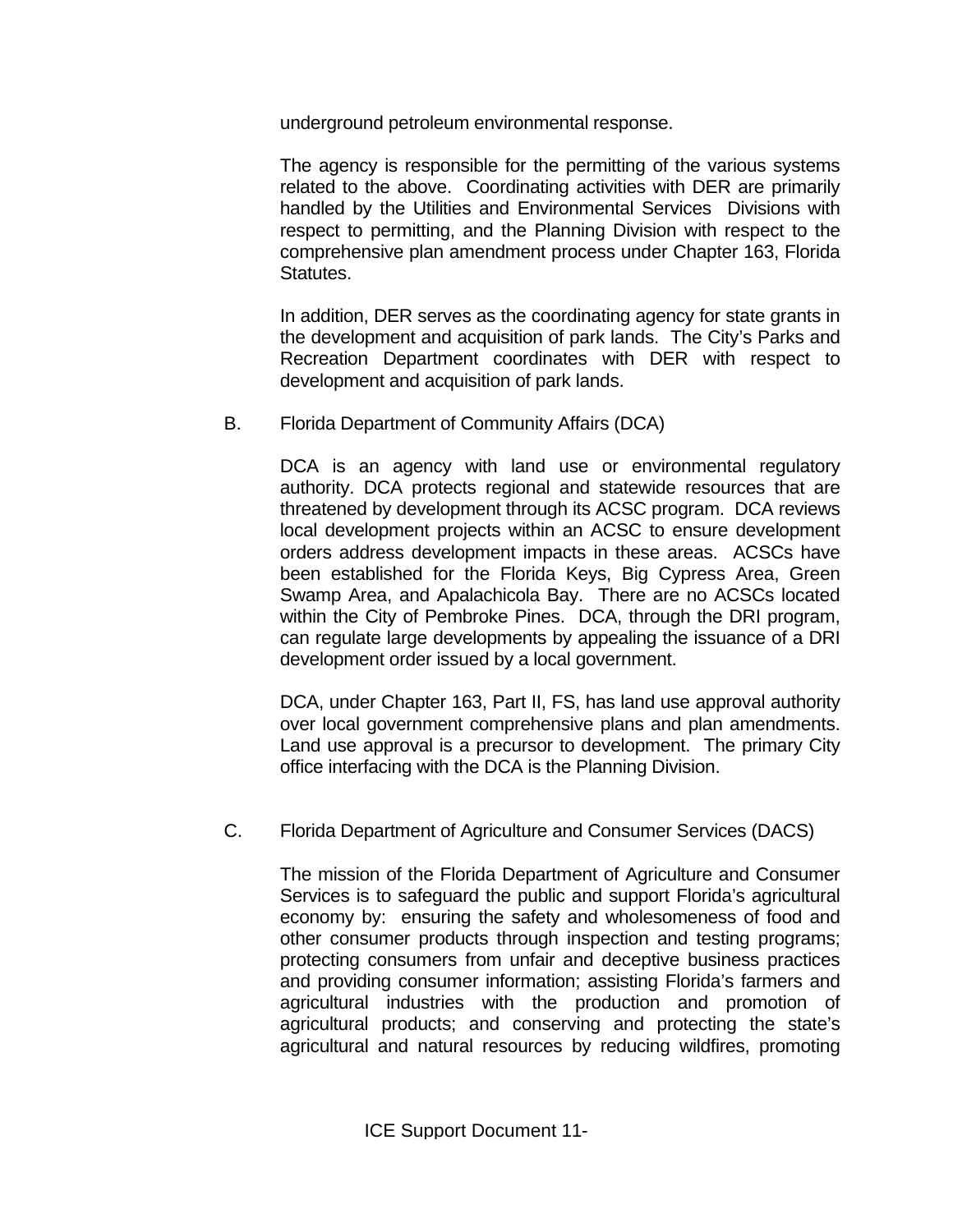environmentally safe agricultural practices, and managing public lands. Interaction with this office is limited to the Plant Industry Division of the agency and is handled primarily by the City's Public Services Department through the Landscaping Division.

D. Florida Department of Children and Families

 The Florida Department of Children and Families is primarily responsible for the provision of social services including youth services and services for the elderly, as well as in the licensing and funding of group homes and foster care facilities. They are also the responsible entity for operation of the South Florida State Hospital which is situated at the northwest corner of University Drive and Pembroke Road, within the City of Pembroke Pines. Interaction with this agency is primarily handled through the Planning Division with respect to the provision of group homes and foster care facilities, and the City Manager's Office with respect to the South Florida State Hospital.

#### E. Florida Department of Transportation (FDOT)

 The FDOT is a decentralized agency which is divided into eight districts. The primary responsibility of each of the eight districts is to implement FDOT's transportation programs. The City of Pembroke Pines is located within FDOT District Four jurisdiction, which is located in the City of Fort Lauderdale. The existing coordination mechanisms with the Florida Department of Transportation have been via the Environmental Services and Planning Divisions. The Environmental Services Division's primary interactions with FDOT consist of the following: Obtaining permits for all work within State rights-of-way; notifying FDOT of any maintenance needs for State rights-of-way that are located within the City limits; and requesting grants and/or FDOT assistance in making improvements to State roads including traffic lights, landscaping, turn lanes, and repairs to existing roads. The Planning Division's primary interaction with FDOT occurs during the comprehensive plan amendment process (Chapter 163, FS) and the Development of Regional Impact (DRI) process (Chapter 380, FS). In addition, the Mayor serves on the Metropolitan Planning Organization (MPO) and the City Planner serves on the Technical Coordinating Committee (TCC) of the MPO.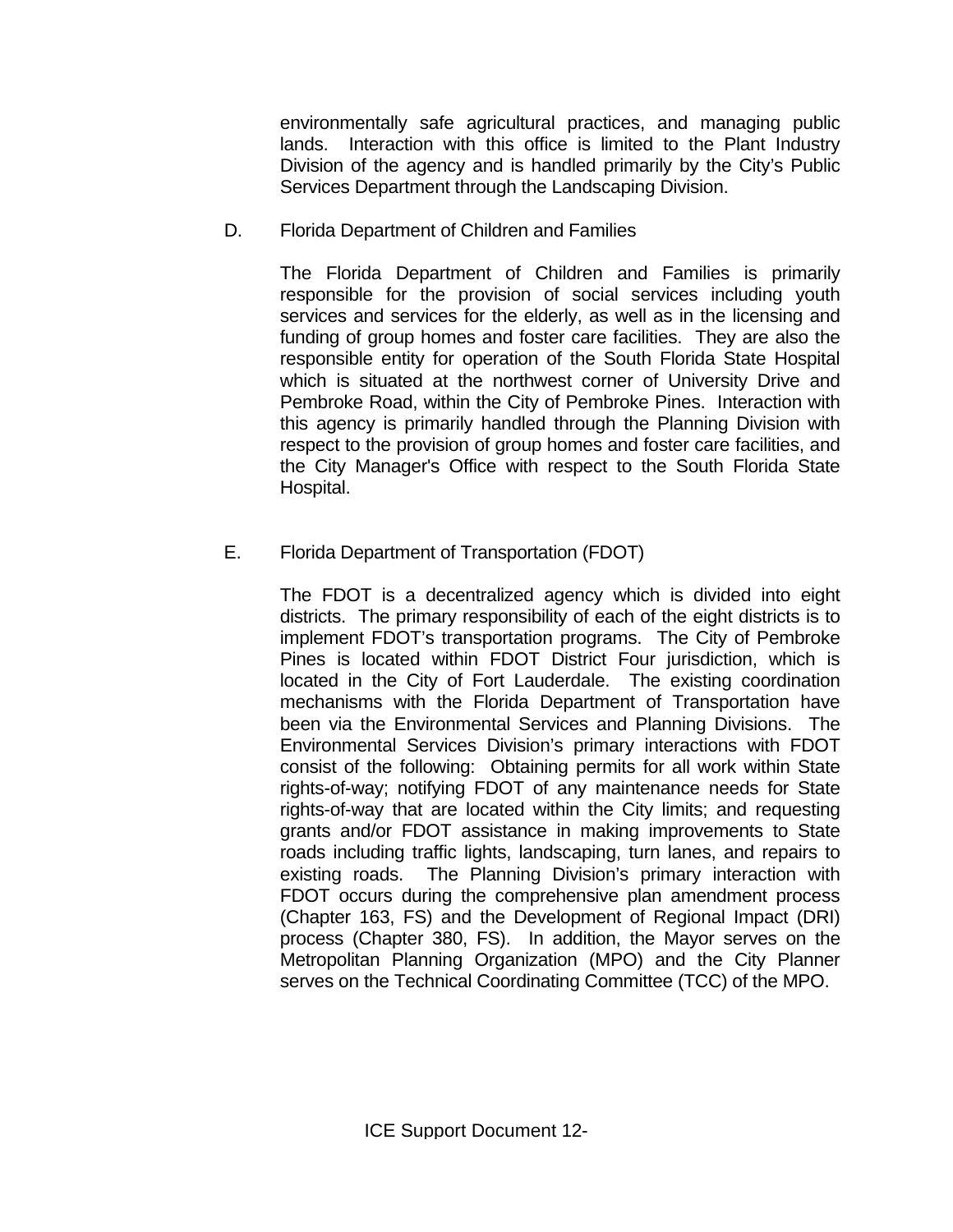F. Florida Department of Health (DOH)

 The DOH, formerly the Department of Health and Rehabilitative Services, was created in 1996. The mission of the DOH is to promote and protect the health and safety of all Floridians. The DOH seeks to accomplish this through the prevention and control of the spread of acute, chronic, and infectious disease; the provision of basic health care services, such as immunizations and prenatal care; monitoring of water and sewage systems to ensure operating conditions are sanitary; and monitoring conditions in group living facilities. The City's Building Division is the primary agency that interacts with DOH.

G. Florida Fish and Wildlife Conservation Commission (FWCC)

On November 3, 1998, the FWCC was established with jurisdiction over all terrestrial wildlife as well as aquatic wildlife (both freshwater and saltwater). The Planning Division is the primary agency which interacts with FWCC.

H. Department of State (DOS)

The DOS, through its Division of Historic Resources, is one of seven (7) state agencies authorized to review comprehensive plans and plan amendments under Rule 9J-11, FAC. While the Division of Historic Resources can comment on archeological and historic resources, it has no regulatory authority to protect these sites. The City's Planning Division is the primary agency which interacts with DOS.

- 2. Regional Agencies
	- A. South Florida Water Management District (SFWMD)

 The South Florida Water Management District is primarily responsible for the permitting, construction and operation of surface water management systems within its jurisdictional boundaries. The South Florida Water Management District's jurisdictional boundaries include the entire City of Pembroke Pines and generally include everything from Lake Okeechobee to the Florida Keys. Additionally, the SFWMD has been delegated storm water quality responsibility from the Florida Department of Environmental Protection. The primary City agency which interacts with the SFWMD is the City's Environmental Services Division; however, the Planning Division also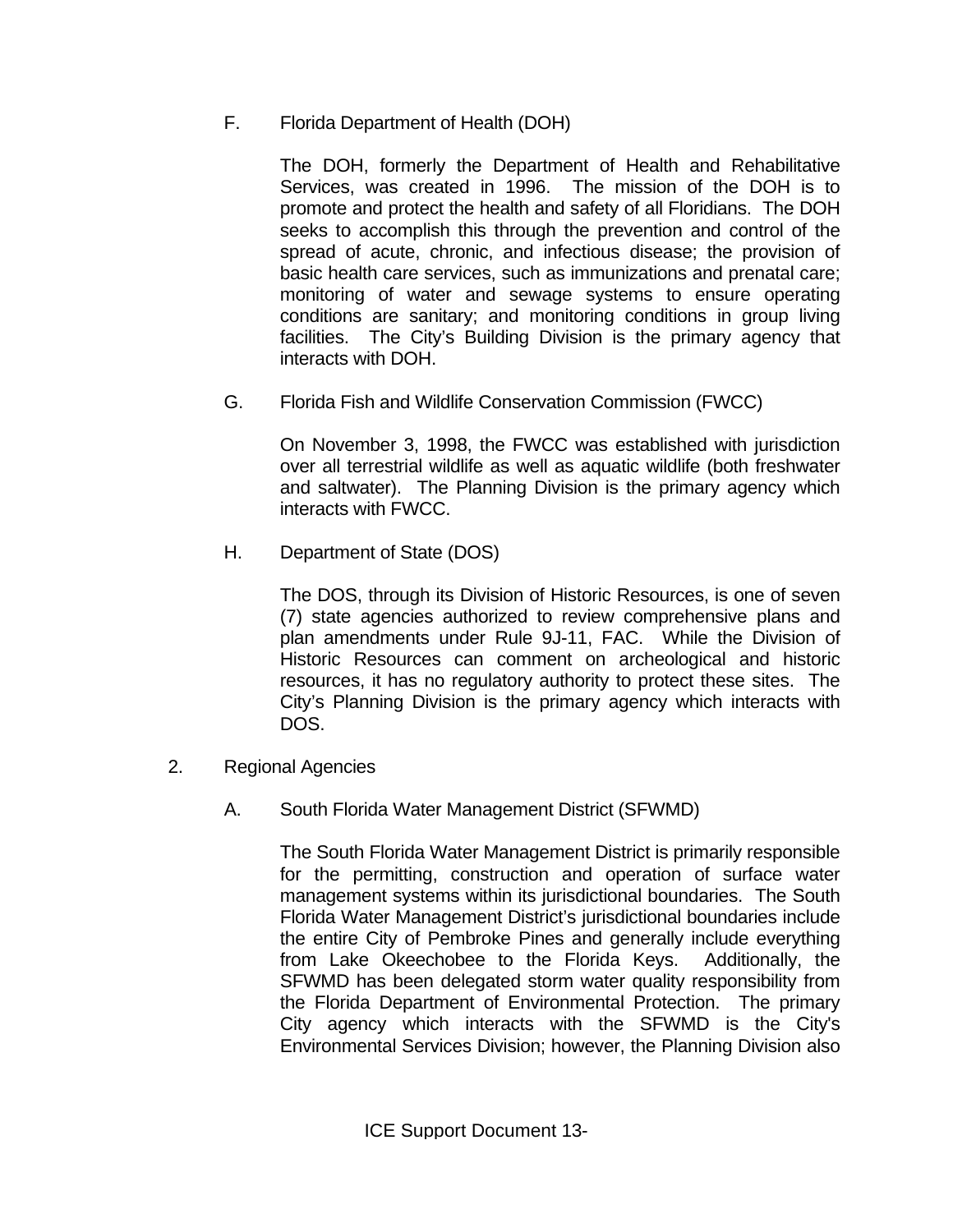interacts with the SFWMD during the comprehensive plan amendment and DRI processes (Chapter 163, FS, and Chapter 380, FS, respectively).

B. South Florida Regional Planning Council (SFRPC)

 The South Florida Regional Planning Council, established in 1969 as the South Florida Jetport Council, has regional planning jurisdiction for Broward, Miami-Dade, and Monroe Counties. The SFRPC's main objectives are to work with the public and private leadership in the South Florida Region to achieve a vision of the future, to identify challenges and opportunities which are regional in scope, and to create and implement strategies to achieve our desired future. The SFRPC is a planning and public policy agency. Activities respond to statutory requirements as well as the needs of member units of local governments. The policy document that guides all of the SFRPC's activities is the Strategic Regional Policy Plan for South Florida.

 In 1993, the role of the SFRPC was expanded to emphasize their activities relating to intergovernmental solutions to multi-jurisdictional disputes and growth related problems. The SFRPC, as well as the other ten Regional Planning Councils in the State of Florida, were given the power to coordinate land development and transportation policies, and mandated to establish a dispute resolution process for reconciling differences between local governments, regional agencies, and private interests on planning and growth management issues. The Planning Division is the primary City agency which interacts with the SFRPC during the comprehensive plan amendment and DRI processes. In addition, the Mayor is a voting member of the SFRPC.

- 3. County Agencies
	- A. Broward County Board of County Commissioners (BCC)

 The Broward County Board of County Commissioners is the legislative branch of Broward County government. A separation between the legislative and administrative functions of County Government is provided for in the Broward County Charter. Since the County is commissioned as a Charter form of government, the County Commission also has countywide authority as it relates to land use and other environmental matters. Primary interaction with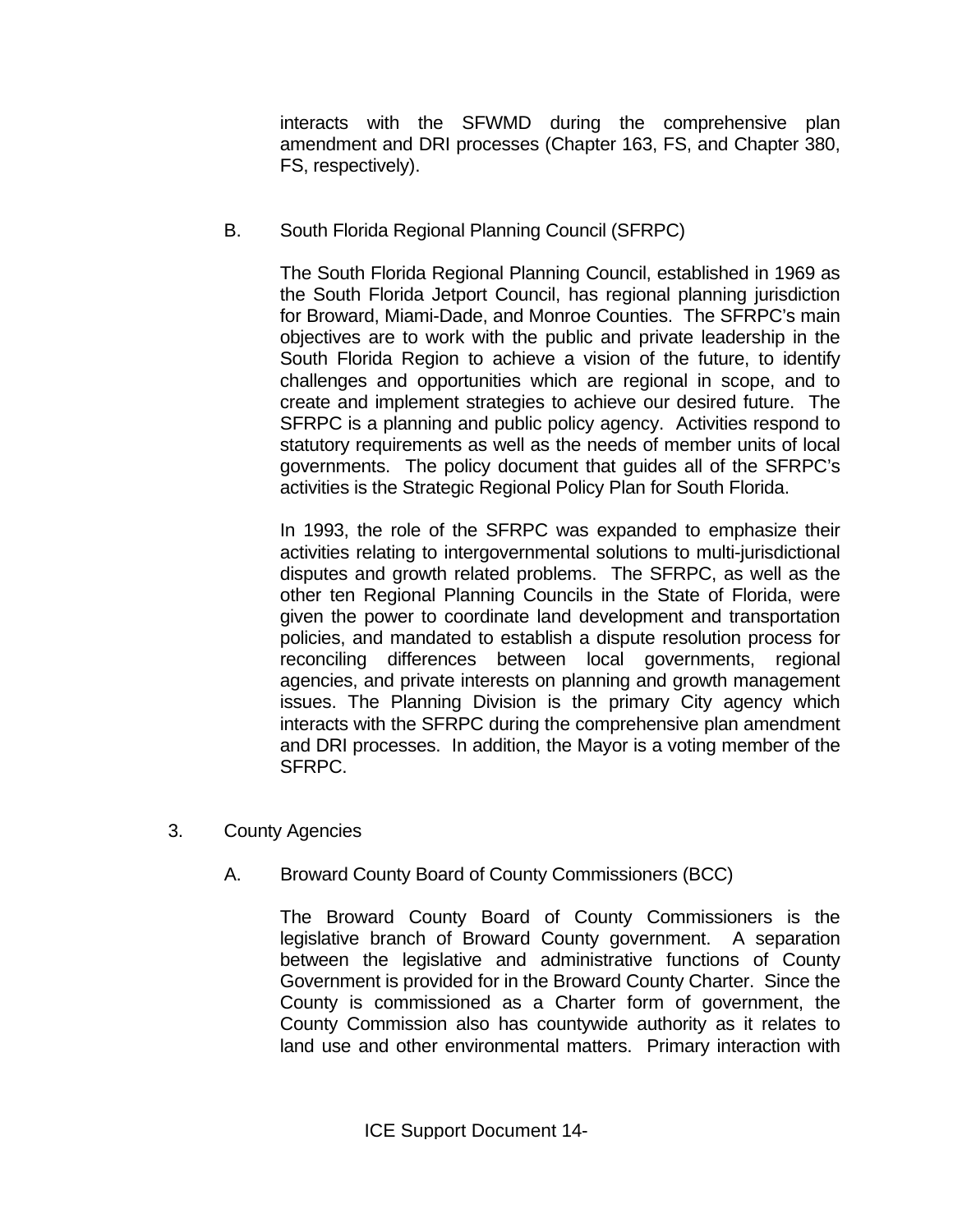the Board of County Commissioners is through the City Manager's office and the City Commission.

B. Broward County Planning Council (BCPC)

 The Broward County Planning Council is a multi-jurisdictional planning agency established to promote coordinated, comprehensive, and long range planning throughout Broward County through the joint cooperation and participation of all local governments, public officials, and private citizens. The BCPC was created under the Charter of Broward County, Florida, on November 5, 1974, to administer and develop a land use plan for all of Broward County. Accordingly, they are an advisory body to the Broward County Commission as it relates to land use planning matters countywide. The Planning Council also has the function of certifying local land use plans as being in conformance with the Broward County Land Use Plan. This is in addition to its responsibilities for maintaining and updating the Broward County Land Use Plan and Trafficways Plan. Primary interaction with the Broward County Planning Council is through the City's Planning Division.

C. Broward County Environmental Protection Department(BCEPD)

The Broward County DPEP is a multi-faceted agency responsible for management of Broward County's population and infrastructure growth while ensuring protection of the region's natural resources. DPEP administers environmental programs for the County Commission which include environmental plan review, permitting and project management, erosion control prevention; permitting for wastewater treatment plants and for utilization of those facilities; noise and air quality control programs, and other environmental matters. The DPEP also provides technical assistance to other cities. The primary offices interacting with this agency is the Environmental Services and Building Divisions of the City of Pembroke Pines.

D. Broward County Parks and Recreation Division

 This agency of County government is responsible for acquisition, planning, programming, and development and operation of regional parks throughout Broward County. As of October 1, 1988, the agency assumed operation and development of C.B. Smith Park, which is located in the City of Pembroke Pines and represents one of fifteen regional parks in Broward County. The primary interacting City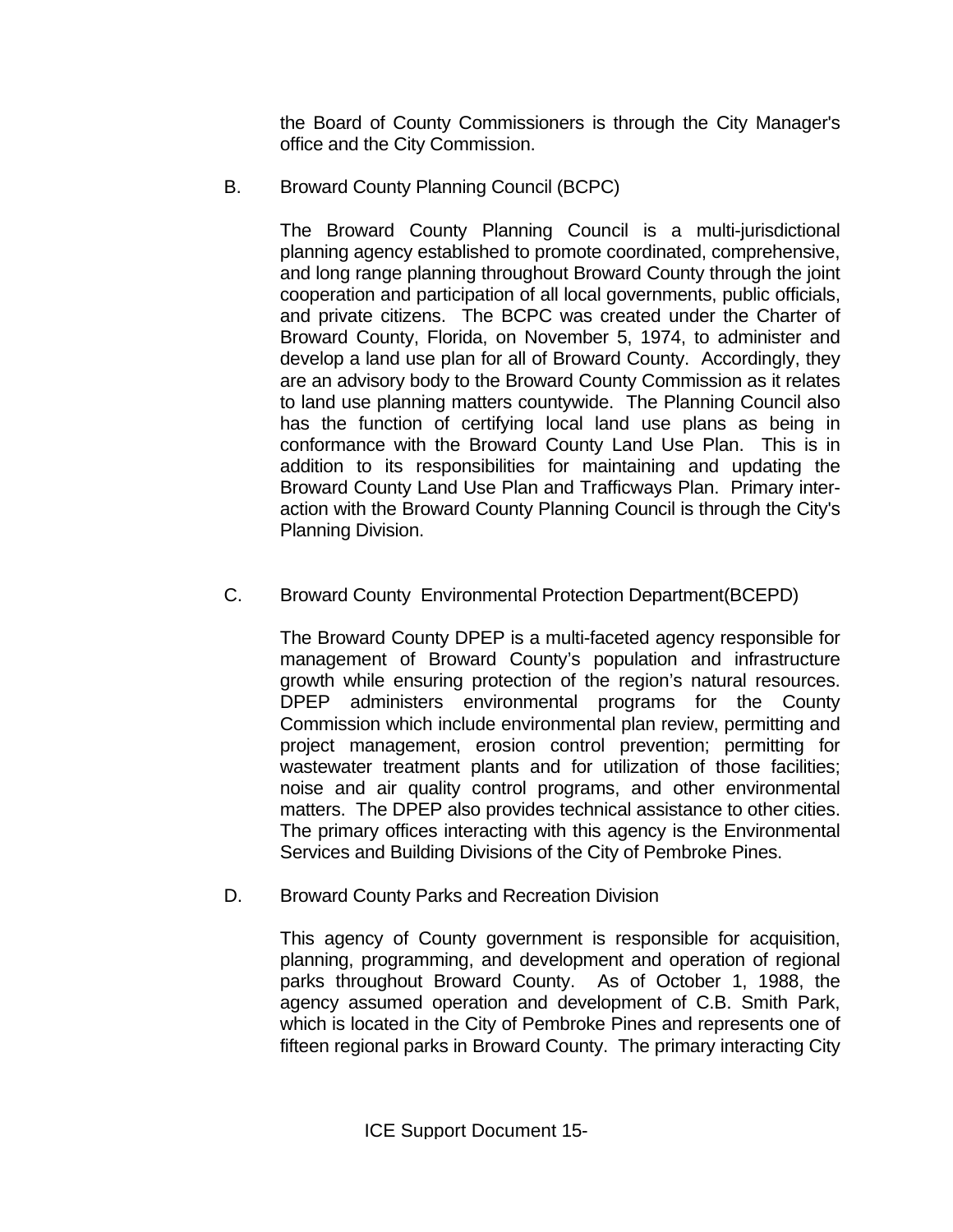agencies are the City of Pembroke Pines Planning Division and Department of Parks and Recreation.

### E. Broward County Traffic Engineering Division

 The Broward County Traffic Engineering Division is responsible for design, installation and maintenance of traffic signals, street signs and pavement markings; implementing traffic regulations, parking restrictions and turn restrictions on the County Road System; conducting of traffic studies; and development of a traffic synchronization plan. The primary agency interacting with the Broward County Traffic Engineering Division is the City of Pembroke Pines Environmental Services Division.

### F. Broward County Transportation Planning Division

The mission of the Broward County Transportation Division is to manage the transportation planning, coordination, and implementation activities of the Division and the Metropolitan Planning Organization (MPO). The Division's activities include long and short-range highway and transit planning for state and federal aid programs, transportation improvements, and project programming. The Division also prepares plans and programs, including traffic and transit studies. In addition, the Broward County Bicycle and Pedestrian Coordinators operate out of this agency. The City's Director of Public Services is a member of the County's Technical Coordinating Committee which makes engineering and planning recommendations to the MPO and FDOT for the scheduling and funding prioritization of major transportation projects. The primary City agencies interacting with the Broward County Transportation Planning Division are the Public Services Department and the Environmental Services and Planning Divisions.

### G. Broward County Mass Transit Division (BCT)

The mission of the BCt is to provide clean, safe, reliable and efficient transit service to the community by being responsive to the transportation disadvantaged as well as the changing needs of the residents for all of Broward County. BCt is a member of the City's Development Review Committee and the primary City agency interacting with the BCt is the Planning Division.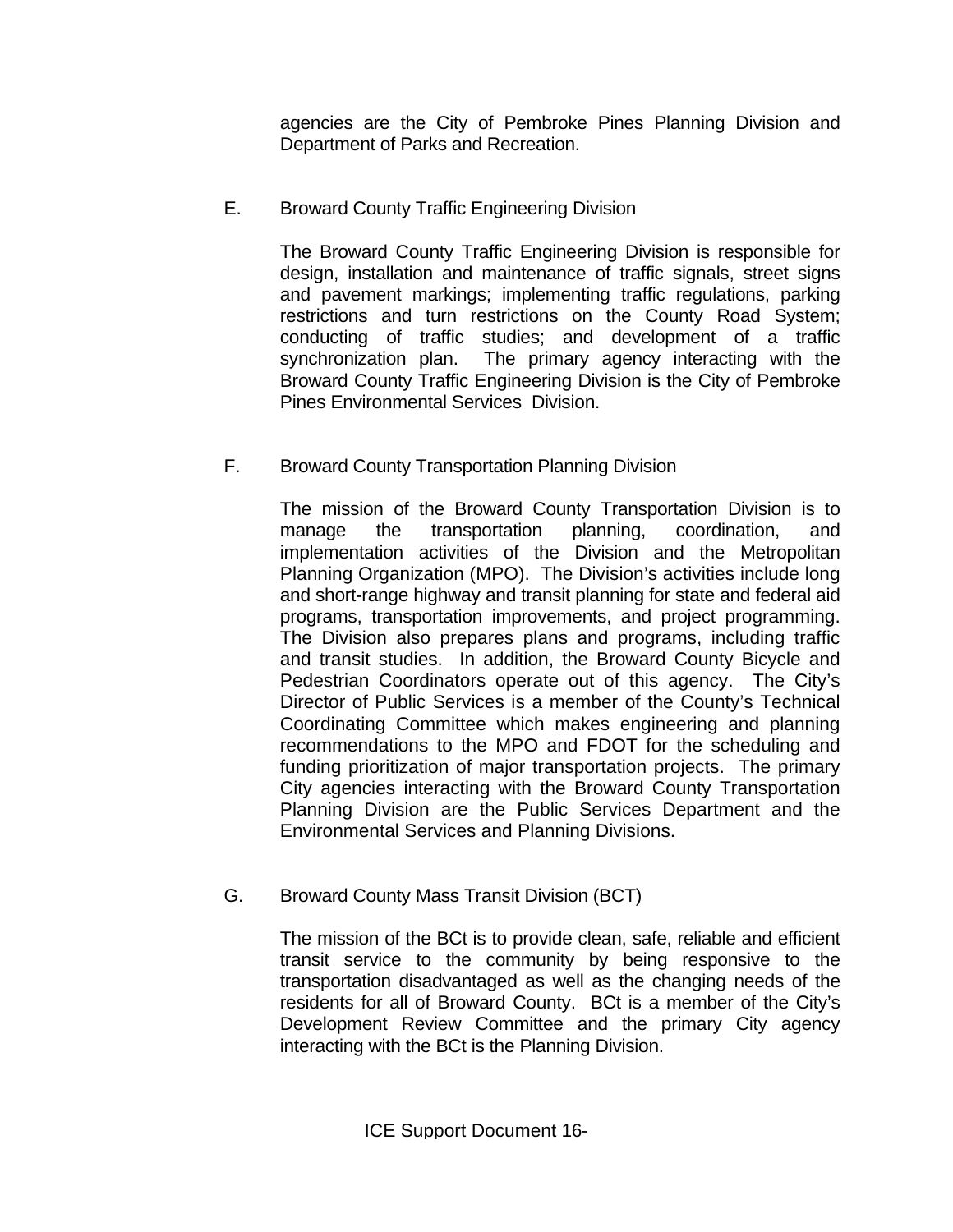H. Broward County Emergency Management Division

The Broward County Emergency Management Division is responsible for the management of all emergency preparedness program areas for the County. The primary role of the Division is to develop and implement comprehensive disaster planning, and mitigation and response activities within the County under the provision of Florida Statutes. Additionally, the Division develops and maintains emergency plans for all types of natural and man-made hazards, and provides the analysis and recommendations necessary to make decisions that will effectively save lives and protect property in such emergencies. The primary City agencies interacting with the Broward County Emergency Management Division are the Planning Division and the Police Department.

I. Broward County Water Management Division

The Broward County Water Management Division works with local and regional water management districts in a cooperative effort to implement a water resources management program calling for adequate water supply, conservation, and drainage measures. The primary City agency interacting with the Broward County Water Management Division is the Environmental Services Division.

J. Broward County Division of Human Resources

The Broward County Division of Human Resources is the central human resource agency for all organizational units under the jurisdiction of the Broward County Commission and the County Administrator. The primary City agency which will be interacting with the Broward County Division of Human Resources is the Planning Division with respect to providing access to information pertaining to countywide programs to aid in job training, day care facilities, English language courses and high school equivalency (GED) programs.

K. Broward County Aviation Department

 Both the Fort Lauderdale-Hollywood International and North Perry Airports are maintained and operated by the Broward County Aviation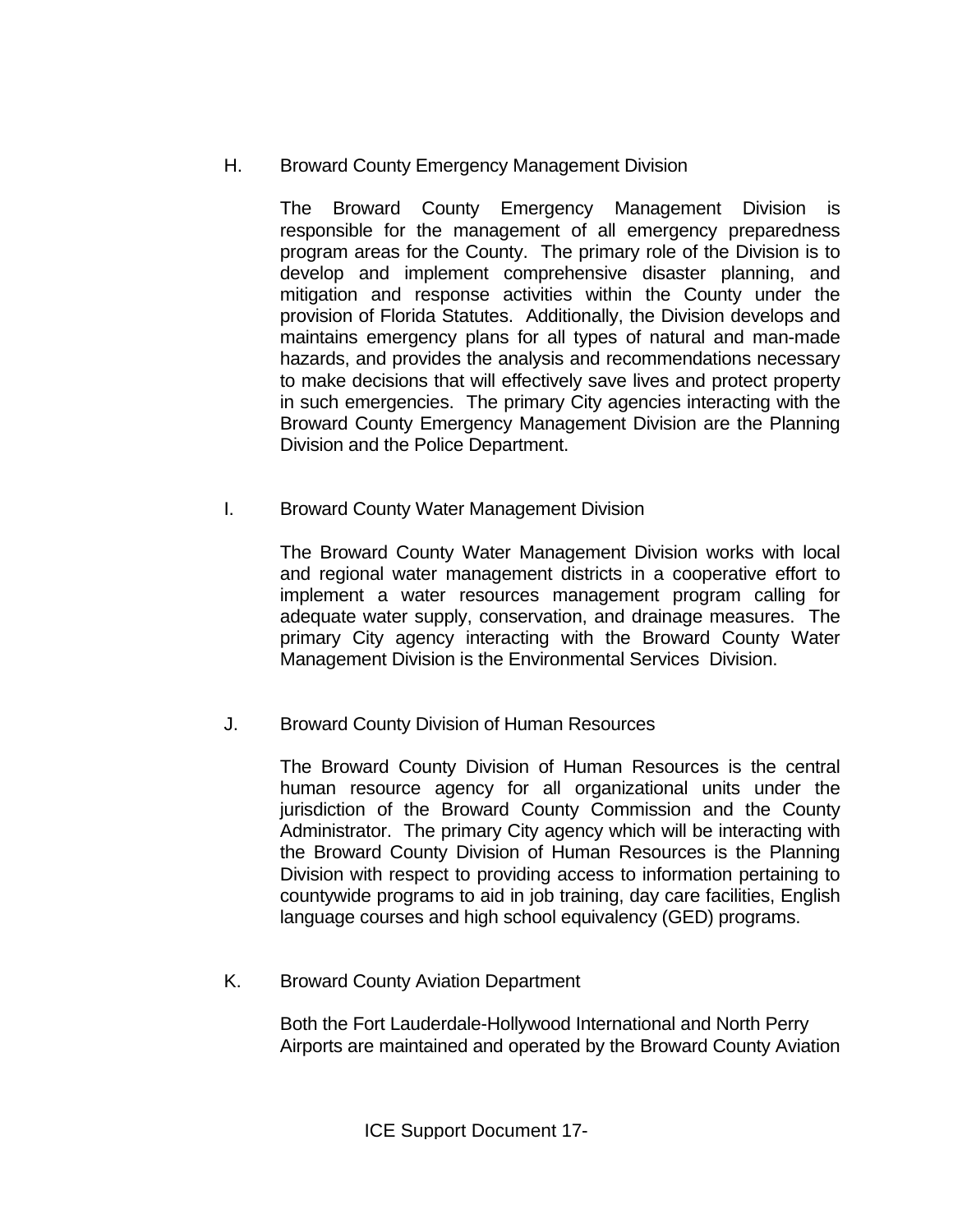Department which reports to the Broward County Administrator. The mission of the Broward County Aviation Department is to satisfy the county's needs for air service while ensuring compatibility with the environment and surrounding communities. The Director of Aviation is responsible for overall airport management. The primary City agencies interacting with the Broward County Aviation Department are the Planning Division with respect to the regulation of land uses surrounding the North Perry Airport facility, and the Building Division with respect to permitting activities.

- 4. Cities
	- A. City of Miramar

 The City of Miramar is contiguous to the entire southern boundary of the City of Pembroke Pines. Like Pembroke Pines, Miramar is very narrow from north to south, and very wide from east to west. While rapid and substantial urban development has been occurring in the City of Pembroke Pines over the last decade, the City of Miramar is just recently experiencing this same type of development. Accordingly, intergovernmental coordination between these cities is essential for consistency and compatibility of uses. The City shares planning data and activities with the City of Miramar to keep them informed of activities within the community. The Planning Division serves as the primary agency interacting with the City of Miramar.

B. City of Cooper City

 The City of Cooper City is contiguous to Pembroke Pines to the north between Douglas and Flamingo Roads. The same coordination of planning issues is implemented with the City of Cooper City as with the City of Miramar. The City's Planning Division is the primary agency interacting with the City of Cooper City.

C. City of Hollywood

 The City of Hollywood is the jurisdiction immediately east of the City of Pembroke Pines. The City has a formal agreement with the City of Hollywood for the treatment and disposal of all wastewater from the section of the City that lies east of Flamingo Road. The City Manager's Office and Environmental Services Division are the primary agencies of the City interacting with the City of Hollywood.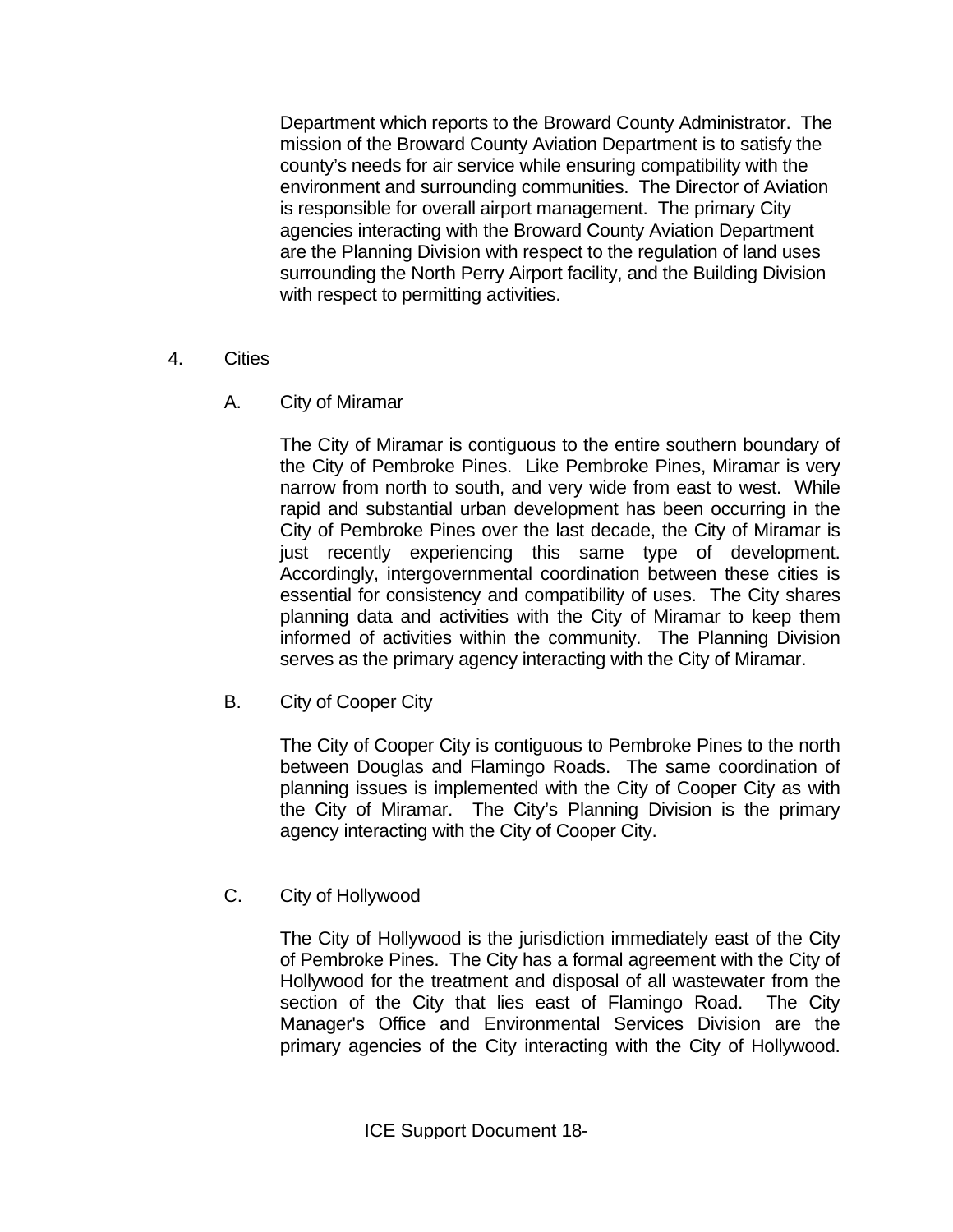The City's Planning Division serves as the primary agency interacting with the City of Hollywood with respect to planning issues.

D. Town of Davie

 The Town of Davie lies contiguous to the City of Pembroke Pines to the north, on the east and west sides of the I-75 corridor. There is also a small portion of the Town of Davie which lies contiguous to the City limits at the northeast intersection of University Drive and Sheridan Street. The City's Planning Division serves as the primary agency interacting with the Town of Davie with respect to planning issues.

#### E. Unincorporated Broward County

 With the incorporation of Southwest Ranches, only a small portion of the northern boundary of Pembroke Pines, primarily that area situated west of US 27, lies contiguous to the southern boundary of unincorporated Broward County. The County's conservation area (where development is prohibited) lies contiguous to the City's western boundary. The small portion of unincorporated area that is contiguous to the City's northern boundary is primarily undeveloped. At the eastern limits of this area, near U.S. 27, the Broward Correctional Institution (maximum security State Prison for Women) and the interim landfill for Broward County are situated. When an issue arises related to planning matters, particularly as it relates to the prison and the land fill, close coordination is kept with the Broward County Environmental Protection Department, and the Broward County Administration to insure, to the greatest extent possible, the compatibility of these uses with those occurring within the City of Pembroke Pines. The City of Pembroke Pines also provides potable water and wastewater treatment services to the Broward Correctional Institution. This enabled the institution to discontinue use of its package water and wastewater treatment plants. The City Manager's Office, and the Planning and Environmental Services Divisions are the primary city agencies interacting with unincorporated Broward County.

F. City of Weston

Only 350 feet of the approximate 4.35 mile southern boundary of the City of Weston lies adjacent to the northern boundary of the City of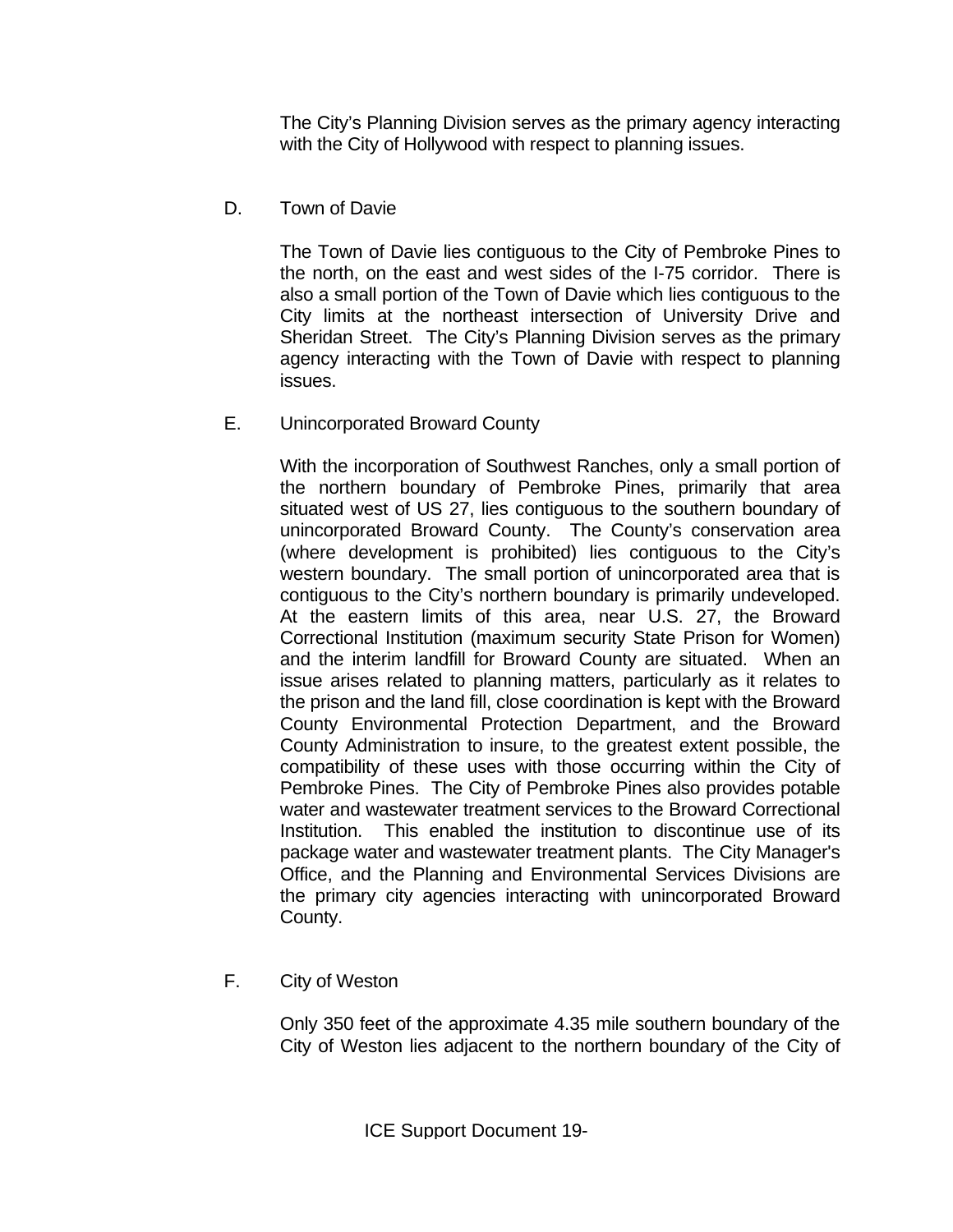Pembroke Pines along Griffin Road, approximately 800 feet east of US 27. The City's Planning Division serves as the primary agency interacting with the City of Weston.

G. Town of Southwest Ranches

The Town of Southwest Ranches lies contiguous to the northern boundary of the City between Flamingo Road and Volunteer Road, and between Dykes Road north of Sheridan Street, and the western boundary of the City on the north side of Stirling Road. The City's Planning Division serves as the primary agency interacting with the Town of Southwest Ranches.

5. Special Districts

A & B. Drainage Districts (South Broward Drainage District, SBDD, & Central Broward Water Control District, CBWCD)

SBDD and CBWCD are the only two independent drainage districts with jurisdiction over lands not only in the City of Pembroke Pines but also in other municipalities and unincorporated areas of the county. The only area of the City within CBWCD's jurisdiction is the recently annexed Walnut Creek area which is located between Sheridan Street and Taft Street and between University Drive and NW 72<sup>nd</sup> Avenue.

The Florida Legislature authorized the establishment of drainage districts with the enactment of Chapter 6458, Acts of 1913, the General Drainage Law. Originally, the purpose of the drainage districts was to drain and irrigate lands to make them suitable for agriculture. However, most drainage districts currently are responsible for ensuring the provision of adequate drainage facilities for urban areas. Each district is responsible for preparing a public facilities report containing a full and complete water control plan. Chapter 298, FS, is the law governing water control districts and district membership, which provides for the election of a board of supervisors with three (3) members. The board of supervisors is responsible for adopting the district water control plan and to levy assessments and or issue bonds deemed necessary to pay for the costs of improvements authorized by the adopted water control plan. The City Environmental Services and Planning Divisions are the primary agencies interacting with the SBDD and CBWCD.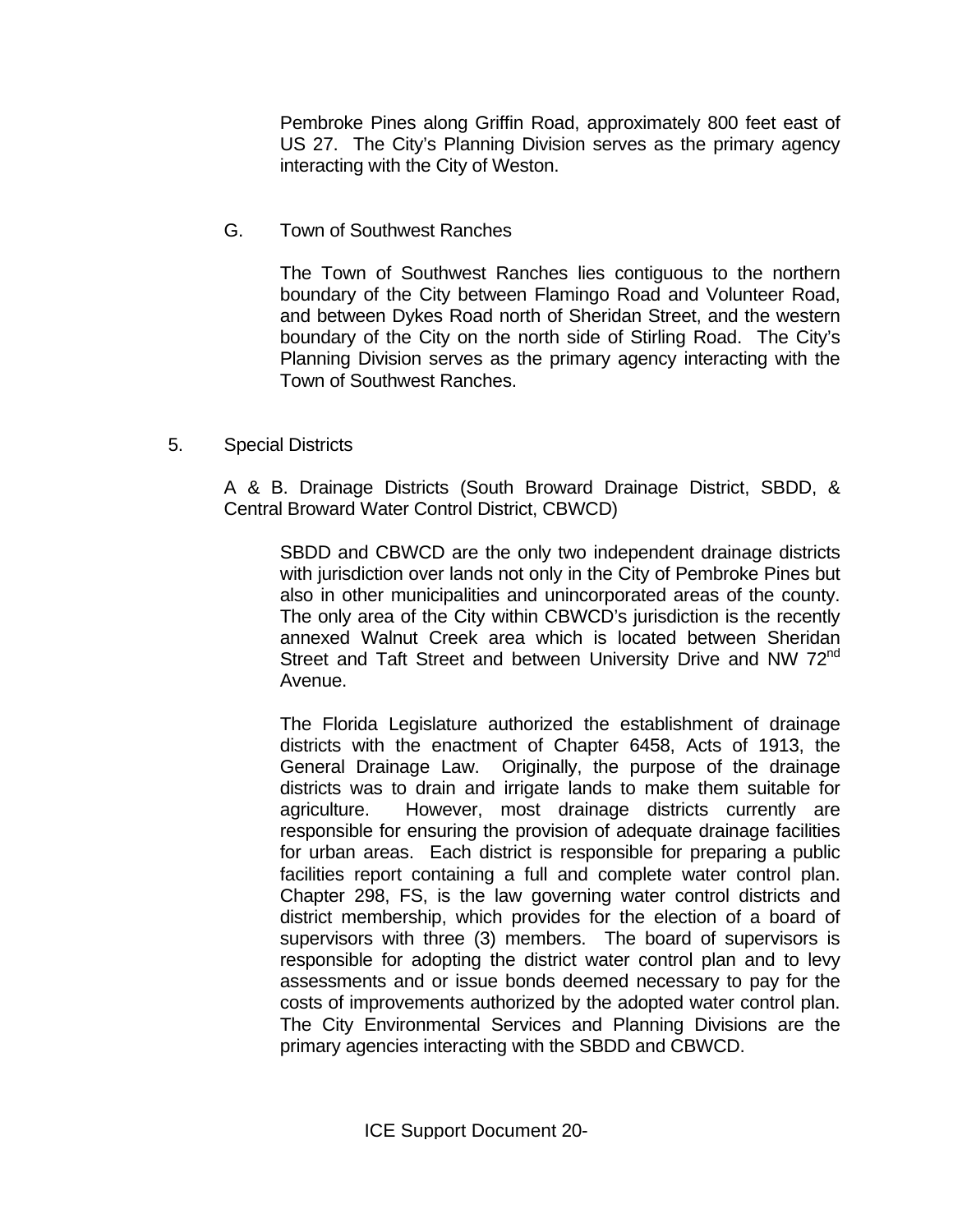#### C. South Broward Hospital District

The South Broward Hospital District is a special taxing district that was created by the Florida Legislature in 1947 to meet the health care needs of southern Broward County, from Griffin Road south, and includes the entire jurisdiction of the City of Pembroke Pines. The District is governed by a seven-member board of commissioners appointed by the Governor. Its mission is to provide quality, cost effective, customer focused health care service to its patients regardless of their ability to pay, with a goal of improving the health care service of the community it serves.

The District is tax-assisted, with approximately seven percent of its total revenues coming from ad valorem taxes. There are four hospitals and two medical facilities in the District. Memorial Regional Hospital is a 680-bed facility, which offers an extensive array of acute and tertiary services, and is situated in the City of Hollywood. Memorial Hospital Pembroke is situated in the City of Pembroke Pines, and is a 301-bed facility which began its services in 1995. It offers both inpatient and outpatient medical services. Memorial Hospital West, also situated in the City of Pembroke Pines, opened in 1992 and is a 146-bed full service hospital. Joe Dimaggio Children's Hospital is located in the City of Hollywood and was dedicated in 1992. The children's hospital is a 144-bed, state-of-the-art facility that is staffed 24 hours a day by a team of specialty-trained nurses, pediatricians and pediatric specialists. The South Broward Hospital District also has two minor medical facilities, Memorial Manor nursing home on Douglas Road and the Memorial Walk-In Medical Center, both situated in the City of Pembroke Pines. The City Manager's Office is the primary liaison interacting with the District.

### D. Meadow Pines Community Development District

The Meadow Pines Community Development District is an independent community development district that was created to finance, deliver, and maintain community development services and facilities to the area that is served by the District, authorized by Chapter 190, Florida Statutes. The service area of the District is generally described as the123 acres of land area located on the west side of I-75 between Pembroke Road and Pines Boulevard.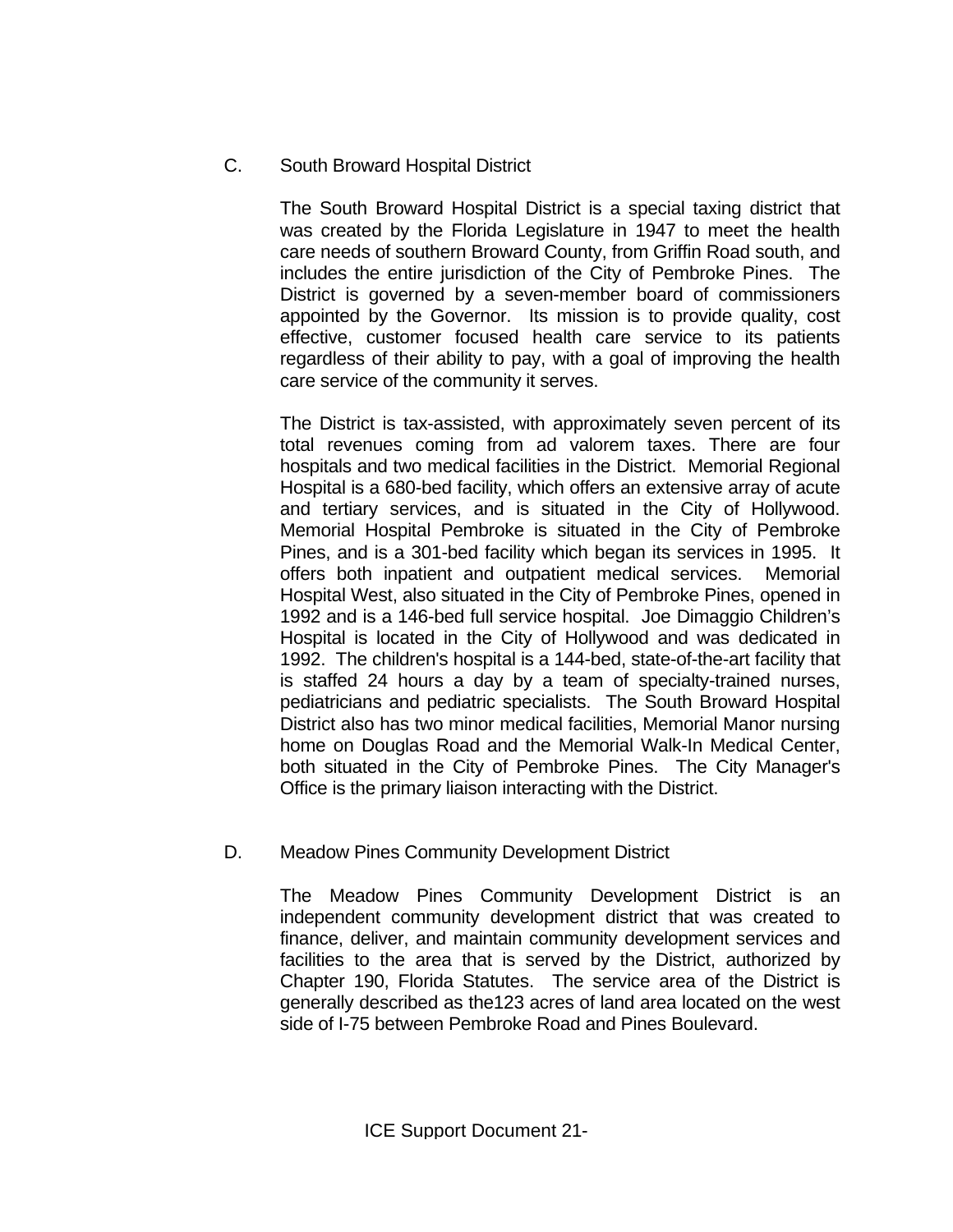E. Walnut Creek Community Development District

The Walnut Creek Community Development District is an independent community development district that was created to finance, deliver, and maintain community development services and facilities to the area that is served by the District, authorized by Chapter 190, Florida Statutes. The service area of the District is generally described as the 265 acres of land area located between N. 72<sup>nd</sup> Avenue and University Drive, and between Sheridan Street and Taft Street.

F. Pembroke Harbor Community Development District

The Pembroke Harbor Community Development District is an independent community development district that was created to provide and maintain surface water management, potable water and wastewater facilities to the area that is served by the District, authorized by Chapter 190, Florida Statutes. The service area of the District is generally described as a 74 acre parcel, east of SW  $145<sup>th</sup>$ Avenue and north of Pembroke Road.

- 6. Utility Companies/Agencies
	- A. Florida Power and Light (FP&L)

 FP&L is the sole electric utility company in all of Broward County. The company maintains and operates the two power plants in the county, one located within the Port Everglades Jurisdictional Area, and the other south of I-595 just east of US 441/SR 7. The primary agencies responsible for interacting with FP&L are the City's Environmental Services, Utility and Planning Divisions.

B. Teco Energy, Inc (natural gas service provider)

 Teco Energy, Inc., is a utility holding company whose subsidiaries provides retail electric and gas service to customers in central Florida, and operates independent power projects in the United States and Latin America. Its subsidiary, People's Gas Company, provides services in Broward County. The primary City agencies interacting with Teco Energy, Inc., are the Environmental Services and Utility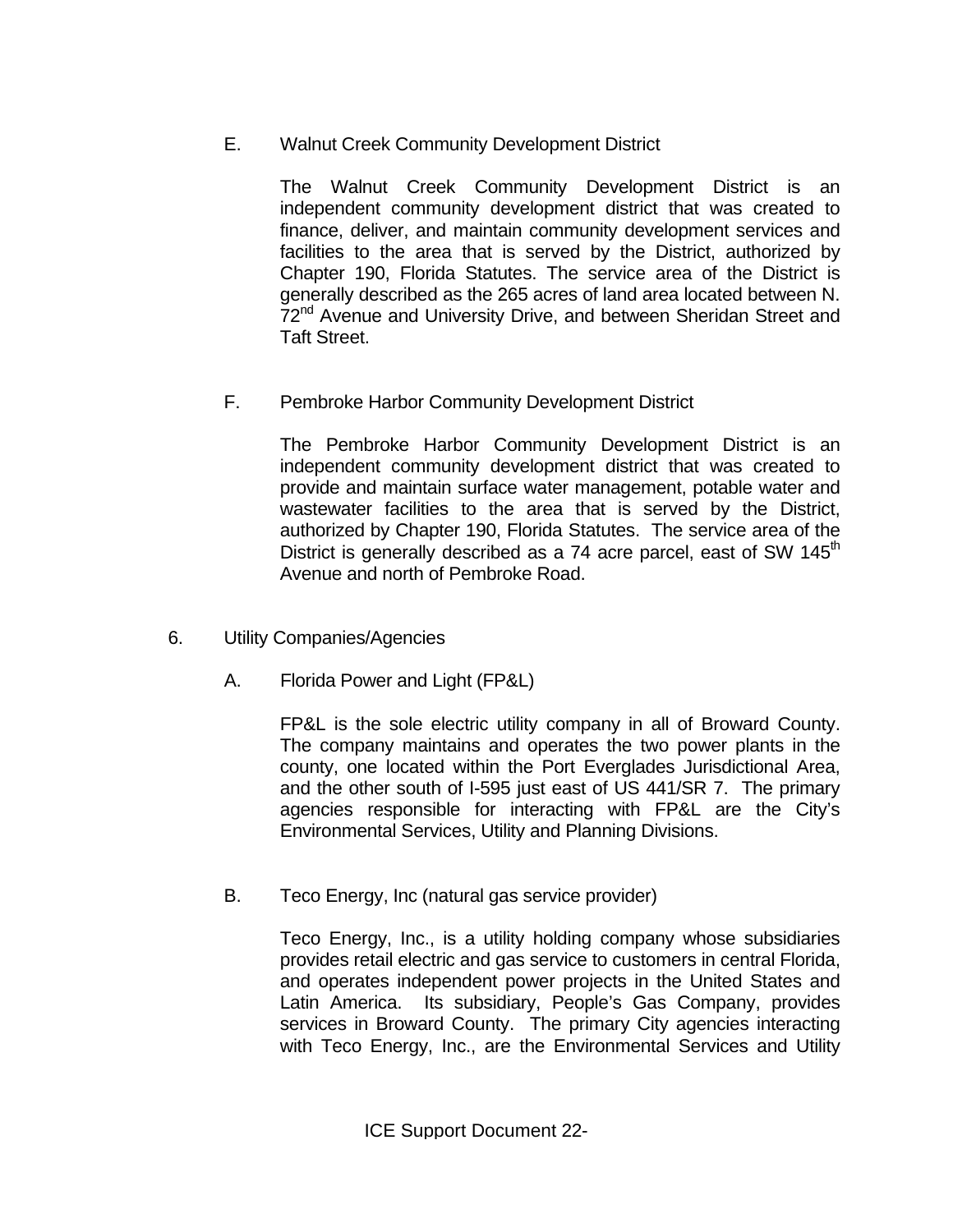Divisions.

C. BellSouth Corporation (telephone service provider)

 The BellSouth Corporation is the main local telephone service provider. It is also a holding company whose subsidiaries provide telecommunication services, systems and products. The primary City agencies interacting with BellSouth Corporation are the Environmental Services and Utility Divisions.

- D. AT & T Cable
- E. Comcast
- F. BellSouth Entertainment

The above companies are the three major cable service providers serving the Pembroke Pines community. Recently, cable service providers have expanded their services to include telephone and wireless telecommunications, digital television services, and internet services. The primary City agencies interacting with the above are the Environmental Services and Utility Divisions.

- G. City of Pembroke Pines Utility Division (Sanitary Sewer Service Provider)
- H. Broward County Utilities (Sanitary Sewer Service Provider)
- I. City of Hollywood Regional Facility (Sanitary Sewer Service Provider)
- J. City of Pembroke Pines Utility Division (Potable Water Service Provider)

The above four water and sanitary sewer utilities are inventoried and analyzed in the City's Infrastructure Element support documents.

7. Other Governmental Agencies

Public School District (School Board of Broward County)

The School Board of Broward County, Florida, has a geographic boundary that is co-terminus with the boundary for Broward County. The School Board of Broward County has the authority to acquire, build, construct, enlarge and improve Broward County public school facilities, and to furnish and equip public schools. To pay for the cost of such projects, the School Board is authorized to tax real property and to issue certificates of indebtedness and bonds. The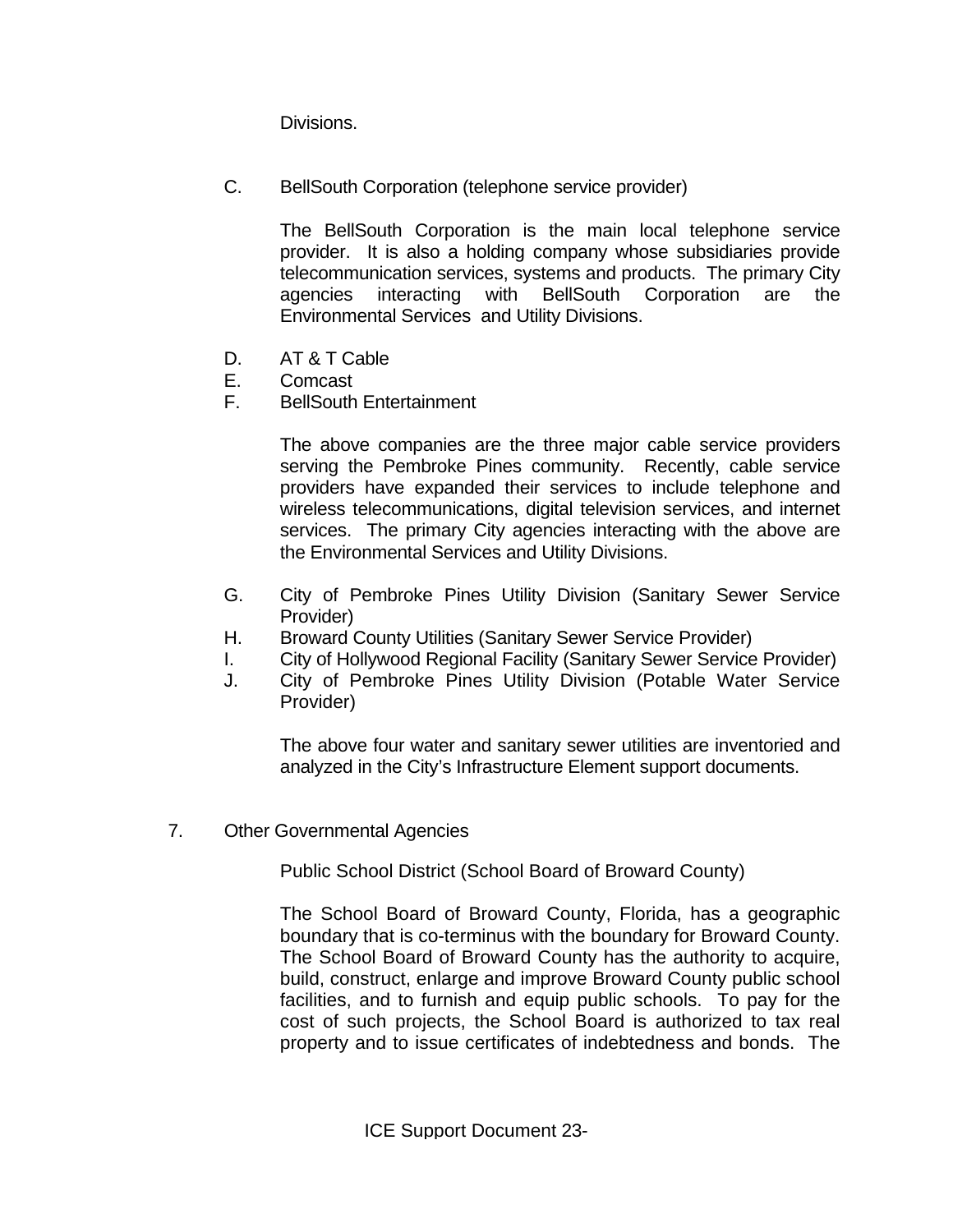board is composed of seven (7) members, five (5) of which are elected from single member districts, and two (2) of which are residents of the district and are nominated and elected from the district at large. The primary City agencies interacting with the School Board of Broward County are the City Manager's Office and the Planning Division.

- 8. Federal Government
	- A. United States Army Corps of Engineers

The United States Army Corps of Engineers (USACE) is made up of approximately 34,600 civilian and 650 military men and women who work as leaders in engineering and environmental matters. The mission of the USACE is to provide quality, responsive engineering services to the nation including the planning, designing, building and operating of water resources and other civil works projects (Flood Control, Wetlands, Environmental Protection, and Disaster Response). The primary City agency interacting with USACE is the Environmental Services Division with respect to the design, construction, maintenance and protection of wetlands.

B. Federal Aviation Administration (FAA)

The mission of the FAA is to provide a safe, secure and efficient aerospace transportation system that meets the needs of users. FAA's key functions are to regulate and encourage aviation safety and security; develop, operate, and maintain a safe, secure, and efficient national air traffic management system; collaborate in developing a safe, secure, and efficient worldwide civil aviation system; regulate air commerce to fulfill the requirements of national defense; assist in the development of airports; and to help mitigate adverse environmental impacts of aviation. FAA's commercial space functions are to protect public health and safety, safety of property, and US foreign policy and national security interests; ensure compliance with international obligations of the United States; and to encourage, promote, and facilitate the US commercial space transportation industry. The primary City agency interacting with the FAA is the Building Division with respect to permitting activities concerning lands in the vicinity of North Perry Airport.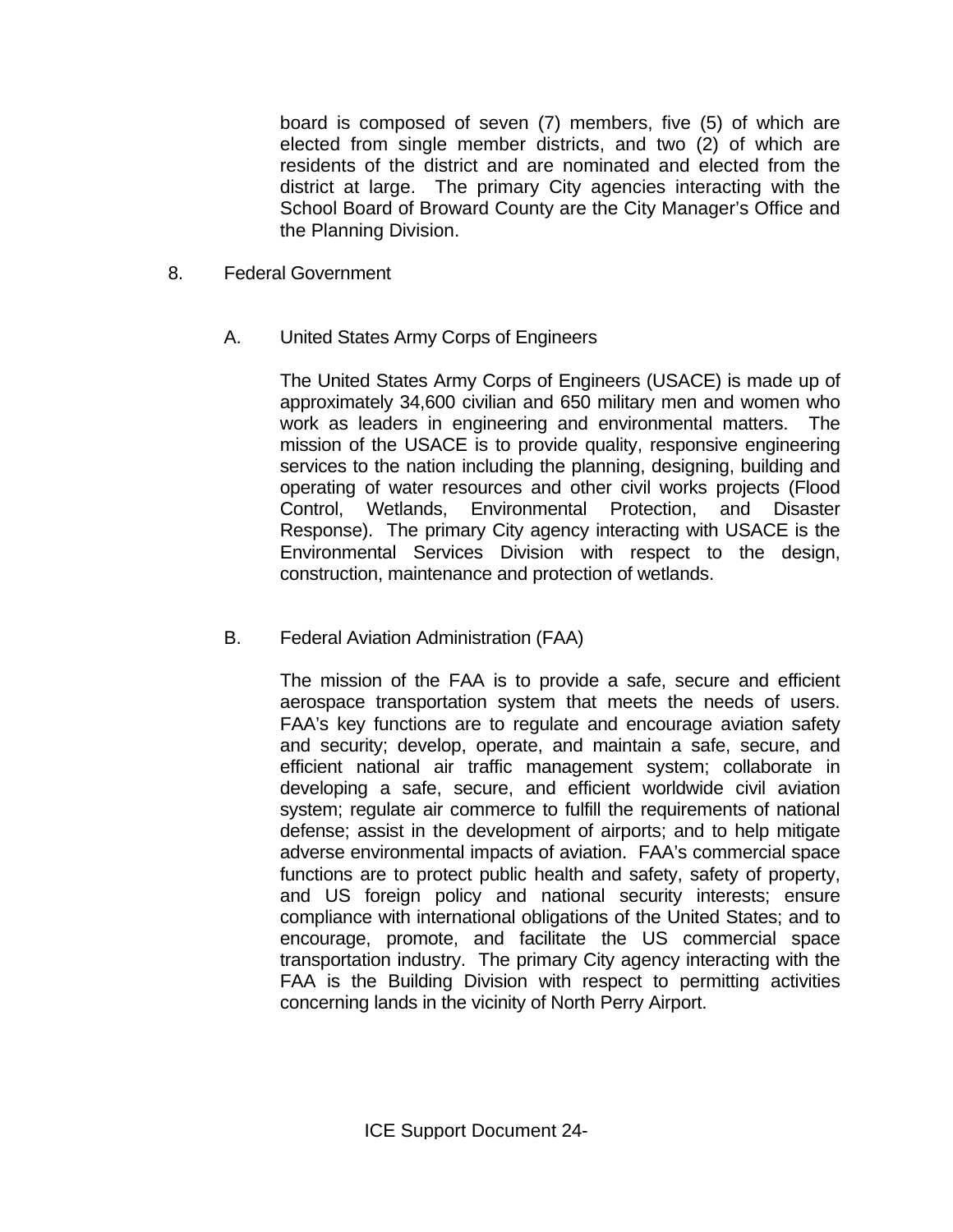C. Federal Emergency Management Agency (FEMA)

FEMA is an independent agency of the federal government that reports to the President of the United States. FEMA's mission is to reduce loss of life and property, and protect the nation's critical infrastructure from all types of hazards through a comprehensive, risk-based, emergency management program of mitigation, preparedness, response, and recovery. The primary agencies coordinating with FEMA are the Planning Division with respect to hazard mitigation, the Environmental Services Division, with respect to the National Flood Insurance program, and the Police Department in conjunction with the Broward County Emergency Management Division.

#### **D. INVENTORY OF AGREEMENTS AND SPECIAL LEGISLATIVE AND JOINT WORKGROUPS**

- 1. Interlocal Agreements. The ICE Appendix-Tables section contains Table ICE-1, an inventory of interlocal agreements executed by the City of Pembroke Pines City Commission from 1990 to July 2000. Table ICE-1 will be updated during the amendment cycle following the adoption of the EAR amendments. Also to be updated pursuant to the above is Table ICE-2 (see ICE Appendix – Tables) which is a summary of interlocal agreements by applicable Comprehensive Plan Element, and Table ICE-3, which is a summary of interlocal agreements by year.
- 2. Joint Planning Agreements and special legislation. Joint Planning Agreements are a formal agreement between local governments in which boundaries of the planning area, procedures for joint action, and procedures for administration of ordinances and regulations applying to the planning area, have been identified or agreed upon or both. Joint Planning agreements are typically applied to unincorporated areas being considered for annexation into a municipality.

The County and Municipal Planning for Future Development Act of 1969 authorized but did not mandate municipalities and counties to establish joint planning agreements. Under Subsection 163.175, FS, unincorporated areas adjacent to incorporated municipalities could be added to and included in the area under municipal jurisdiction for planning purposes if the governing bodies of the municipality and the county in which the area is located agree as to the boundaries of the area, procedures for joint action, procedures for administration of ordinances and regulations applying to the area, and the manner of obtaining equitable representation on the commissions and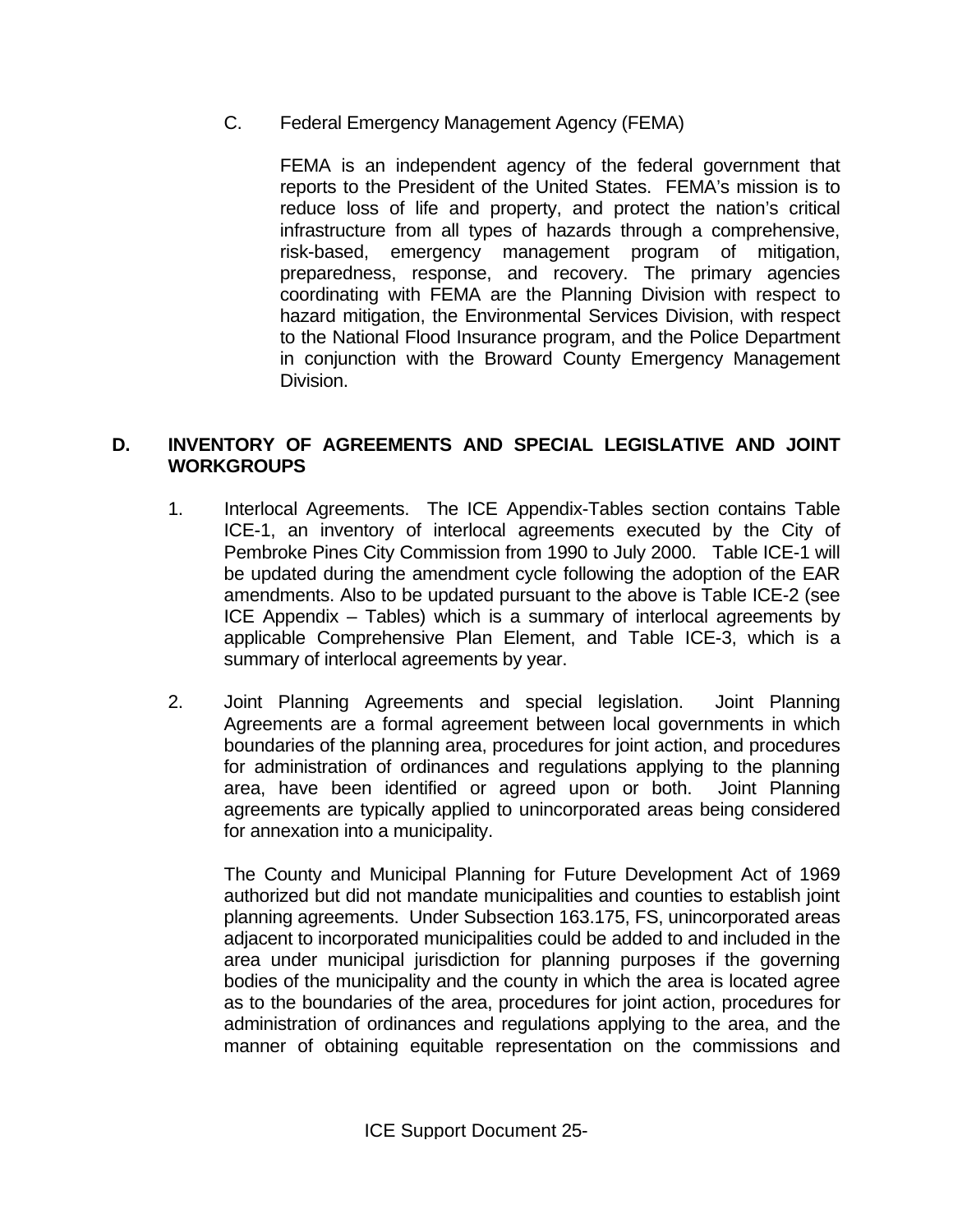boards. This Act was subsequently repealed; however a similar provision is now codified in Section 163.3171, FS.

 The Broward County Legislative Delegation's (BCLD) policy is for all unincorporated areas to be annexed or incorporated by the year 2010. To this end, the BCLD has employed the following processes to assure the implementation of its annexation policy:

a. Enactment of Chapter 96-542, Laws of Florida. This special legislative act provides that the requirement of Chapter 171, FS, for the electors of an annexing municipality to approve the annexation, is not effective. Consequently, only those persons living in the annexing area vote on annexation. The elimination of the dual referendum better facilitates the annexation process.

The Act also provides that any annexation of unincorporated property within Broward County first be considered at a public hearing conducted by the BCLD pursuant to its adopted rules. Thereafter, the annexation is not effective until the first day of October following adjournment sine die of the next regular legislative session following all procedures necessary for annexation.

BCLD: Rules and Regulations: The rules provide that no local annexation or contraction shall be approved unless the following four actions are taken:

- 1. Two readings of the ordinance by the BCLD.
- 2. Submission of a transition plan providing for impact on employees of the government affected, which must be submitted no later than 10 days prior to the first reading of the annexation or contraction or consideration by the annexation subcommittee, whichever is first.
- 3. A plan for law enforcement services to the affected area.
- 4. A plan for fire rescue services to the affected area.

Since 1990, all annexations into the City of Pembroke Pines, with the exception of the Waldrep property, have been done voluntarily and not by special act of the legislature.

3. Service Agreements. As mentioned in both the Infrastructure and Intergovernmental Coordination Elements, the City of Pembroke Pines has entered into service agreements for the provision of water and sewer services with the City of Hollywood and the Broward County Correctional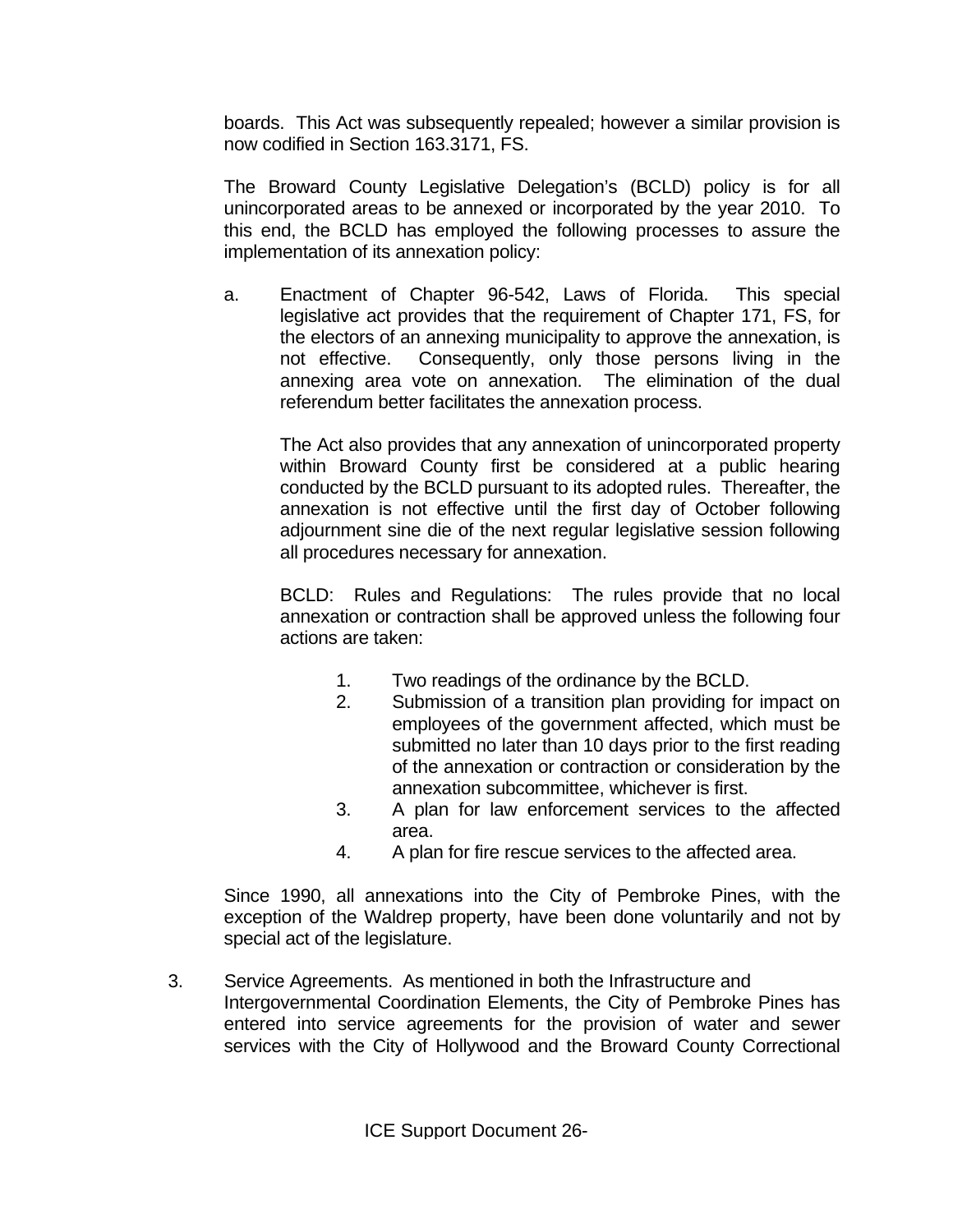Institution.

- 4. Joint meetings and work groups. A joint work group is an informal cooperative group comprised of representatives of local government established for the purpose of finding a mutually beneficial solution to a problem. Joint work groups may be temporary or have more permanent standing. Permanent work groups include the Metropolitan Planning Organization and the Broward County Planning Council.
	- a. Metropolitan Planning Organization (MPO). The MPO was established pursuant to Chapter 334, FS. The MPO is the policy board of local elected officials representing the urbanized areas of Broward County. The Florida Transportation Code, Chapter 334, FS, mandates the establishment of an MPO in order to qualify for receipt of federal transportation funds. The duties of the MPO, in cooperation with FDOT, include preparation of the following: multiyear planning program; Transportation Plan consisting of a longrange element (Year 2000 Plan) and transportation systems management element (Short Range Highway Plan); annual unified planning work program; and annually updated Transportation Improvement Program which consists of improvements recommended from the transportation system management and long range elements of the Transportation Plan.

The MPO is responsible for coordinating efforts of local governments regarding transportation plans, programs, and projects to ensure compatibility with long-range plans and programs. There are three (3) committees under the MPO and they are the Technical Coordinating Committee (TCC), the Community Involvement Roundtable, and the Bicycling Advisory Committee.

MPO membership consists of five (5) Broward County Commissioners; two (2) elected officials from the City of Fort Lauderdale; two (2) elected officials from the cities of Coral Springs, Deerfield Beach, Pembroke Pines, Plantation, Pompano Beach, and Sunrise; the FDOT District Engineer (non-voting); and the FDOT Deputy Director (non-voting).

b. Broward County Planning Council (BCPC). The Broward County Charter, effective January 1, 1975, established the BCPC with the primary responsibility of preparing a Countywide land use plan under the jurisdiction of the Broward County Board of County Commissioners. Under the Charter, the adopted Broward County Land Use Plan (BCLUP) becomes the official land use plan within the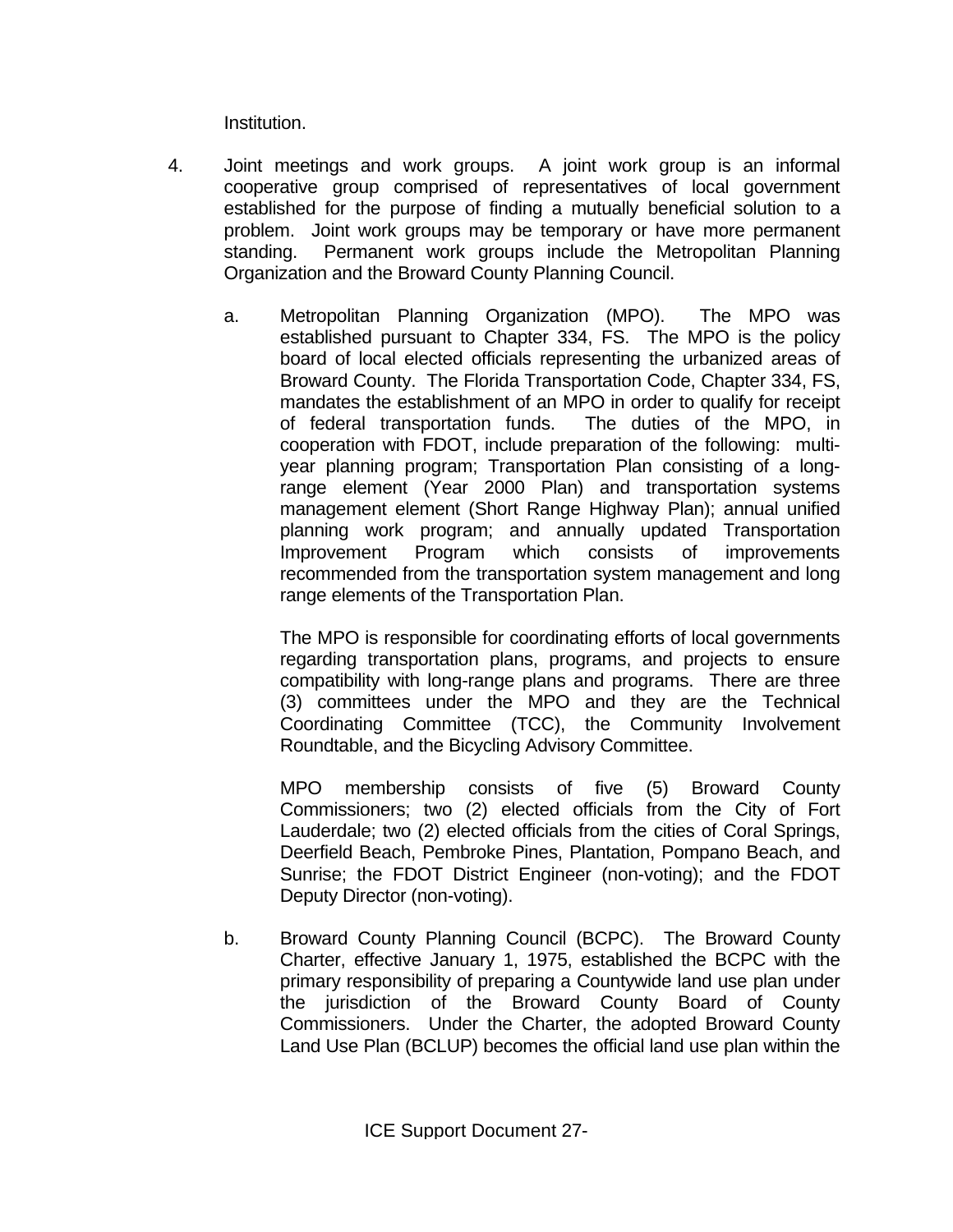county and is effective within all jurisdictions. Local jurisdictions submit local land use plans to the BCPC for certification review. The BCPC will certify local land use plans found in substantial conformity with the BCLUP. Another important responsibility of the BCPC is the adoption and amendment of the Broward County Trafficways Plan, which is the official rights-of-way map for the county.

 The BCPC consists of 15 voting members and one (1) non-voting member. The voting members include (1) one County Commissioner, seven (7) members from the governing boards of Broward County's municipalities, and seven (7) members of the public. The non-voting member is a representative of the School Board.

c. Broward League of Cities. The mission statement of the Broward League of Cities is to help identify and resolve mutual issues affecting municipal governments within the county; to promote municipal authority and represent the interests of municipal governments within the county; to strive to increase public knowledge of municipal services, issues, concerns, accomplishments and responsibilities; and to provide leadership on issues of regional and state concern.

Interaction with the league is primarily through the Mayor and City Commission.

## PART 2: ANALYSIS REQUIREMENTS

#### **I. EXISTING COORDINATION MECHANISMS - Effectiveness**

The following describes the effectiveness of the existing coordination mechanisms identified above.

- A. State Agencies
	- 1. Florida Department of Environmental Protection (DEP)

 The City of Pembroke Pines primarily interacts with the Florida Department of Environmental Protection in the permitting processes for the disciplines under their purview which were noted in the Data Requirements section. Primary interactions with this agency are in regard to wetland permitting. Other activities involving coordination

ICE Support Document 28-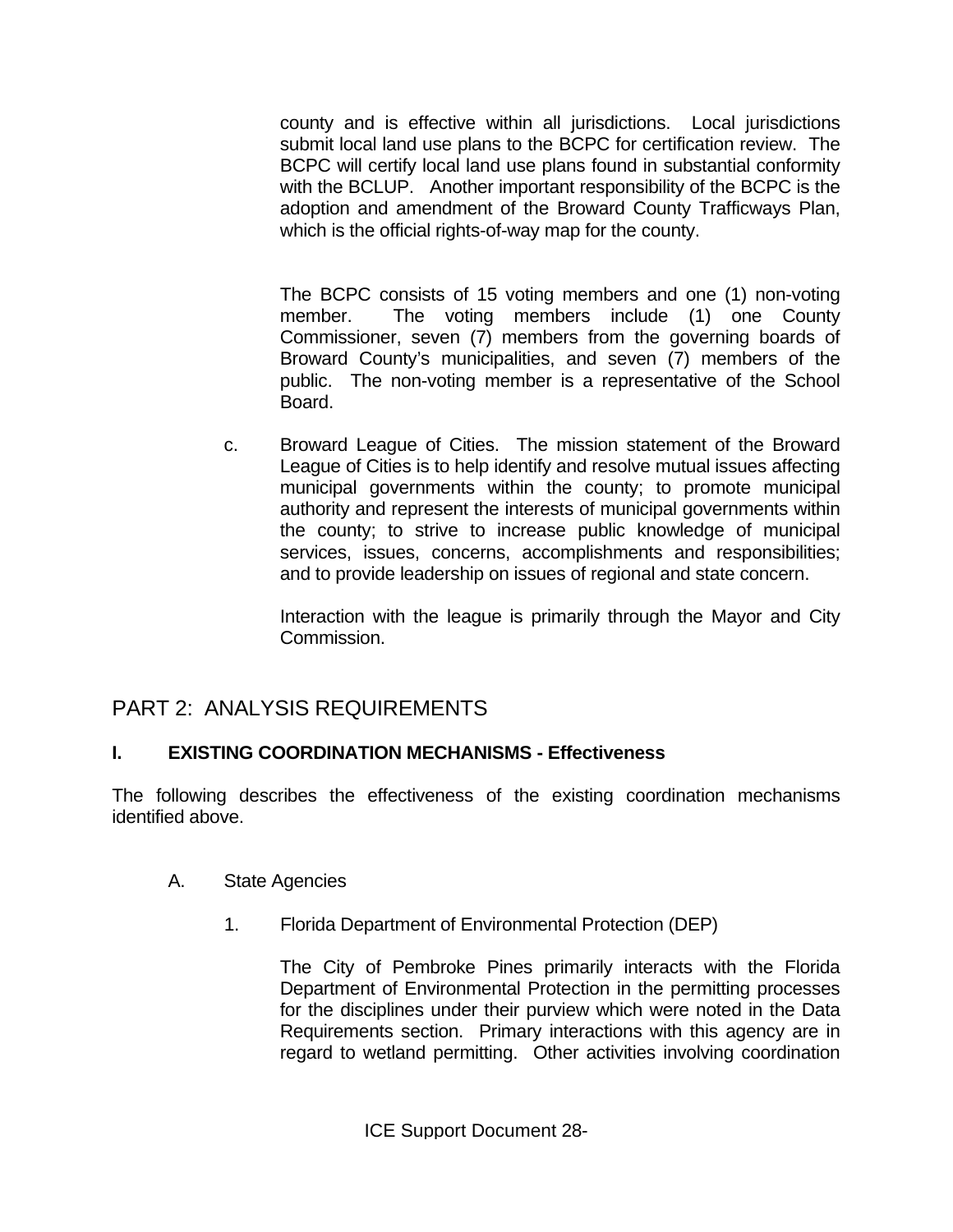include amendments to formal agreements related to potable water, resource recovery, or other environmental regulations, building permitting activities, as well as the review of comprehensive plan amendments. Interaction with the agency continues on an asneeded basis and response has been satisfactory.

2. Florida Department of Community Affairs (DCA)

 The interaction with the Florida Department of Community Affairs primarily relates to two (2) land development processes:

A. Developments of Regional Impact

Developments of Regional Impact are administered by the South Florida Regional Planning Council, but the Florida Department of Community Affairs receives a copy of the DRI or proposed amendments to approved DRI's (also known as NOPC's – Notices of Proposed Change) in accordance with State requirements and has a formal role in the review and approval process. Also, when Binding Letters of Interpretation are requested, the Florida Department of Community Affairs has the primary role for approval of these requests. The City's Planning Division staff interacts with DCA, the South Florida Regional Planning Council, and the petitioner to insure coordination from all parties. Coordination among the various agencies with respect to DRI's has been relatively frequent, due to the Planning Division's ongoing monitoring activities, and satisfactory.

B. Comprehensive Planning

 This process relates to compliance with Rule 9J-5, FAC, and Chapter 163, FS, which is the Local Government Comprehensive Planning Act. The City Planning Division is the primary coordinating agency with respect to the Comprehensive Planning Act. The effectiveness of this system has been coordinated in a reasonable fashion considering the number of local governments in the State. Coordination activities with DCA has been frequent, satisfactory, and greatly improved due to DCA's efforts not only in providing technical support but in their commitment to make themselves available to the City through the Technical Coordination Committee meetings and visits with City staff.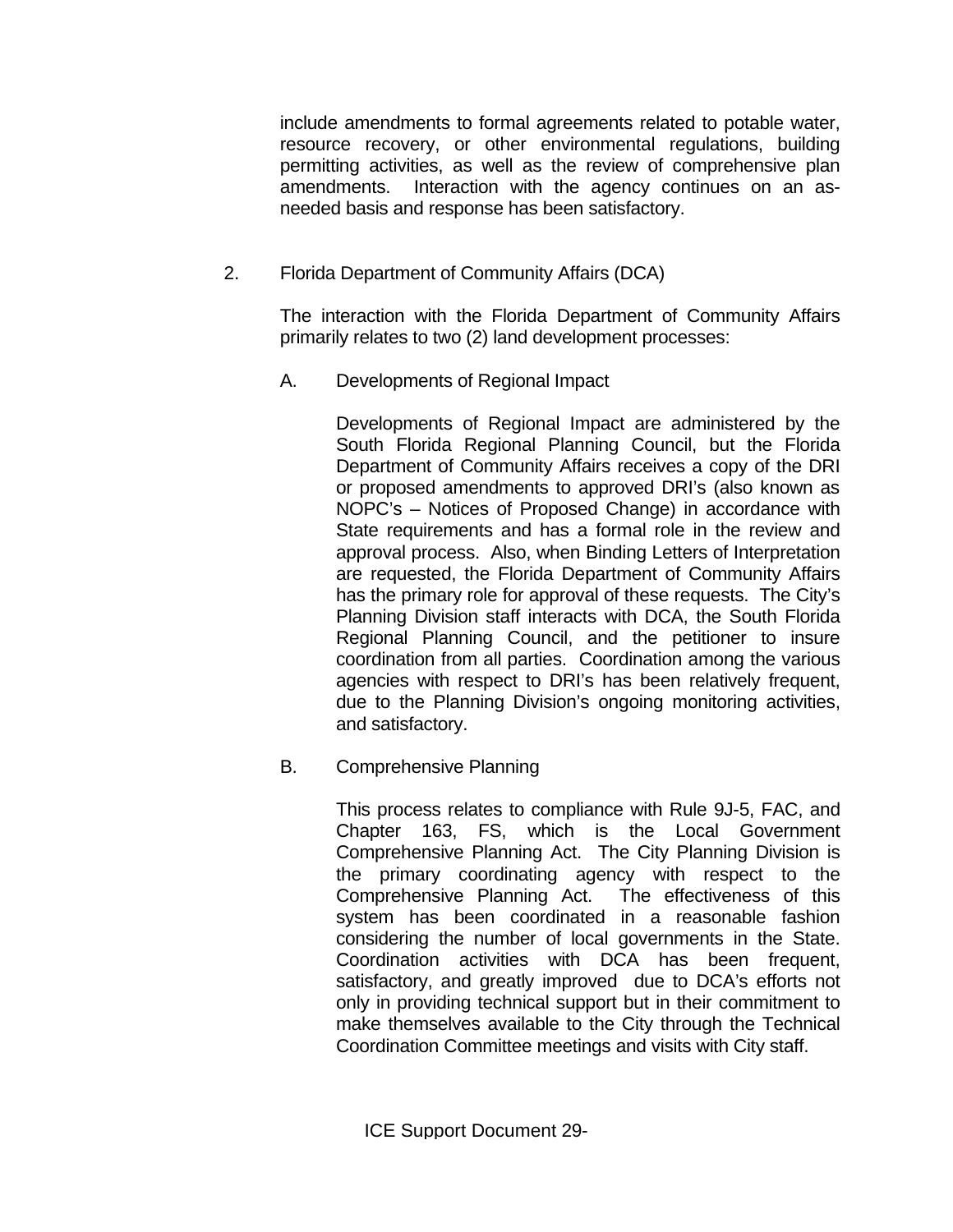3. Florida Department of Agriculture and Consumer Services (DACS)

 Interaction with this Department is limited to the Plant Industry Division of the agency and is primarily handled by the City's Public Service Department through the Landscaping Division. Interaction activities are infrequent, satisfactory, and mainly consist of funding for grants and public education efforts.

4. Florida Department of Children and Families

 This department's interaction with the City primarily relates to the licensing of group and nursing homes within the community, but also the operation of the South Florida State Hospital. The interaction between this agency and the City of Pembroke Pines continues to be satisfactory as it relates to both licensing activities and the future planning of the South Florida State Hospital. Both new development and redevelopment activities are currently contemplated for the campus and this information will be updated during the next EAR process.

5. Florida Department of Transportation

 This Department's interaction with the City primarily relates to the improvement and maintenance of state roads which are located within the City. The City coordinates with the Florida Department of Transportation as it relates to its Five-Year Transportation Improvement Program. Interaction with FDOT continues to be frequent and satisfactory.

6. Florida Department of Health (DOH)

 This Department's interaction with the City primarily relates to permitting activities for restaurant uses. Interaction with DOH continues to be infrequent but satisfactory.

7. Florida Fish and Wildlife Conservation Commission (FWCC)

The City's interaction with FWCC is very limited as it only relates to the incorporation of the Commission's list of protected species in the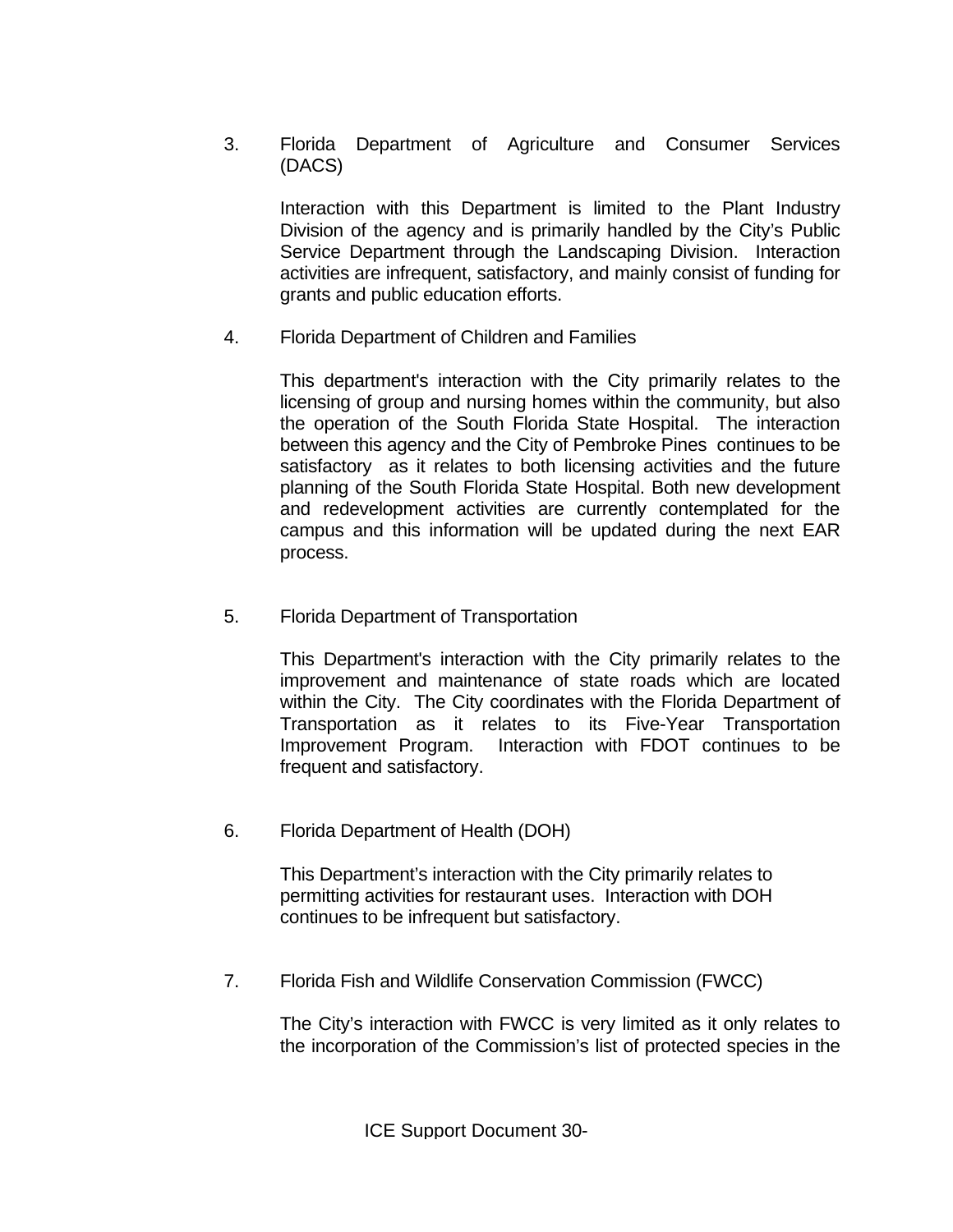City's Comprehensive Plan; however the City's few interactions with FWCC continue to be satisfactory.

8. Department of State (DOS)

The City's interaction with DOS through its Division of Historic Resources has been minimal due to the relatively young age of the City; however, as the City gets older and planning processes focus more on redevelopment needs, interaction is expected to increase in frequency.

- B. Regional Agencies
	- 1. South Florida Water Management District (SFWMD)

 The City's interaction with the Water Management District mainly relates to the permitting, construction, and operation of surface water management systems within the community. The City's Environmental Services Department, in conjunction with the South Broward Drainage District, insures that the water management plans are in conformance with City Code requirements. The Planning Division's interactions with SFWMD during the comprehensive plan amendment process continue to be frequent and satisfactory.

2. South Florida Regional Planning Council (SFRPC)

 One of the Regional Planning Council's primary roles has been the coordination, review, and approval of all Developments of Regional Impact within the City and Broward County. The City of Pembroke Pines contains within its boundaries five approved Developments of Regional Impact and one Florida Quality Development. The comprehensive DRI review process ensures that the infrastructure required for the future development for these areas is planned and provided, and that regional environmental impacts are mitigated. The SFRPC continues to provide exceptional guidance in the monitoring of DRI's. The City's Planning Division's interactions with the SFRPC during the comprehensive plan amendment process also continue to be satisfactory.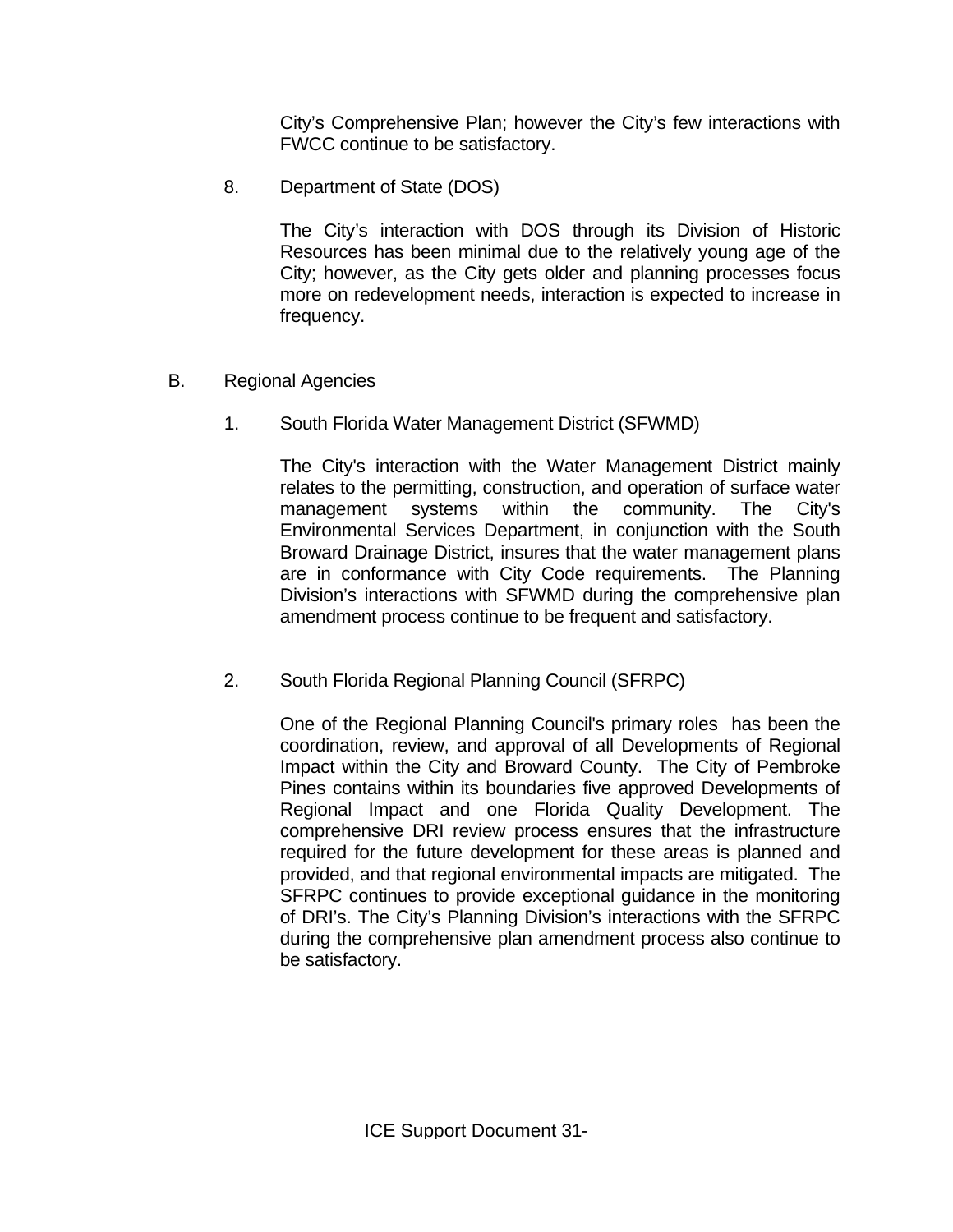As stated earlier in the Data section, in 1993, the role of the SFRPC was expanded to emphasize their activities relating to intergovernmental solutions to multi-jurisdictional disputes and growth related problems. The City has not yet had an opportunity interact with the SFRPC in their dispute resolution process.

- C. County Agencies
	- 1. Broward County Board of County Commissioners (BCC)

 Interactions with the County Commission continue to be frequent and satisfactory.

2. Broward County Planning Council (BCPC)

 The City's Planning Division's interactions with the BCPC have been frequent and continue to be satisfactory. Interactions with the BCPC have been enhanced with the advancements in communication technology, including Internet communications.

3. Broward County Environmental Protection Department(BCEPD)

 Interactions with this agency by both the City's Environmental Services and Building Divisions continue to be frequent and satisfactory.

4. Broward County Parks and Recreation Division

 The Planning Division's interactions with this agency have been limited to the function of data collection; however, the City's Department of Parks and Recreation's communications are more frequent and continue to be satisfactory.

5. Broward County Traffic Engineering Division

 Interaction with this agency is frequent and continues to be satisfactory.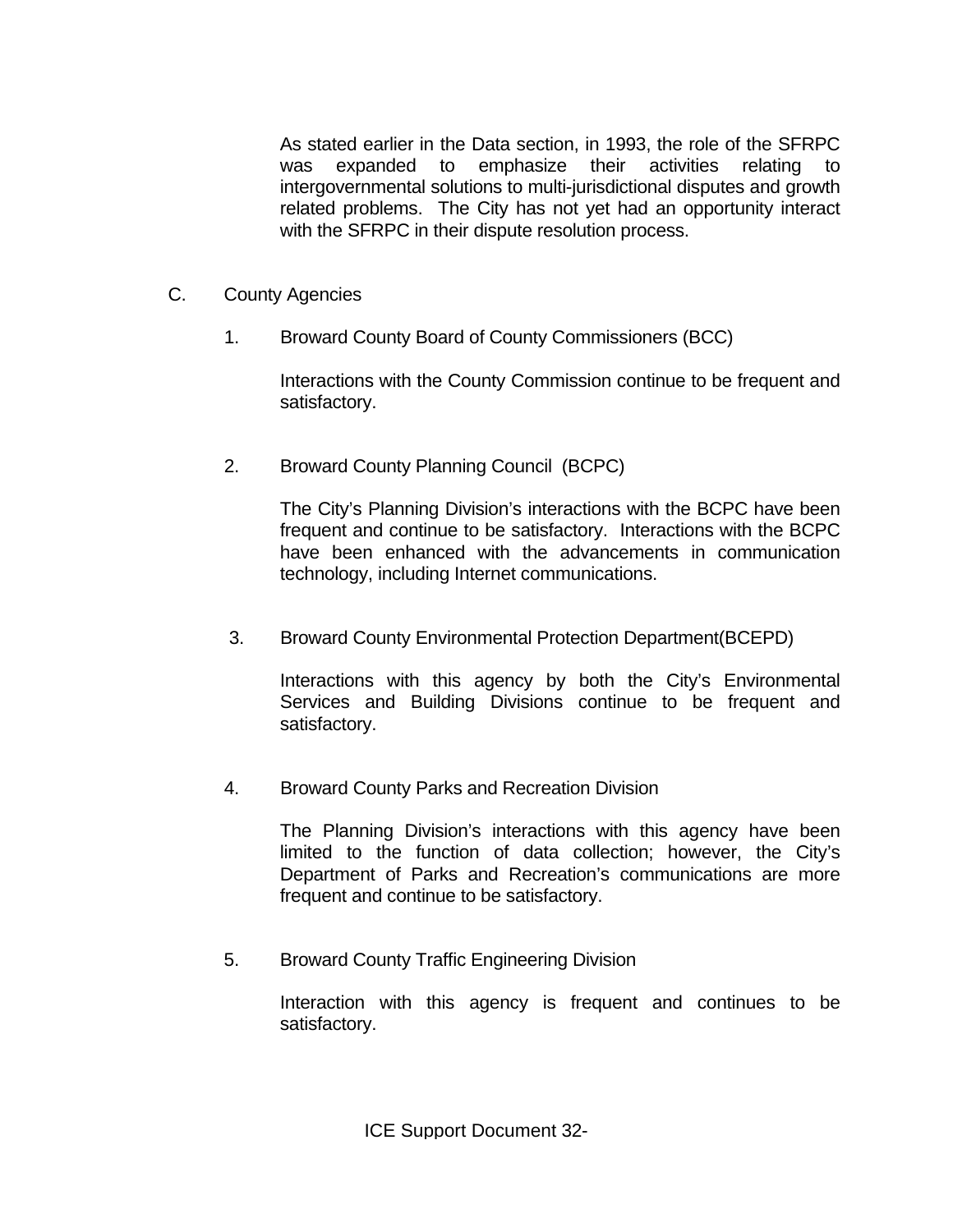6. Broward County Transportation Planning Division

 Coordination with this agency has been more frequent over the past several years with the City's increased participation in the Division's activities and Technical Coordination Committee meetings. Interaction with this agency has improved over the past several years and is expected to continue over both the short and long term planning horizons.

7. Broward County Mass Transit Division(BCT)

 Interaction with this agency has improved over the past year with the addition of BCT on the City's Development Review Committee, and is expected to continue over both the short and long term planning horizons as public transit needs increase.

8. Broward County Emergency Management Division

Interactions with this agency, although infrequent, continue to be satisfactory.

9. Broward County Water Management Division

Interactions with this agency are infrequent but continue to be satisfactory.

10. Broward County Division of Human Resources

Interactions with this agency are expected to be initiated by 2001 and will be limited to the provision of information pertaining to countywide programs to aid in job training, day care facilities, English language courses, and high school equivalency (GED) programs.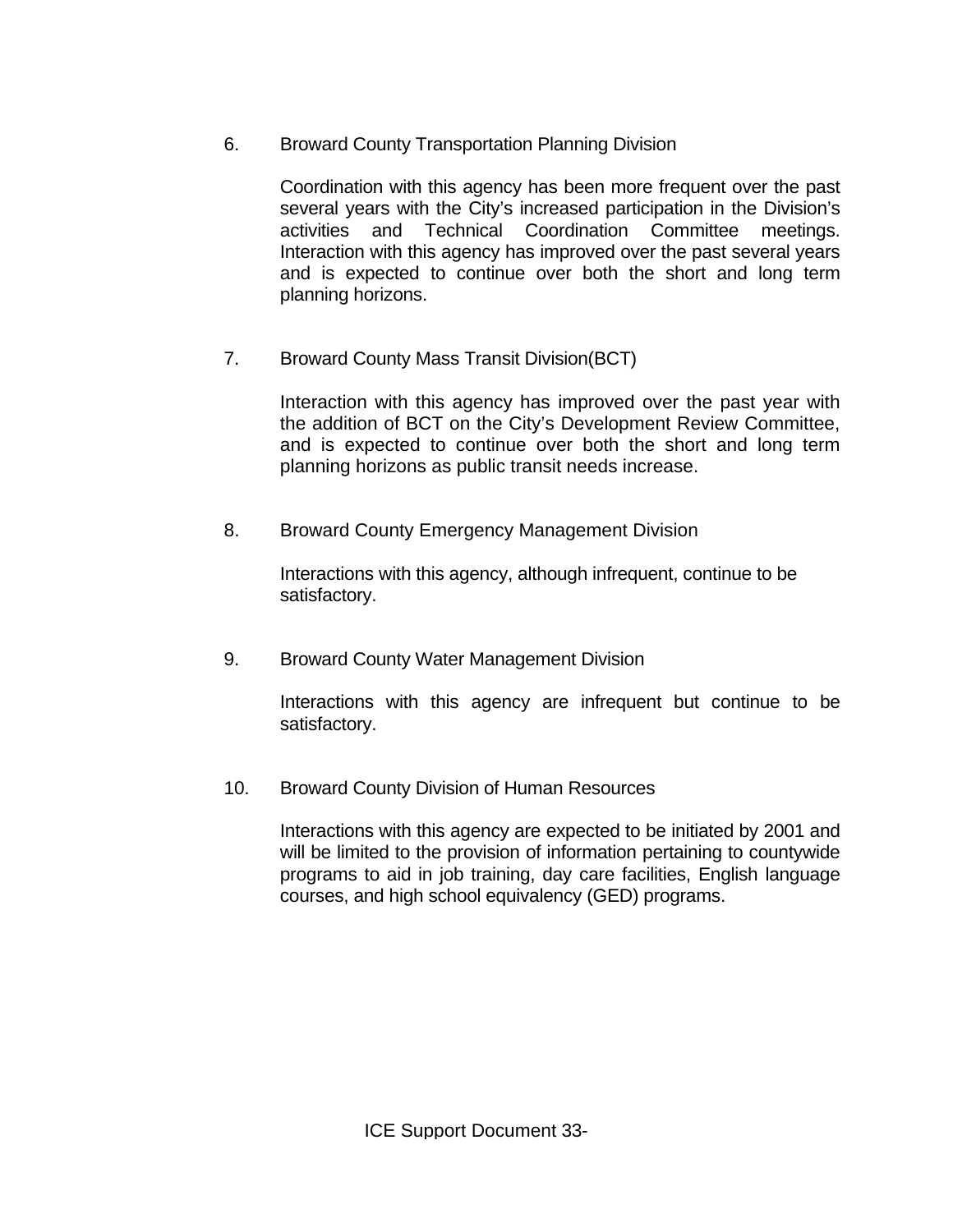11. Broward County Aviation Department

Interactions with this agency are infrequent since the areas surrounding the vicinity of the North Perry Airport are already builtout; however, communications continue to be satisfactory when they occur.

- D. Cities
	- 1. Miramar

 The City has an informal coordination relationship with the City of Miramar and other adjacent cities, particularly as it relates to land use issues. Coordination efforts are expected to increase since the City of Miramar is starting to experience the same type of development pressures that the City of Pembroke Pines has been experiencing over the past several years. Interaction between the cities continues to be satisfactory.

2. Cooper City

 Interactions between the cities, although infrequent, continue to be satisfactory.

3. Hollywood

 The City of Hollywood, through an agreement with the City Commission, provides for the treatment and disposal of all wastewater for the area east of Flamingo Road. The City provides a distribution system and transfers the sewage to the City of Hollywood Plant. This interaction has worked very effectively and is expected to continue for the life of the agreement. Interactions between the cities continue to be satisfactory with respect to both wastewater treatment and planning issues.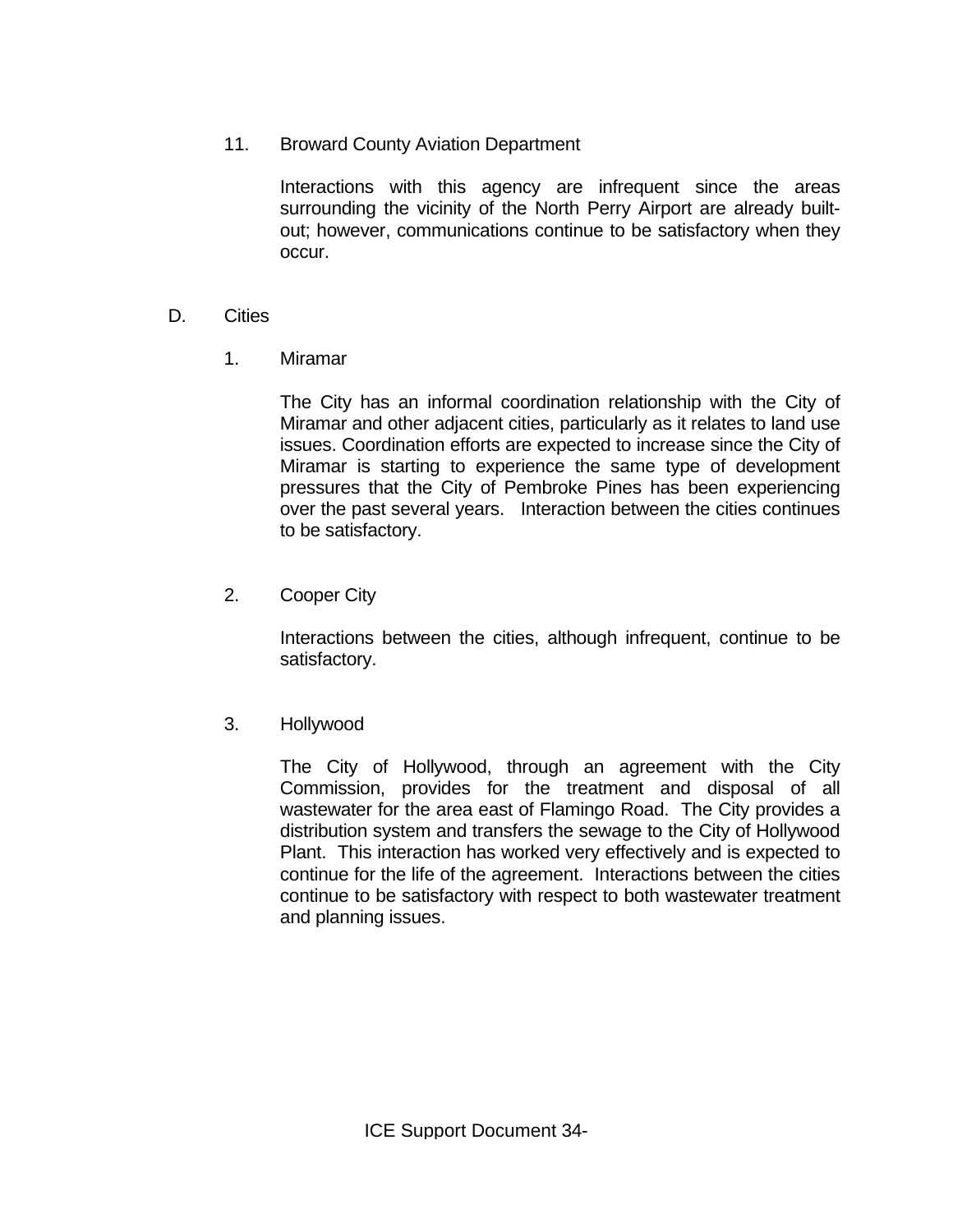4. Town of Davie

Interactions between these cities, although infrequent, continue to be satisfactory.

5. Unincorporated Broward County

Interaction between the City and Broward County agencies for the adjacent unincorporated area, although infrequent, continues to be satisfactory.

6. City of Weston

Interaction between the City of Pembroke Pines and the City of Weston, although infrequent, continues to be satisfactory.

7. Town of Southwest Ranches

Interaction between the City of Pembroke Pines and the Town of Southwest Ranches, although infrequent, is satisfactory.

#### E. Special Districts

1 & 2. Drainage Districts

 (South Broward Drainage District – SBDD & Central Broward Water Control District – CBWCD)

 Interaction with the SBDD has been frequent and satisfactory over the past several years, while interaction with the CBWCD has been significantly less frequent due to the limited area of the City that is served by the CBWCD. However, as the City reaches its build-out threshold, the interactions are expected to decrease in the short term, and be rekindled once planning processes focus more on redevelopment needs.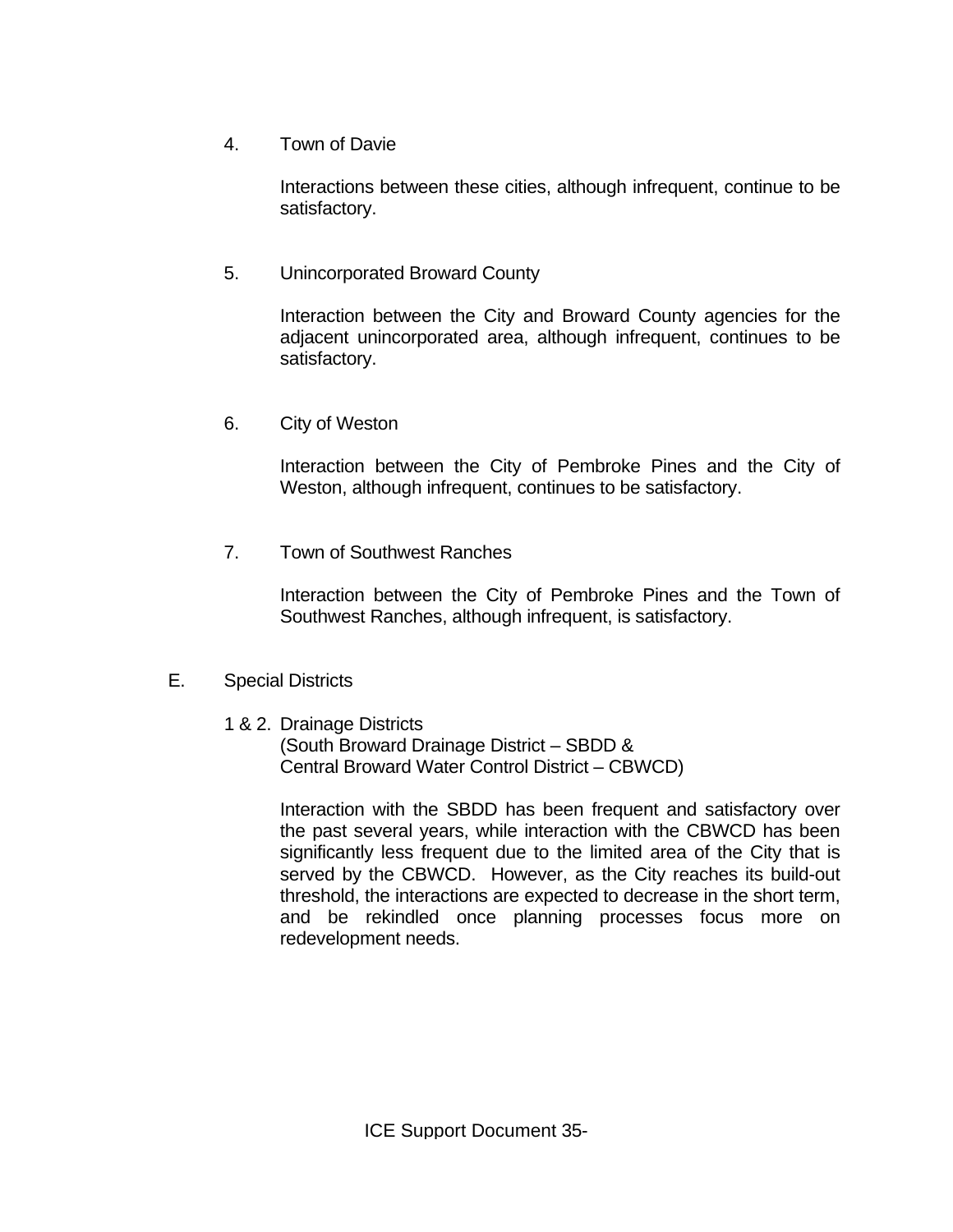3. South Broward Hospital District

 Coordination and interaction activities with the South Broward Hospital District have been frequent and extremely effective, and are expected to continue.

4. Meadow Pines Community Development District

 Coordination and interaction activities with the Meadow Pines Community Development District has been satisfactory, and are expected to continue.

5. Walnut Creek Community Development District

 Coordination and interaction activities with the Walnut Creek Community Development District has been satisfactory, and are expected to continue.

F. Utility Companies/Agencies

 Interactions between the City and all utility companies/agencies listed in the Data Requirements section continue to be satisfactory.

G. Other Governmental Agencies

Public School District (School Board of Broward County)

Interactions between this agency and the City have been frequent and satisfactory, especially with respect to the development, construction and operation of the City's Charter Schools programs. Frequent and satisfactory interactions are expected to continue due to the interlocal agreement between the School Board of Broward County and the City of Pembroke Pines, executed pursuant to Section 163.3177, Florida Statutes.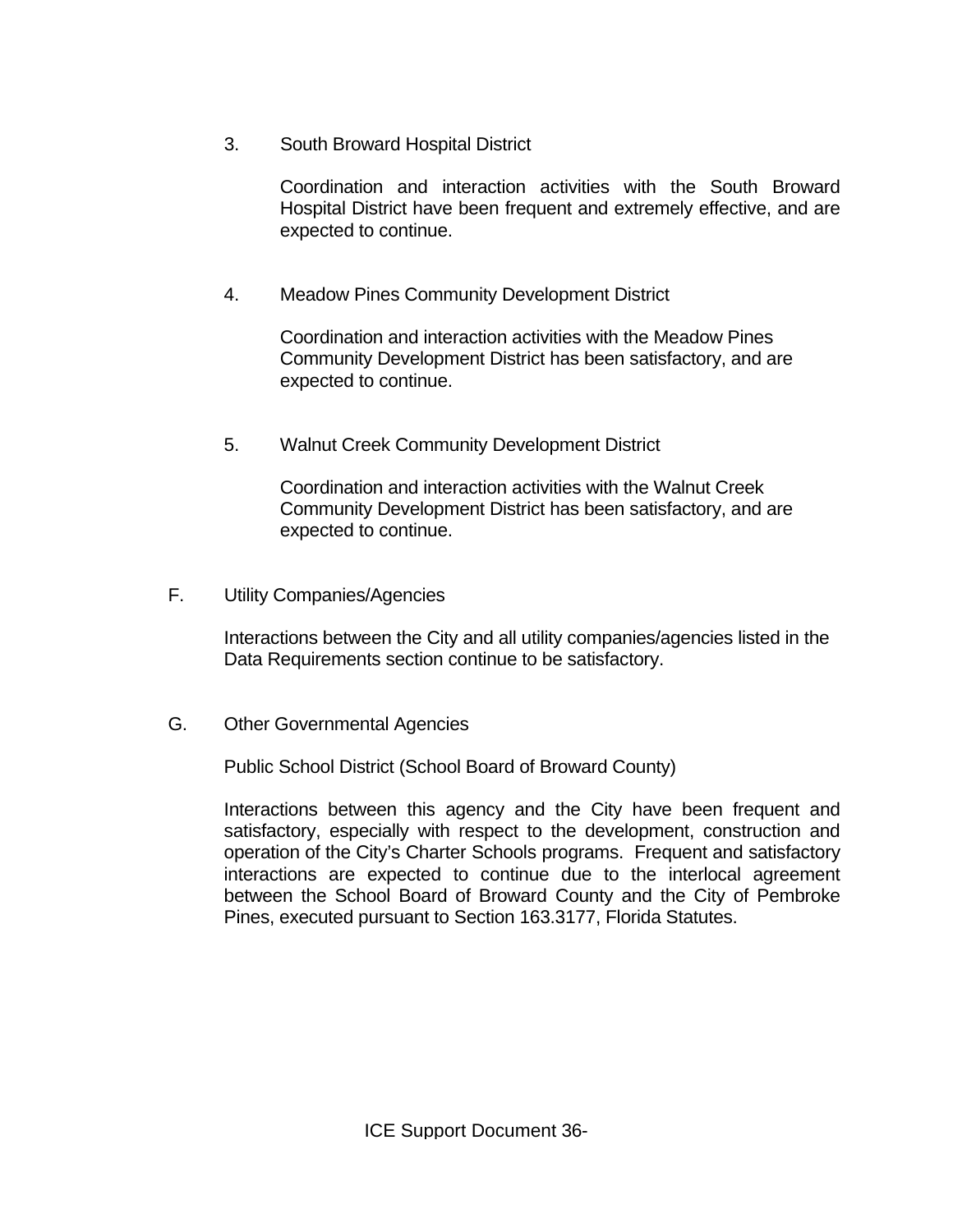- H. Federal Government
	- 1. United States Army Corps of Engineers

Interactions with this agency have been infrequent and continue to be satisfactory.

2. Federal Aviation Administration

Interactions with this agency have been infrequent and continue to be satisfactory.

3. Federal Emergency Management Agency (FEMA)

Interactions with this agency have been frequent with respect to the City's Environmental Services Division, and on an as-needed basis with respect to the City's Planning Division and Police Department. Interactions continue to be satisfactory.

I. Interlocal Agreements.

The ICE Appendix-Tables section contains Tables ICE-1, an inventory of interlocal agreements executed by the City of Pembroke Pines City Commission from 1990 to July 2000, ICE-2, Summary of Interlocal Agreements by Comprehensive Plan Element, and ICE –3, Summary of Interlocal Agreements by Year. Twenty-seven interlocal agreements were executed during this time period, which is on average, approximately 3 agreements per year. According to Table ICE-2, a substantial majority of the agreements are related to transportation improvements as well as intergovernmental coordination. Interlocal Agreements have been and are expected to continue to be an effective mechanism in achieving mutual goals of the Comprehensive Plan Elements of the City of Pembroke Pines as well as areas adjacent to the City. Updates to Tables ICE-1 through 3 will be updated during the amendment cycle following adoption of the EAR Amendments.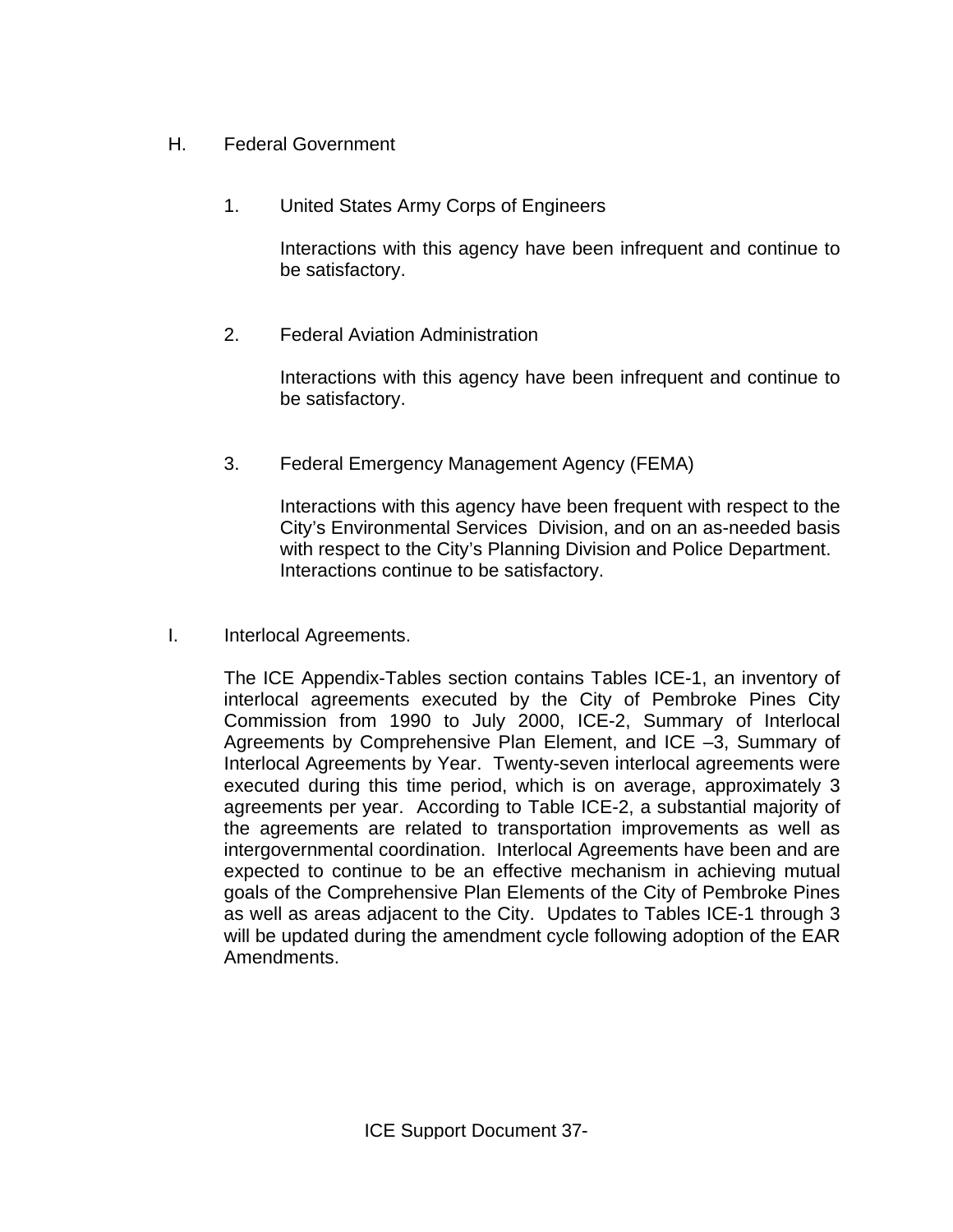J. Joint Planning Agreements.

Currently, there are no joint planning agreements.

K. Service Agreements.

As mentioned in both the Infrastructure and Intergovernmental Coordination Elements, the City of Pembroke Pines has entered into service agreements for the provision of water and sewer services with the City of Hollywood and the Broward County Correctional Institution. These service agreements have been and are expected to continue to be effective in the future.

L. Joint Work Groups and Meetings.

The key identified work groups mentioned in the Data Requirements section are the Metropolitan Planning Organization, the Broward County Planning Council, and the Broward League of Cities. All of the above organizations have been and are expected to continue to be an effective mechanism for addressing intergovernmental issues. In addition, with the expanded role of the South Florida Regional Planning Council in the dispute resolution process, the effectiveness of these agencies is expected to improve.

#### **II. OPPORTUNITIES FOR IMPROVEMENT**

This segment identifies specific problems and needs within each of the comprehensive plan elements which would benefit from improved or additional intergovernmental coordination and means for resolving those problems and needs. Table ICE- 4, ICE-Appendix-Tables – Page 6, provides comprehensive plan element goals, objectives, and policies that are incorporated by reference into the ICE and are based on problems and needs identified within each element's Analysis Requirements section which would benefit from improved or additional intergovernmental coordination. Table ICE-4 will be updated during the amendment cycle following adoption of the EAR amendments.

Data from Table ICE- 4 indicates that the Transportation Element would benefit the most from improved or additional intergovernmental coordination and means for resolving those problems and needs identified by the element. This conclusion is not only anticipated but reasonable considering the number of roads located in the City that are under the jurisdiction of different agencies. However, data from Table ICE-4 also indicates that the problems and needs identified in each element will benefit from improved, additional, or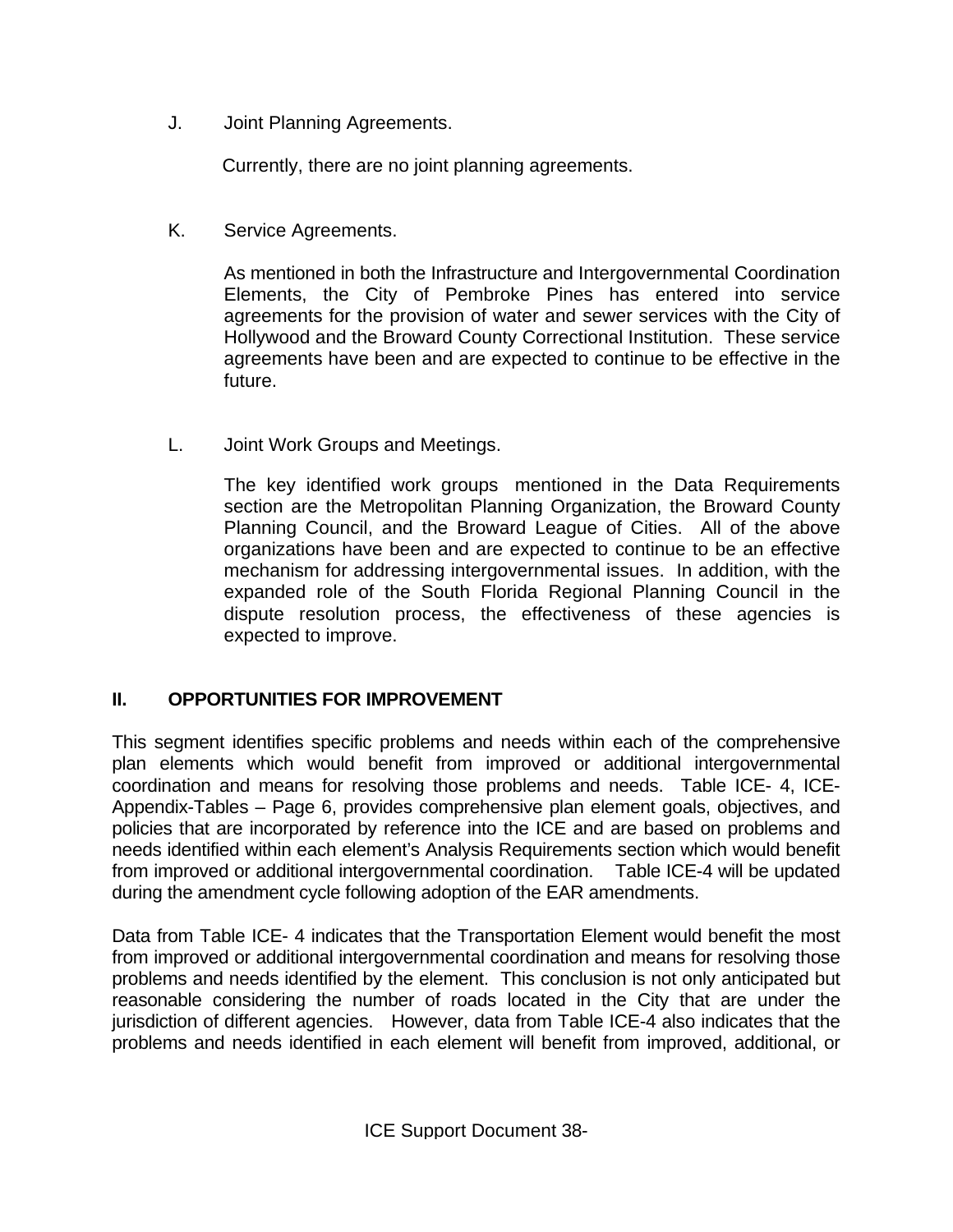continued intergovernmental coordination.

Another opportunity for improvement consists in establishing joint processes for collaborative planning and decision-making on population projections and public school siting, the location and extension of public facilities subject to concurrency, and siting facilities with countywide significance, including locally unwanted land uses whose nature and identity are established in an agreement. Objective IV and Policies 4.1 through 4.10 were adopted pursuant to Chapter 163.177(6)(h), Florida Statutes, to improve intergovernmental coordination opportunities. ICE Policy 4.11 and 4.13 provide roles for the City's Education Advisory Board, pursuant to the recommendations of the adopted EAR. ICE Objective V and its implementing policies provide for public school facility concurrency requirements pursuant to State Statute and as recommended by the adopted EAR.

## **III. REGIONAL GROWTH AND DEVELOPMENT**

This segment of the Intergovernmental Coordination Element analyzes the growth and development proposed in Comprehensive Plans in the area of concern for the City of Pembroke Pines and includes a comparison with the appropriate comprehensive regional policy plan in order to evaluate the needs for additional planning coordination. As mentioned previously, the area of concern for the City of Pembroke Pines includes the Cities of Miramar, Cooper City, and Hollywood, Town of Davie, Town of Southwest Ranches, and Unincorporated Broward County.

A. Major Growth and Development

 As mentioned previously, the City of Pembroke Pines contains one Florida Quality Development (FQD), five DRI's, and one pending DRI application for Development Approval (Pembroke Center – located on the east side of I-75 between Pines Boulevard and Pembroke Road). The majority of development and improvements associated with the Silver Lakes FQD and the DRI's is completed. Table ICE-5 (ICE  $-$  Appendix  $-$  Tables, Page 7) summarizes the above development projects in the City of Pembroke Pines and the area of concern.

B. Appropriate Comprehensive Regional Policy Plan. The appropriate comprehensive regional policy plan is the South Florida Regional Planning Council's Regional Policy Plan for South Florida (1996).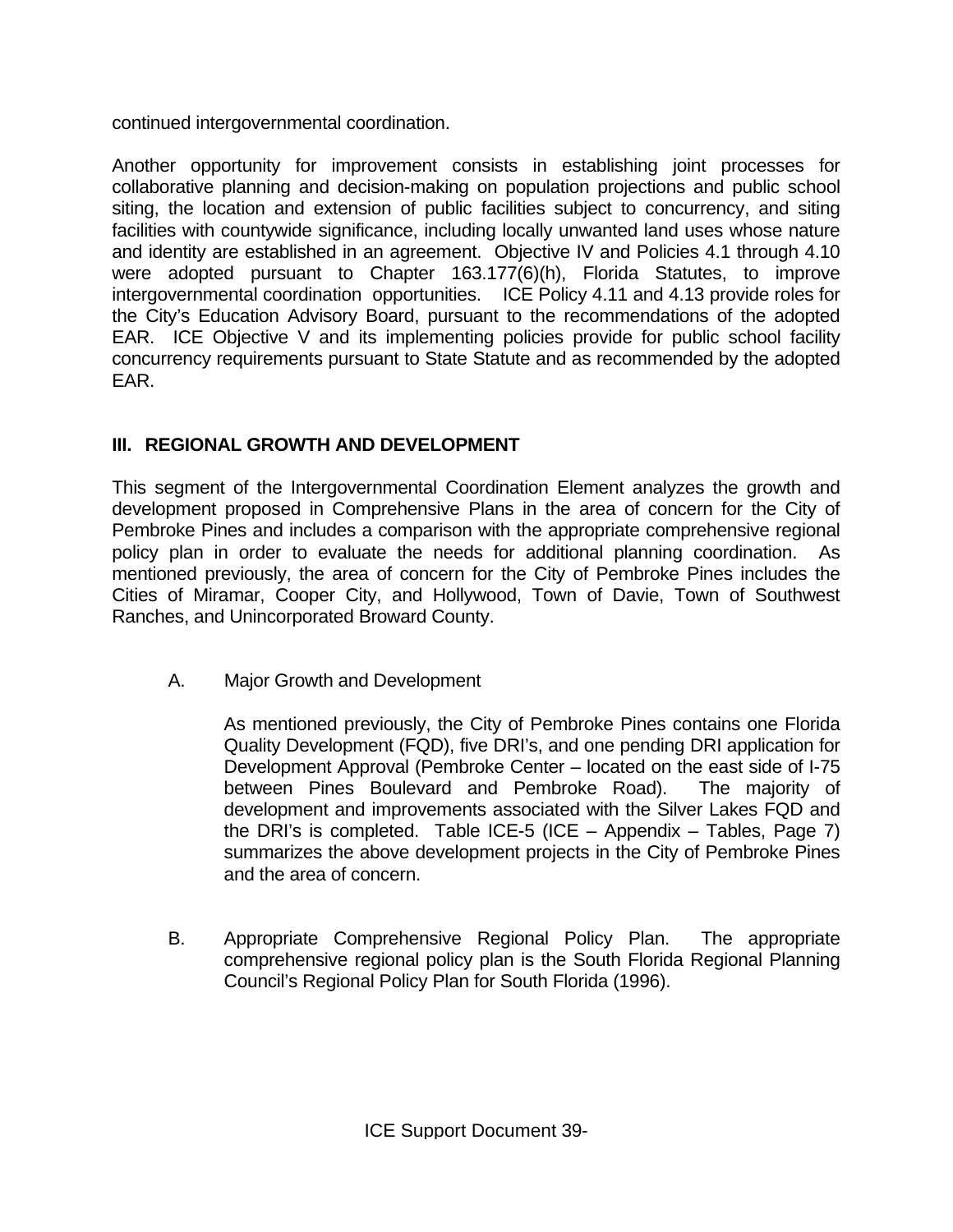### **IV. AREAS OF CRITICAL STATE CONCERN**

The Comprehensive Plan is a mechanism for the coordination of the rules, principles for guiding development, and development regulations in any designated area of critical state concern falling partially or wholly within the local government's jurisdiction.

There are no designated Areas of Critical State Concern falling partially or wholly within the City of Pembroke Pines or adjacent areas of concern.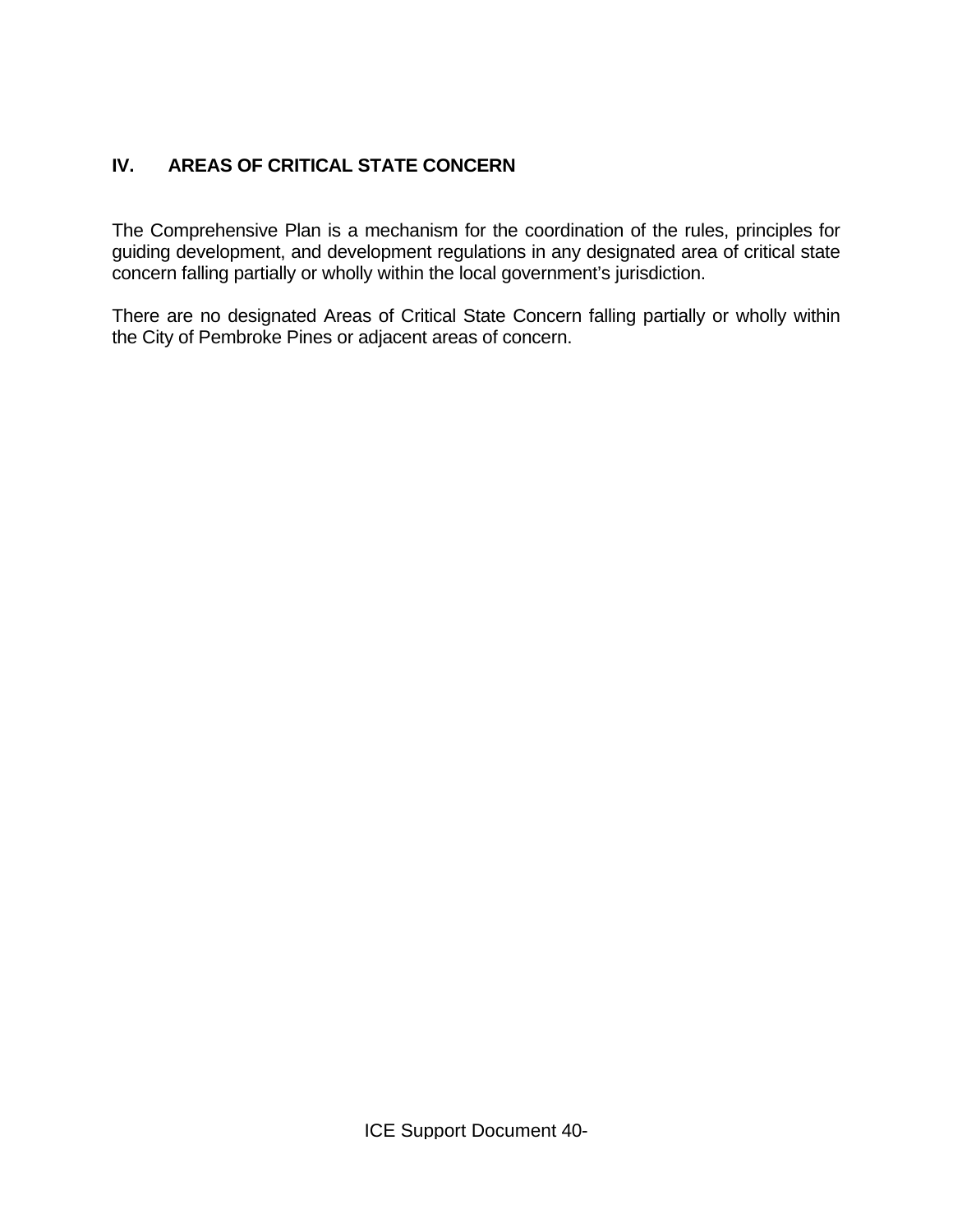# **Part 3. INTERGOVERNMENTAL COORDINATION ELEMENT - APPENDIX - TABLES**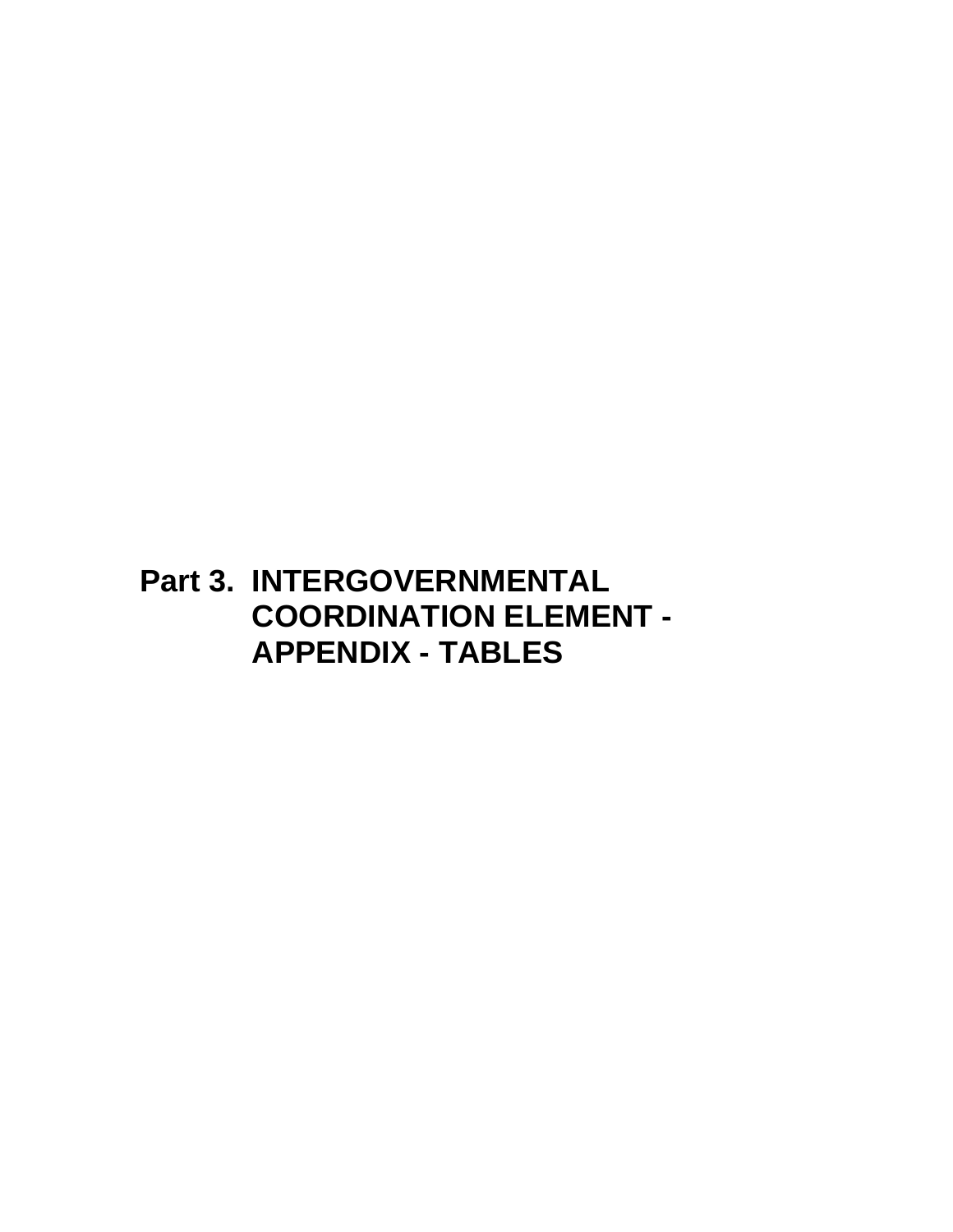| Table ICE-1 | nventory of Interlocal Agreements | חממל ייויי |
|-------------|-----------------------------------|------------|
|             |                                   |            |

|                                                           |                                                            | July 2000             |                                                                |               |               |
|-----------------------------------------------------------|------------------------------------------------------------|-----------------------|----------------------------------------------------------------|---------------|---------------|
| Type of Project/Agreement                                 | ensive Plan Element(s)<br>Compreh                          | Entity                | Location/Description                                           | Date Approved | <b>Status</b> |
| Program - Cooperation Agreement<br>Community Block Grant  | Housing                                                    | Broward County        | Entire City                                                    | 0661/91/8     | Completed     |
| Intersection Improvements                                 | ransportation                                              | Broward County        | Pines Blvd. & SW 86th Ave                                      | 11/12/1991    | Completed     |
| Intersection Improvements                                 | ransportation                                              | <b>Broward County</b> | University Dr. & Douglas Rd.<br>Pines Blvd. between            | 11/12/1991    | Completed     |
| Intersection Improvements                                 | <b>ransportation</b>                                       | Broward County        | Palm Ave. & NW 21st St.                                        | 6/2/1992      | Completed     |
| Solid Waste Recycling                                     | Intergovernmental<br>Infrastructure                        | Broward County        | Entire City                                                    | 6/23/1992     | Ongoing       |
| Construction of a Stage II<br>Vapor Recovery System       | Conservation                                               | <b>Broward County</b> | Entire City                                                    | 12/2/1992     | Completed     |
| Mutual Emergency Aid                                      | Intergovernmental                                          | Broward County        | Entire City                                                    | 1/6/1993      | Ongoing       |
| Coordination of Transportation<br>Facilities and Planning | Intergovernmental Element<br><b>Transportation Element</b> | FDOT                  | Entire City                                                    | 8/18/1993     | Ongoing       |
| Local Housing Assistance Program                          | Housing                                                    | Broward County        | Entire City                                                    | 6/22/1993     | Completed     |
| Household Hazardous Waste<br>Program                      | <u>Intergovernmental</u><br>Infrastructure                 | Broward County        | Entire City                                                    | 1/7/1994      | Ongoing       |
| Trafficways Beautification and<br>Illumination            | Intergovernmental<br>Transportation                        | Broward County        | Douglas Road from<br>Pembroke Rd. to<br>Sheridan St.           | 1/19/1994     | Completed     |
| Intersection Improvements                                 | ransportation                                              | <b>Broward County</b> | Pembroke Rd. & SW 129th Ave.                                   | 4/4/1995      | Completed     |
| Intersection Improvements                                 | ransportation                                              | Broward County        | Douglas Rd. & S. Hollybrook<br>Blvd.                           | 1/2/1996      | Completed     |
| Landscaping Development                                   | ransportation                                              | Broward County        | Sheridan St. from University Dr.<br>to Douglas Rd. (South ROW) | 7/9/1996      | Completed     |
| Landscape Improvements                                    | ransportation                                              | Broward County        | Taft St. from University Dr. to<br>70th Ave (north ROW)        | 8/20/1996     | Completed     |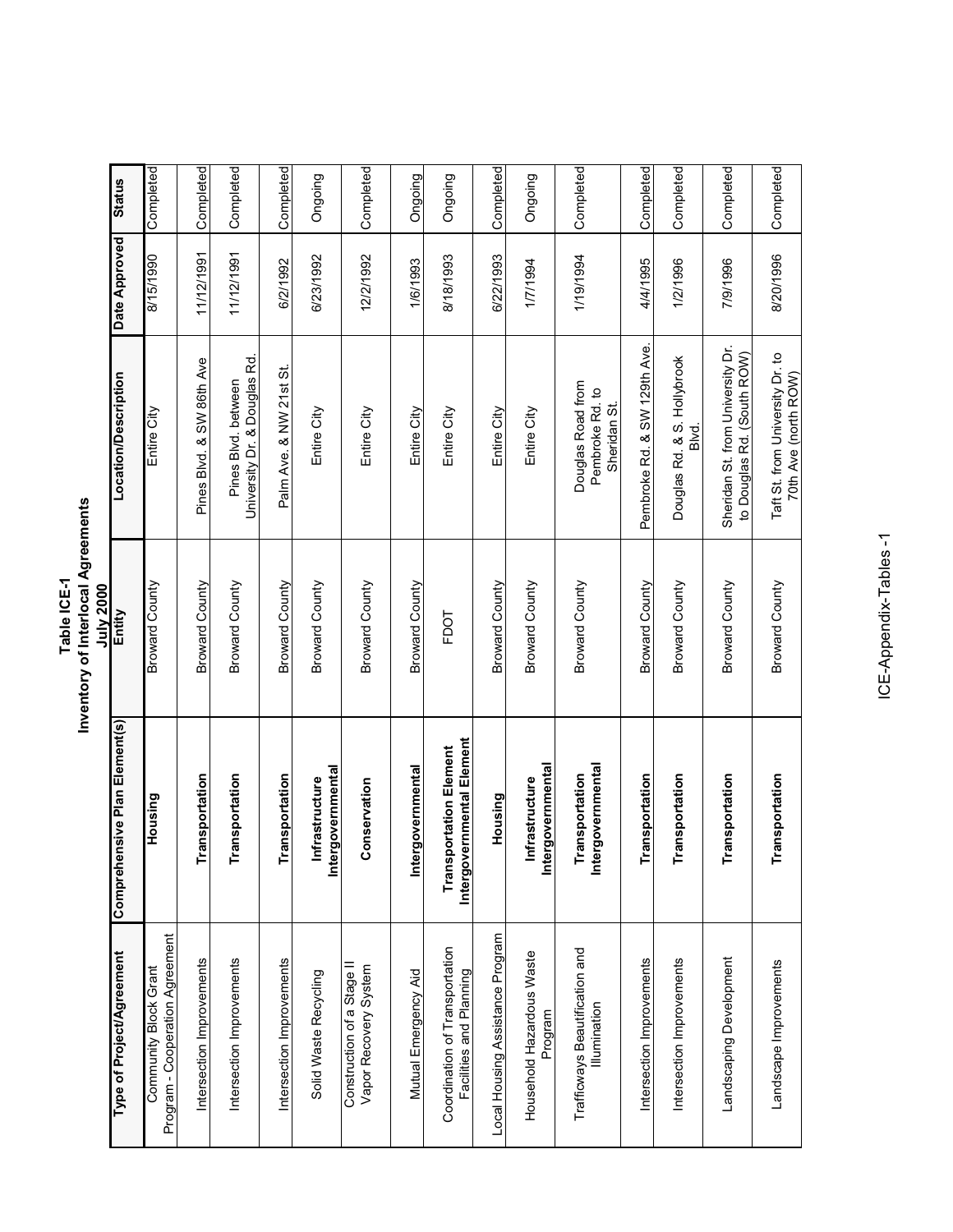**Table ICE-1 Inventory of Interlocal Agreements** Table ICE-1<br>Inventory of Interlocal Agreements<br>July 2000

| Type of Project/Agreement                                                                                                                                                                   | Comprehensive Plan Element(s)               | Entity                                       | <b>Location/Description</b>              | Date Approved | <b>Status</b> |
|---------------------------------------------------------------------------------------------------------------------------------------------------------------------------------------------|---------------------------------------------|----------------------------------------------|------------------------------------------|---------------|---------------|
| Paratransit Services                                                                                                                                                                        | Intergovernmental<br>Transportation         | Area Agency on Aging-<br>Broward County, Inc | Entire City                              | 11/20/1996    | Ongoing       |
| Municipal Separate Storm Sewer<br>Broward County & US EPA, the<br>System Permit Requirements<br>Elimination System, and the<br>Shared Responsibility of the<br>National Pollutant Discharge | Infrastructure                              | Broward County                               | Entire City                              | 12/3/1996     | Ongoing       |
| Utility Line Improvements                                                                                                                                                                   | nfrastructure                               | Broward County                               | Entire City                              | 12/22/1996    | Completed     |
| Public Transportation-Shuttle<br><b>Bus</b>                                                                                                                                                 | Transportation                              | Broward County                               | West of Holly Lake<br>Clubhouse, East to | 1661/11/0     | Ongoing       |
| Mutual - Aid - Police                                                                                                                                                                       | rgovernmental<br>etal                       | <b>Broward County</b>                        | Entire City                              | 10/8/1997     | Ongoing       |
| Landscaping Improvements                                                                                                                                                                    | <u>Intergovernmental</u><br>Transportation  | Broward County<br>Aviation                   | North Perry Airport                      | 11/5/1997     | Ongoing       |
| Local Hazard Mitigation                                                                                                                                                                     | <u>Intergovernmental</u><br>Future Land Use | <b>Broward County</b>                        | Entire City                              | 8/27/1998     | Ongoing       |
| Charter School Operation<br>$K-5$                                                                                                                                                           | Intergovernmental<br>Future Land Use        | Broward County<br>School Board               | Entire City                              | 8/30/1998     | Ongoing       |
| Design, Construction, Operation<br>and Maintenance of Regional<br>Library                                                                                                                   | Intergovernmental<br>Future Land Use        | Broward County                               | Entire City                              | 6/1/1999      | Ongoing       |
| Charter School Operation<br>Middle School                                                                                                                                                   | Intergovernmental<br>Future Land Use        | <b>Broward County</b>                        | Entire City                              | 6/2/1999      | Ongoing       |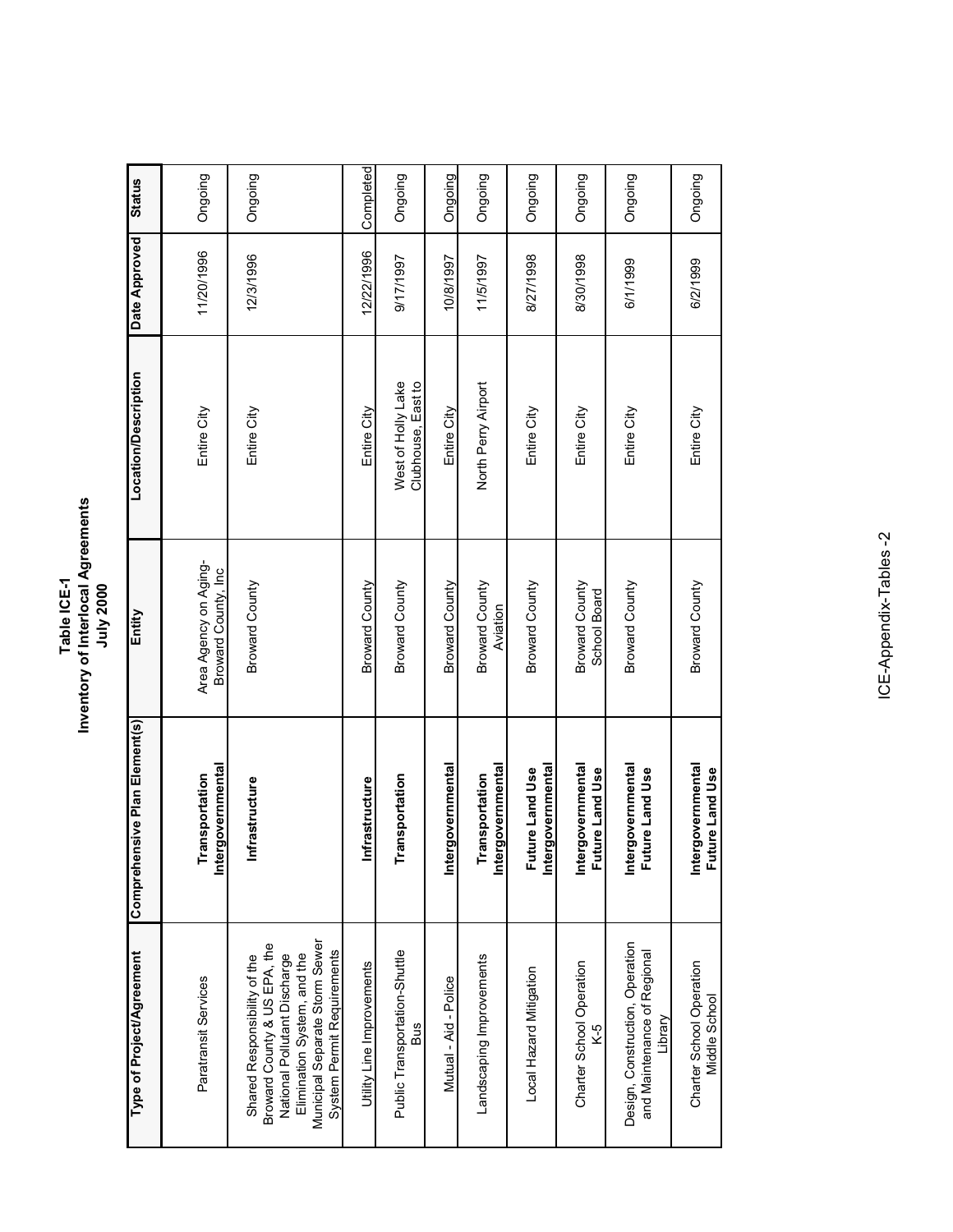| nventory of Interlocal Agreements<br>Table ICE-1<br>$\sim$ 2000 |
|-----------------------------------------------------------------|
|-----------------------------------------------------------------|

| Compreher<br>Type of Project/Agreement  |                                      |                                                                                                                                                  |                             |               |               |
|-----------------------------------------|--------------------------------------|--------------------------------------------------------------------------------------------------------------------------------------------------|-----------------------------|---------------|---------------|
|                                         | nsive Plan Element(s)                | Entity                                                                                                                                           | <b>Location/Description</b> | Date Approved | <b>Status</b> |
| Creation of Broward County MPO          | Intergovernmental<br>Transportation  | Authority, 17 Cities, Broward<br>Broward County League of<br>Tri-County Commuter Rail<br>County School Board &<br>Broward County, FDOT<br>Cities | Entire City                 | 8/31/1999     | Ongoing       |
| Charter School Operation<br>High School | Intergovernmental<br>Future Land Use | <b>Broward County</b><br>School Board                                                                                                            | Entire City                 | 2/16/2000     | Ongoing       |

Source: City of Pembroke Pines Planning Division, July 2000 Source: City of Pembroke Pines Planning Division, July 2000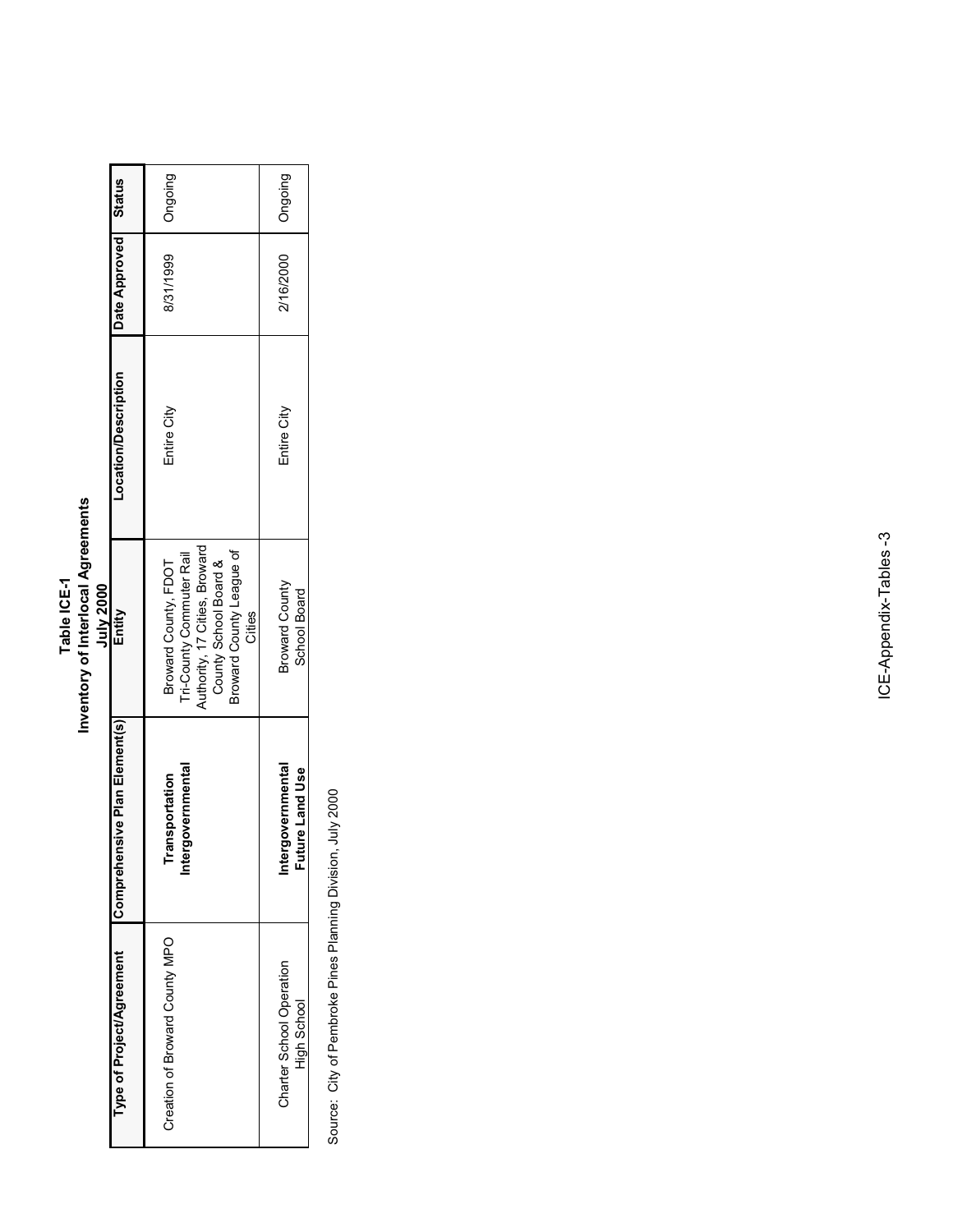#### **Table ICE-2 Summary of Interlocal Agreements By Comprehensive Plan Element July 2000**

| <b>Comprehensive Plan Element</b> | <b>Total No. of Agreements</b> |
|-----------------------------------|--------------------------------|
| <b>Future Land Use</b>            |                                |
| Transportation                    | 13                             |
| Infrastructure                    |                                |
| Housing                           |                                |
| Recreation & Open Space           |                                |
| Conservation                      |                                |
| Capital Improvements              |                                |
| Intergovernmental                 |                                |
| Total*                            | 39                             |

\*This number exceeds the actual total number of ageements since several of the agreements are related to the needs identified in more than one Comprehensive Plan Element per Table ICE-1.

Source: City of Pembroke Pines Planning Division, July 2000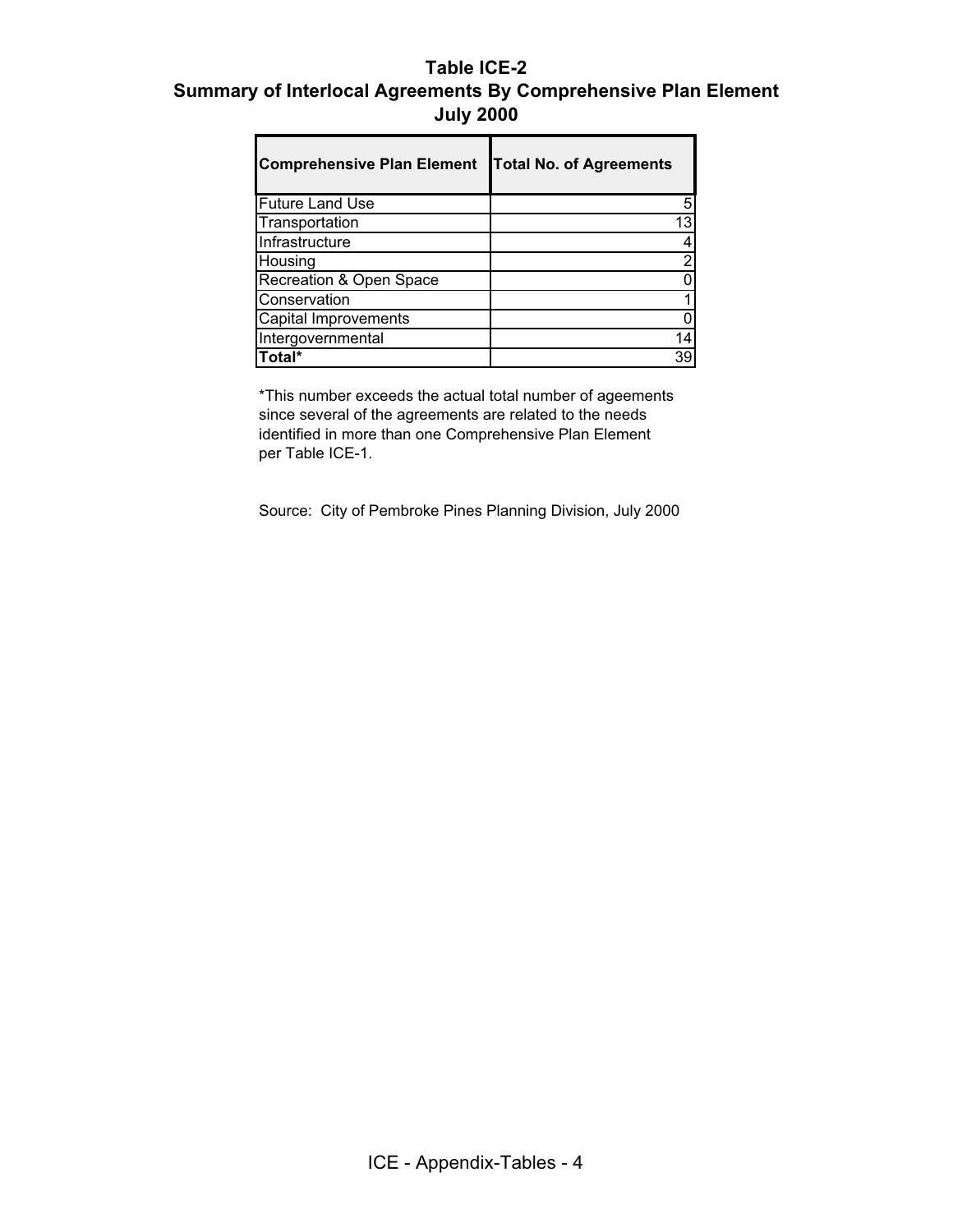#### **Table ICE-3 Summary of Interlocal Agreements By Year July 2000**

| Year         | <b>Total No. of Agreements</b> |
|--------------|--------------------------------|
| 1990         | 1                              |
| 1991         | 2                              |
| 1992         | 3                              |
| 1993         | 3                              |
| 1994         | $\overline{2}$                 |
| 1995         | 1                              |
| 1996         | 6                              |
| 1997         | 3                              |
| 1998         | 2                              |
| 1999         | 3                              |
| 2000         | 1                              |
| <b>Total</b> | 27                             |

Source: City of Pembroke Pines Planning Division, July 2000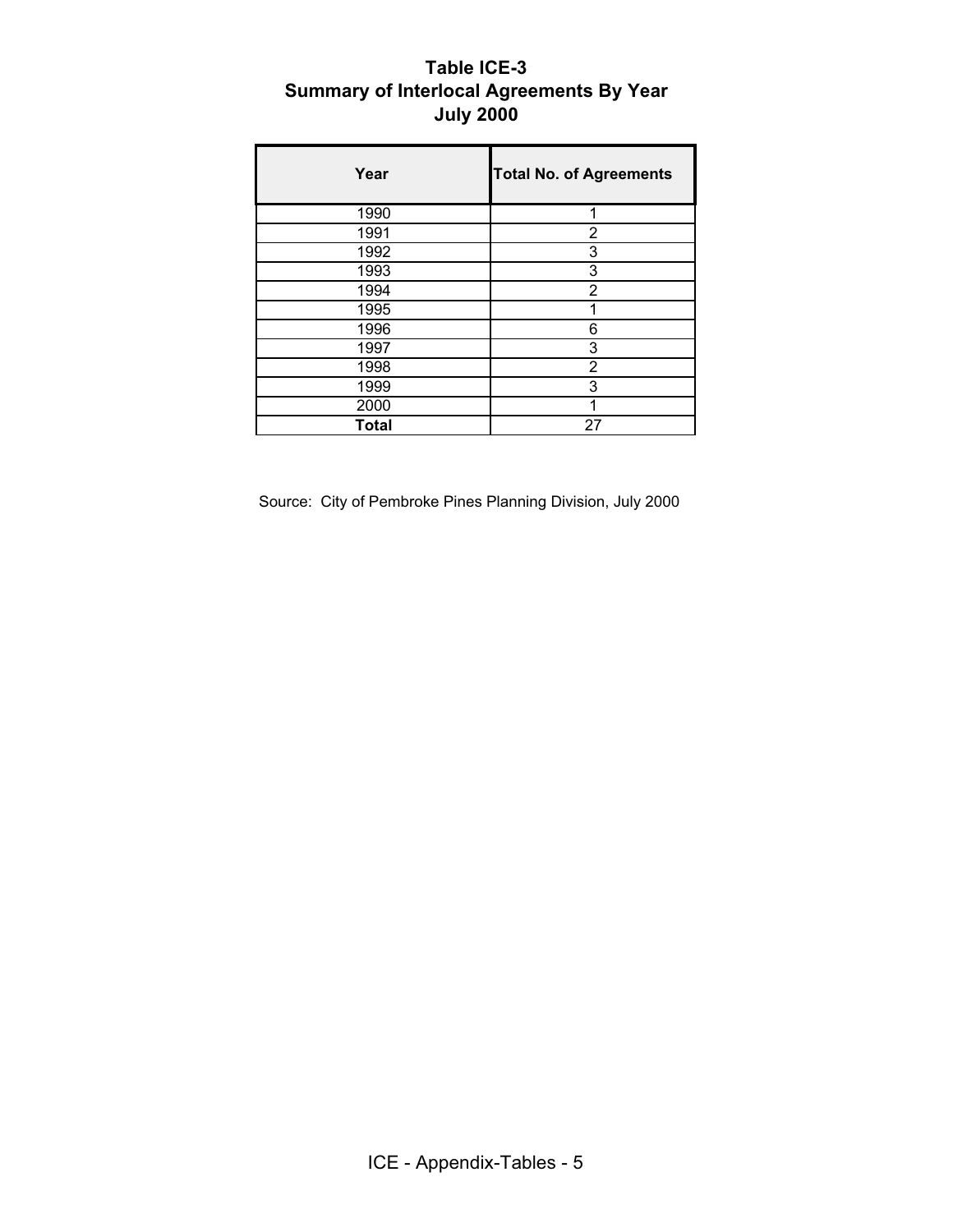#### **Table ICE- 4 Goals, Objectives, and Policies of Comprehensive Plan Elements Incorporated by Reference July 2001**

| <b>COMPREHENSIVE PLAN ELEMENT</b>  | <b>GOALS</b> | <b>OBJECTIVES</b>            | <b>POLICIES</b>                                                                                                                                                                                                                                                                                                                                               |
|------------------------------------|--------------|------------------------------|---------------------------------------------------------------------------------------------------------------------------------------------------------------------------------------------------------------------------------------------------------------------------------------------------------------------------------------------------------------|
| <b>FUTURE LAND USE</b>             |              | XI                           | 18.2, 2.7, 2.8, 3.3, 5.1, 5.2, 5.3, 5.4<br>7.6, 7.8, 8.1, 8.2, 8.3, 8.5, 10.1, 11.5, 11.7, 11.8,<br>10.2, 12.1, 12.5, 10.4, 13.1, 12.9,<br>12.10, 15.1, 15.2, 15.3, 15.4, 17.1, & 17.3                                                                                                                                                                        |
| <b>TRANSPORTATION</b>              | 1.0.         | 2.1, 2.2, 2.4, 2.5,<br>8,2.6 | $2.1.2(5)(6)$ , $2.1.4$ ., $2.1.5$ ., $2.1.5(1)(2)$ ,<br>2.1.6(2), 2.1.7, 2.1.7(1)(2), 2.2.1,<br>2.2.1.(1 THRU 4), 2.2.2., 2.2.2.(1 THRU 4),<br>$2.2.3$ , $2.2.4$ , $2.3.2(2)(4)$ , $2.4.1$ , $2.4.2$ ,<br>$2.4.2(3), 2.4.3, 2.4.4, 2.4.4(1), 2.5.1(1),$<br>$2.5.2$ ., $2.5.2$ . (1 THRU 3), $2.5.3$ . (1)(2)(3)(5),<br>$2.6.1$ , $2.6.1(1)(2)$ , $8.2.6.3$ . |
| <b>HOUSING</b>                     |              | VI & VII                     | 1.2, 1.6, 3.1, 3.2, 3.3, 3.5, 3.6, 3.7, 6.2,<br>7.2, 8.7.3                                                                                                                                                                                                                                                                                                    |
| <b>INFRASTRUCTURE</b>              |              | V & VI                       | 1.6, 2.8, 2.9, 2.12, 2.13, 2.14, 5.1, 5.5, 5.7,<br>6.1, 6.2, 8.4, 9.1, 9.4, 8.9.5                                                                                                                                                                                                                                                                             |
| <b>RECREATION &amp; OPEN SPACE</b> |              |                              | 1.1, 1.4, 2.3, 2.4, & 3.2                                                                                                                                                                                                                                                                                                                                     |
| <b>CONSERVATION</b>                |              | I, II, 8 IV                  | 1.1, 1.3, 2.1, 2.3, 2.6, 2.7, 2.10, 2.11, 2.12,<br>2.13, 4.1, 4.3, 4.4, 4.7, 4.8, 4.9, 4.10, 4.11,<br>4.13, 4.14, 4.15, 4.16, 4.17, & 4.18                                                                                                                                                                                                                    |
| <b>CAPITAL IMPROVEMENTS</b>        |              |                              | 1.1(7)                                                                                                                                                                                                                                                                                                                                                        |

Source: City of Pembroke Pines Planning Division, July 2001